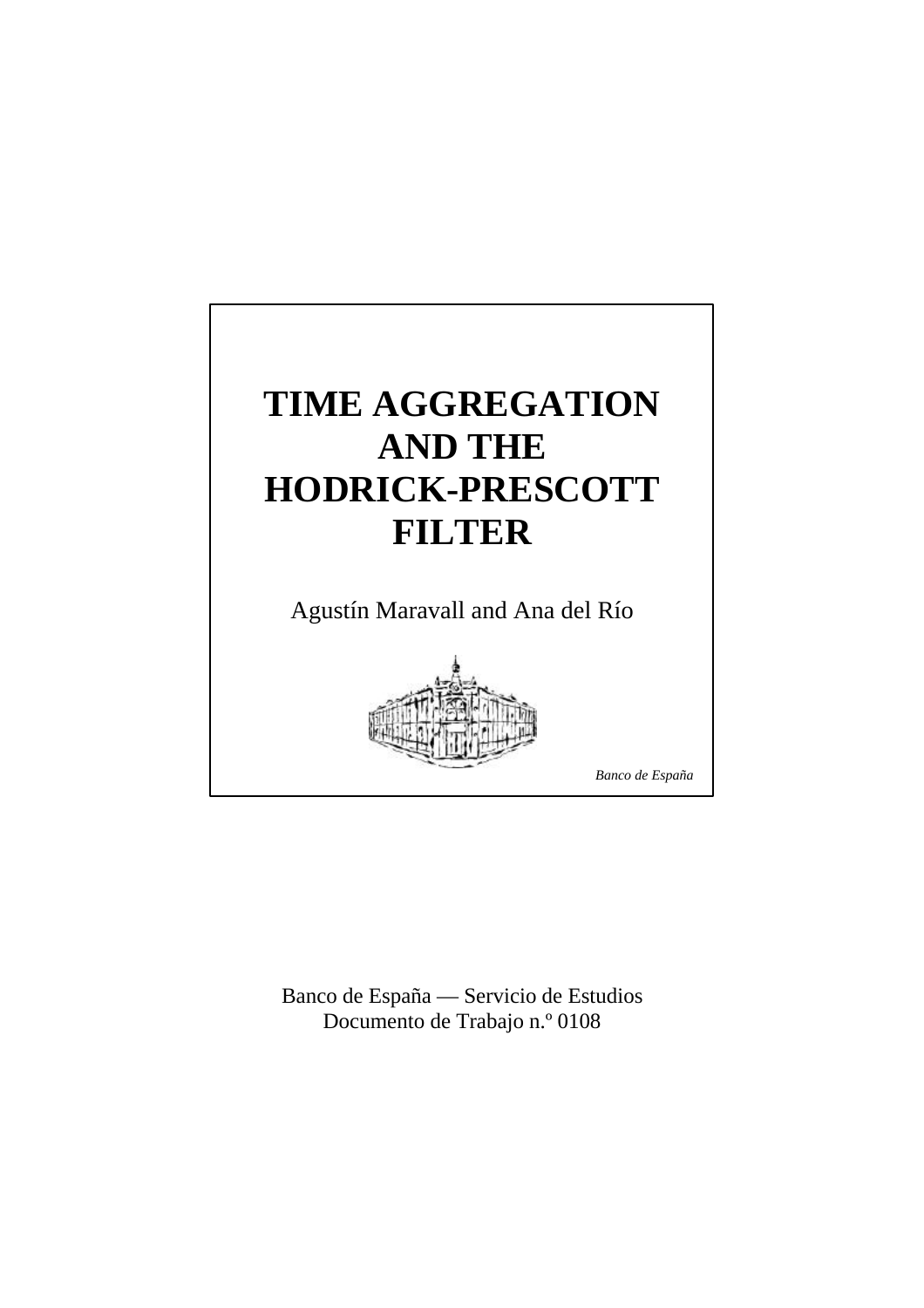# **TIME AGGREGATION AND THE HODRICK-PRESCOTT FILTER**

Agustín Maravall

Ana del Río

**March 2001**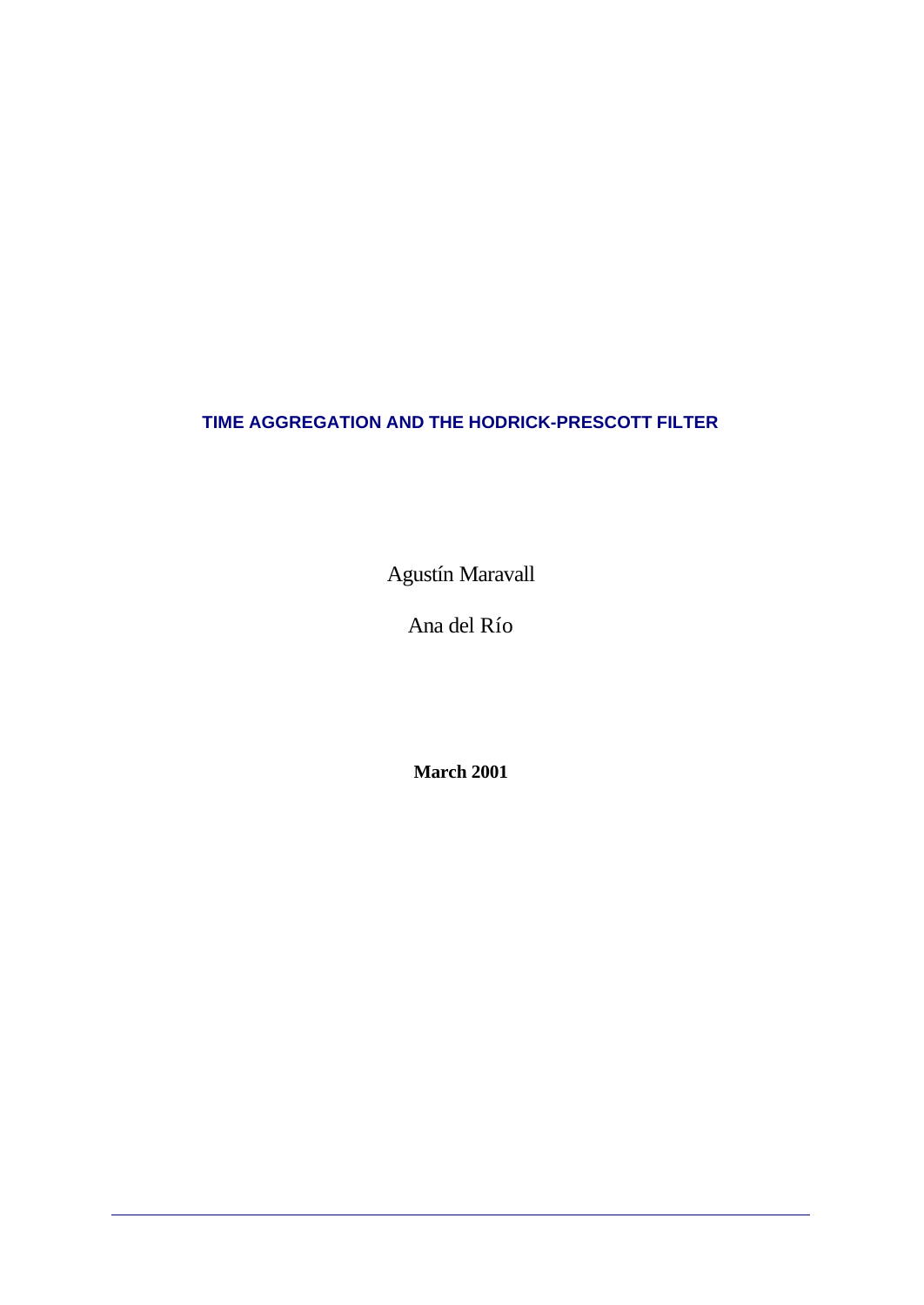### **Abstract**

The time aggregation properties of the Hodrick-Prescott (HP) filter to decompose a time series into trend and cycle are analized for the case of annual, quarterly, and monthly data. It is seen that aggregation of the disagreggate component estimators cannot be obtained as the exact result from applying an HP filter to the aggregate series (and viceversa). Nevertheless, using several criteria, one can find HP decompositions for different levels of aggregation that provide similar results. The approximation works better for the case of temporal aggregation than for systematic sampling. The criterion finally proposed to find "close to equivalent" HP filters for different frequencies of observation is trivial to apply, and does not depend on the particular series at hand, nor on the series model.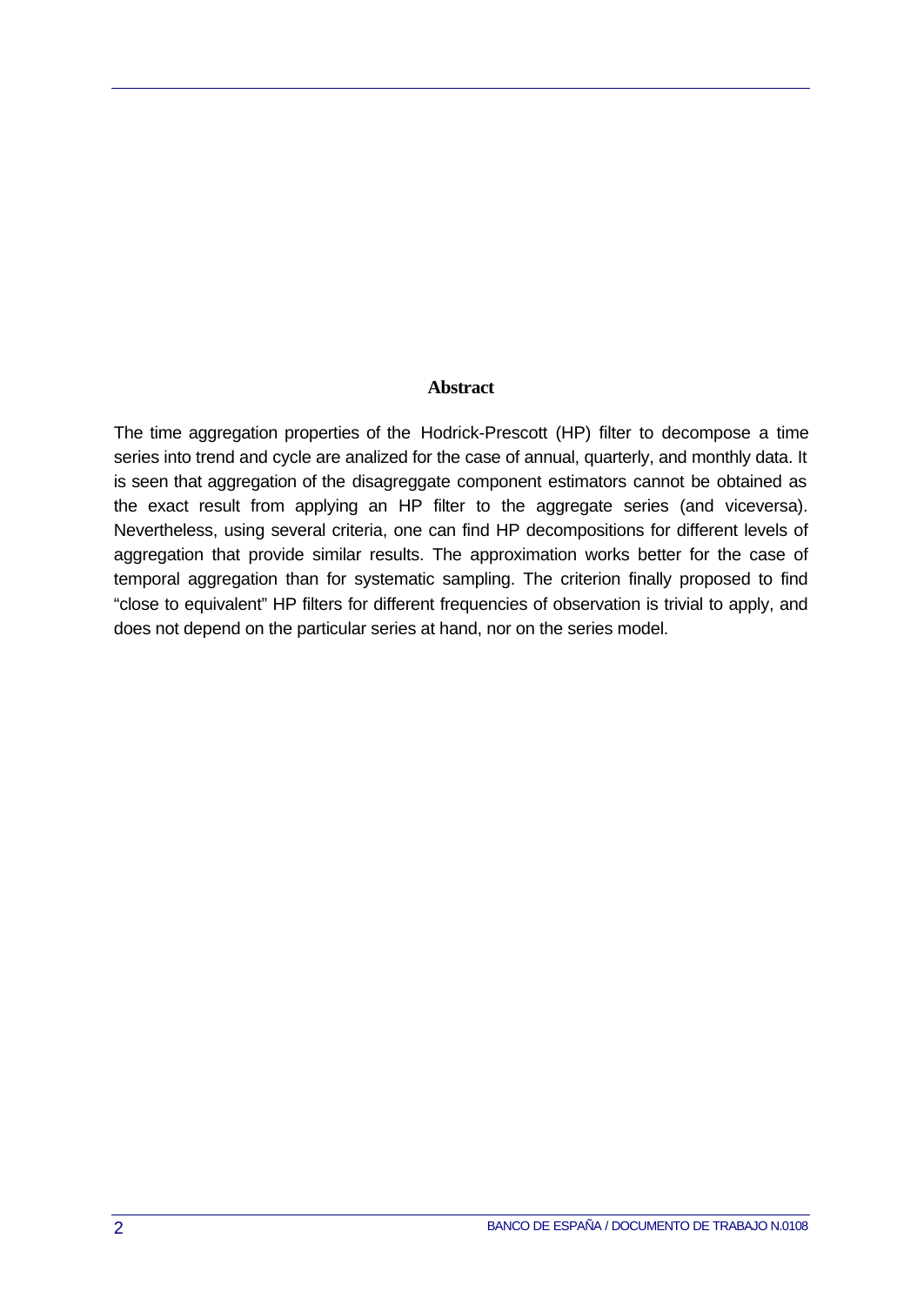## **1. Introduction**

The subjectiveness in the concept of business cycle has derived in multiple methodologies for its identification (see, for example, Canova (1998)). Be that as it may, and despite substantial academic criticism (see, for example, Cogley and Nason (1995), Harvey (1997), or King and Rebelo (1993)), the Hodrick-Prescott (HP) filter has become the core of the paradigm for business-cycle estimation in short-term economic analysis at policy making institutions. The HP filter decomposes a time series into two components: a long-term trend component and a stationary cycle (see Hodrick and Prescott (1980), Kydland and Prescott (1990), and Prescott (1986)); it is a linear filter that requires previous specification of a parameter known as lambda,  $\lambda$ . This parameter tunes the smoothness of the trend, and depends on the periodicity of the data and on the main period of the cycle that is of interest to the analyst. Nevertheless, as pointed out by Wyne and Koo (1997), the parameter does not have an intuitive interpretation for the user, and its choice is considered perhaps the main weakness of the HP method (Dolado et al. (1993)).

For quarterly data (the frequency most often used for business-cycle analysis), there is an implicit consensus in employing the value of λ*=*1600, originally proposed by Hodrick and Prescott (1980) based on a somewhat mystifying reasoning ("*…a 5% cyclical component is moderately large, as is a 1/8 of 1% change in the growth rate in a quarter…*"). Still, the consensus around this value undoubtedly reflects the fact that analysts have found it useful. The consensus, however, disappears when other frequencies of observation are used. For example, for annual data, Baxter and King (1999) recommend the value λ*=10* because it approximates a band pass filter that removes from the cycle periodicities larger than 8 years; Dolado et al. (1993) employ λ*=*400 as a result of dividing 1600 by *4*, the ratio of the number of observations per year for quarterly and annual data (this value of  $\lambda$  is also considered, together with  $\lambda$ =100, by Apel et al. (1996)); while Backus and Kehoe (1992), Giorno et al. (1995) or European Central Bank (2000) use the value λ*=*100. Concerning monthly data (a frequency seldom used), the popular econometrics program E-views uses the default value 14400, while the Dolado et al. reasoning would lead to λ*=*4800. This paper deals with the problem of finding appropriate values of  $\lambda$  that yield consistent results under aggregation (or disaggregation). Although the solution we shall eventually propose extends trivially to any other frequency, we shall concentrate the discussion on annual, quarterly, and monthly observations.

Let *f* denote the number of observations per year (hence *f=*12 for monthly data, *f=*4 for quarterly data, and  $f=1$  for annual data), and denote by  $\lambda_f$  the HP parameter used for that frequency of observation. In order to compute values of  $\lambda$  that are consistent under aggregation (we shall refer to them as "equivalent" values), the basic comparison will be the following. Let *h* and *l* (*h*>*l*) denote a higher and a lower frequency of observation. Firstly, for a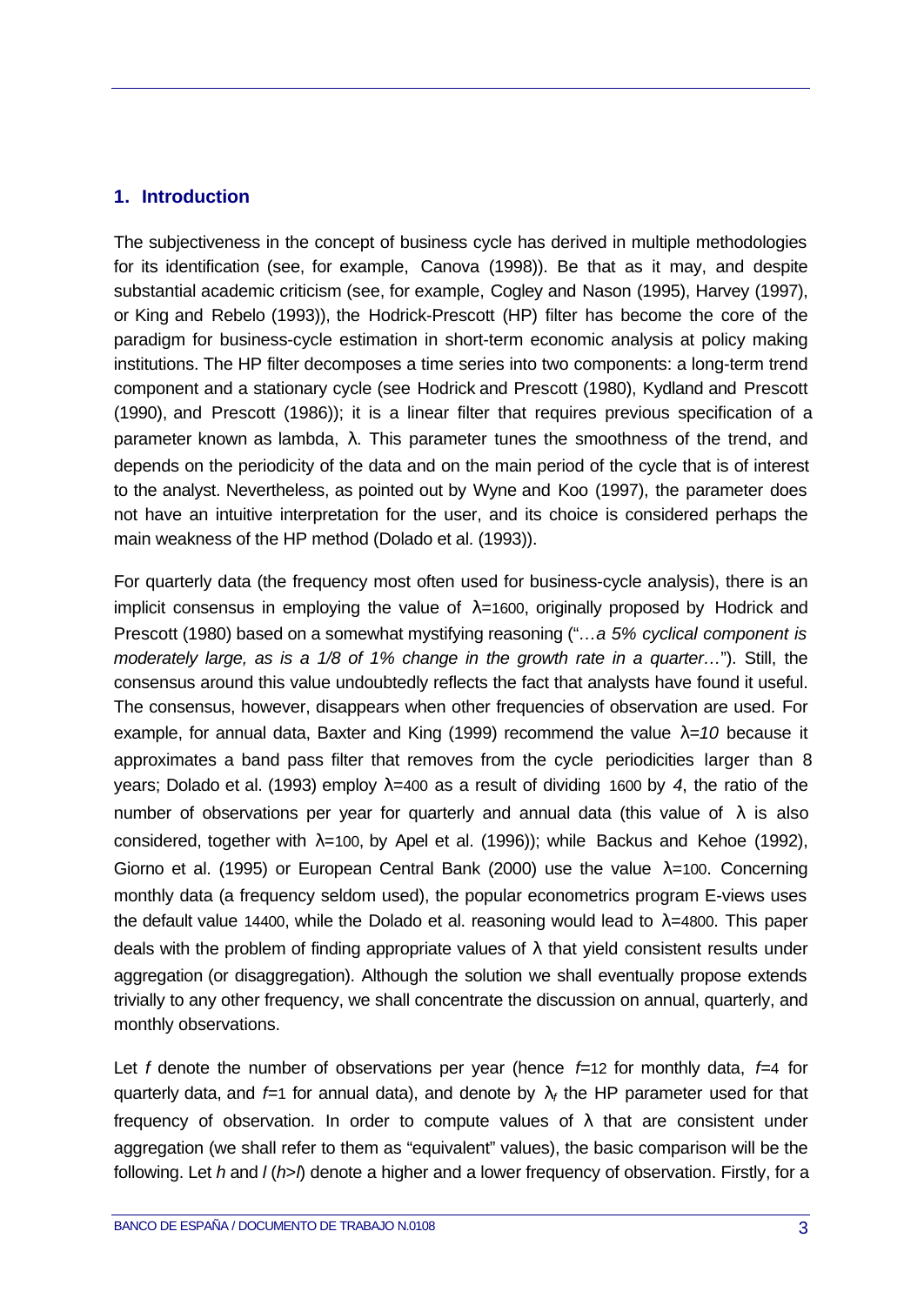fixed  $\lambda_h$  for the higher frequency, we shall find a value  $\lambda_l$ , for the lower frequency, such that the components obtained with direct and indirect estimation are as close as possible. Direct estimation denotes the decomposition obtained by applying  $\lambda_l$  to the low frequency data; indirect estimation refers to the decomposition obtained by aggregating the components obtained by applying λ*h* to the high frequency data. Secondly, for a given λ*l* for the low frequency data, we shall try to find  $\lambda_h$ , for the high frequency data such that the difference between direct and indirect adjustment is as small as possible. Although, as shall be seen, the extension to other values is immediate, in the discussion that follows we shall use the widely accepted value of  $\lambda_{\mathbf{Q}}$ =1600 for quarterly data as the pivotal value for the comparisons.

### **2. The Hodrick-Prescott Filter**

We shall adopt the standard Box and Jenkins (1970) terminology, whereby an *ARIMA(p,d,q*) model denotes the model

$$
(1 + \mathbf{f}_1 B + \dots + \mathbf{f}_p B^p) \nabla^d x_t = (1 + \mathbf{q}_1 B + \dots + \mathbf{q}_q B^q) a_t
$$

where *B* is the lag operator, such that  $B^j x_i = x_{i-j}$ ,  $\nabla = 1-B$  is the regular difference, and  $a_t$  is a white-noise innovation. When  $p=0$ , the model name will be abbreviated to *IMA*(*d,q*). Further, if *xt* requires *d* differences to become stationary, *xt* will be called "integrated of order *d* ", or *I(d)*.

Assume we are interested in decomposing a time series  $(x_1 \ldots x_T)$  into a long-term trend  $m_t$ and a residual,  $c_t$ , to be called "cycle". The HP filter provides the sequences  $(m_1 \ldots m_T)$  and  $(c_1 \ldots c_T)$  such that

$$
x_t = m_t + c_t \t\t t = 1,...,T,
$$
\t(2.1)

and the loss function

$$
\sum_{t=1}^{T} c_t^2 + I \sum_{t=3}^{T} (\nabla^2 m_t)^2
$$
 (2.2)

is minimized. The first term in (2.2) penalizes large residuals (i.e., poor fit), while the second term penalizes lack of smoothness in the trend. The parameter  $\lambda$  regulates the trade-off between the two criteria. The solution is given by the expression  $m = A^{-1}x$ , with  $A = I + I K K'$ , where  $\hat{m}$  is the estimated value of the vector  $(m_1 ... m_T)'$ , x is the vector  $(x_1 \ldots x_T)$ , *K* is a  $(T-2)xT$  matrix with elements  $K_{ij}=1$  if  $i=j$  or  $i=j+2$ ,  $K_{ij}=2$  if  $i=j+1$ , and  $K_{ij}=0$ 

,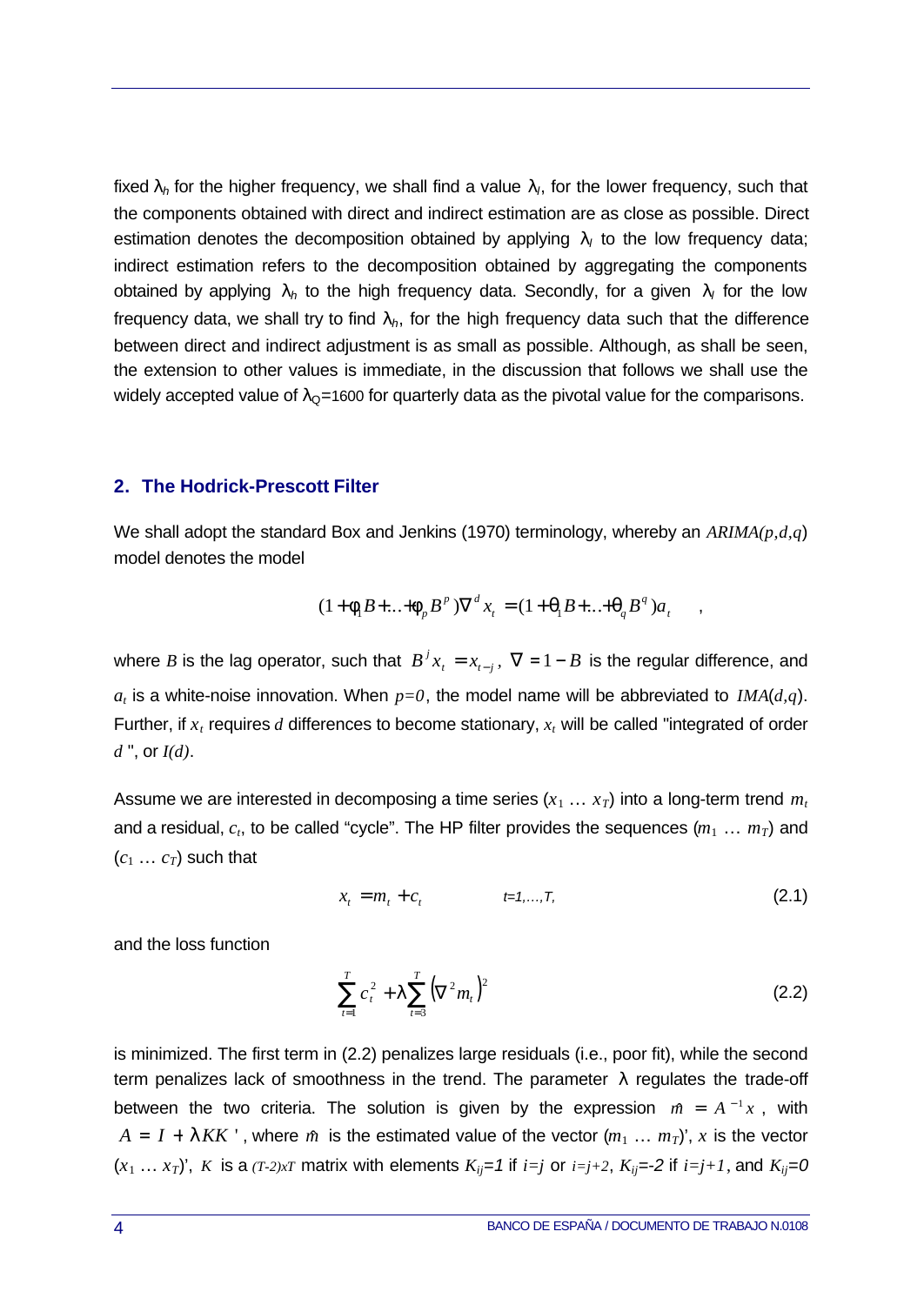otherwise (see Danthine and Girardin (1989)). King and Rebelo (1993) showed that the filter could be given a model-based interpretation whereby  $(x_1 \ldots x_T)$  is the realization of a stochastic process consisting of the sum of an *IMA(2,0)* stochastic trend, plus an orthogonal white-noise residual. Under these assumptions, the HP filter solution is equivalent to finding the minimum mean square error (MMSE) estimator of *mt* and *ct*. As shown in Harvey and Jaegger (1993), the Kalman filter can be used to obtain those estimators. Kaiser and Maravall (1999) show that the HP estimators can also be given a slightly different modelbased interpretation, that implies an alternative computational algorithm. We summarize this approach.

Letting "*w.n. (0,n)*" denote a white noise (niid) variable with zero mean and variance *n*, the models for  $m_t$  and  $c_t$  can be expressed as

$$
\nabla^2 m_t = a_{mt} \qquad , \qquad a_{mt} \sim w.n. \ (0 \ , \mathbf{n}_m) \qquad ; \tag{2.3a}
$$

$$
c_t \sim w.n. \ (0, \mathbf{n}_c) \tag{2.3b}
$$

with *amt* orthogonal to *ct*. From (2.1) it follows that

$$
\nabla^2 x_t = a_{mt} + \nabla^2 c_t \tag{2.4}
$$

and hence the reduced form for  $x_t$  is an  $IMA(2,2)$  process, say

$$
\nabla^2 x_t = \mathbf{q}_{HP}(B) a_t = (1 + \mathbf{q}_1 B + \mathbf{q}_2 B^2) a_t , \qquad a_t \sim w.n. (0, \mathbf{n}_a) , \qquad (2.5)
$$

where the identity

$$
\boldsymbol{q}_{HP}(B)a_t = a_{mt} + \nabla^2 c_t \tag{2.6}
$$

determines the parameters  $q_1$ ,  $q_2$ , and  $n_a$ . The fact that the r.h.s. of (2.6) is the sum of the two orthogonal components, one of them white noise, implies that  $\,\nabla^{\,2} x_{_t}\,$  has a strictly positive spectral minimum, or, in other words, that  $q_{\mu\nu}(B)a_{\tau}$  is an invertible process; therefore,  $\boldsymbol{q}_{\scriptscriptstyle{ HP}}(B)^{-1}$  will always converge. The MMSE estimator of  $\,m_{\scriptscriptstyle{t}}$  and  $\,c_{\scriptscriptstyle{t}}$  can now be obtained with the Wiener-Kolmogorov (WK) filter. When

$$
\lambda = n_c / n_m \tag{2.7}
$$

these estimators are the ones obtained with the HP filter.

In general for a stationary component  $n_t$  with moving average  $(MA)$  expression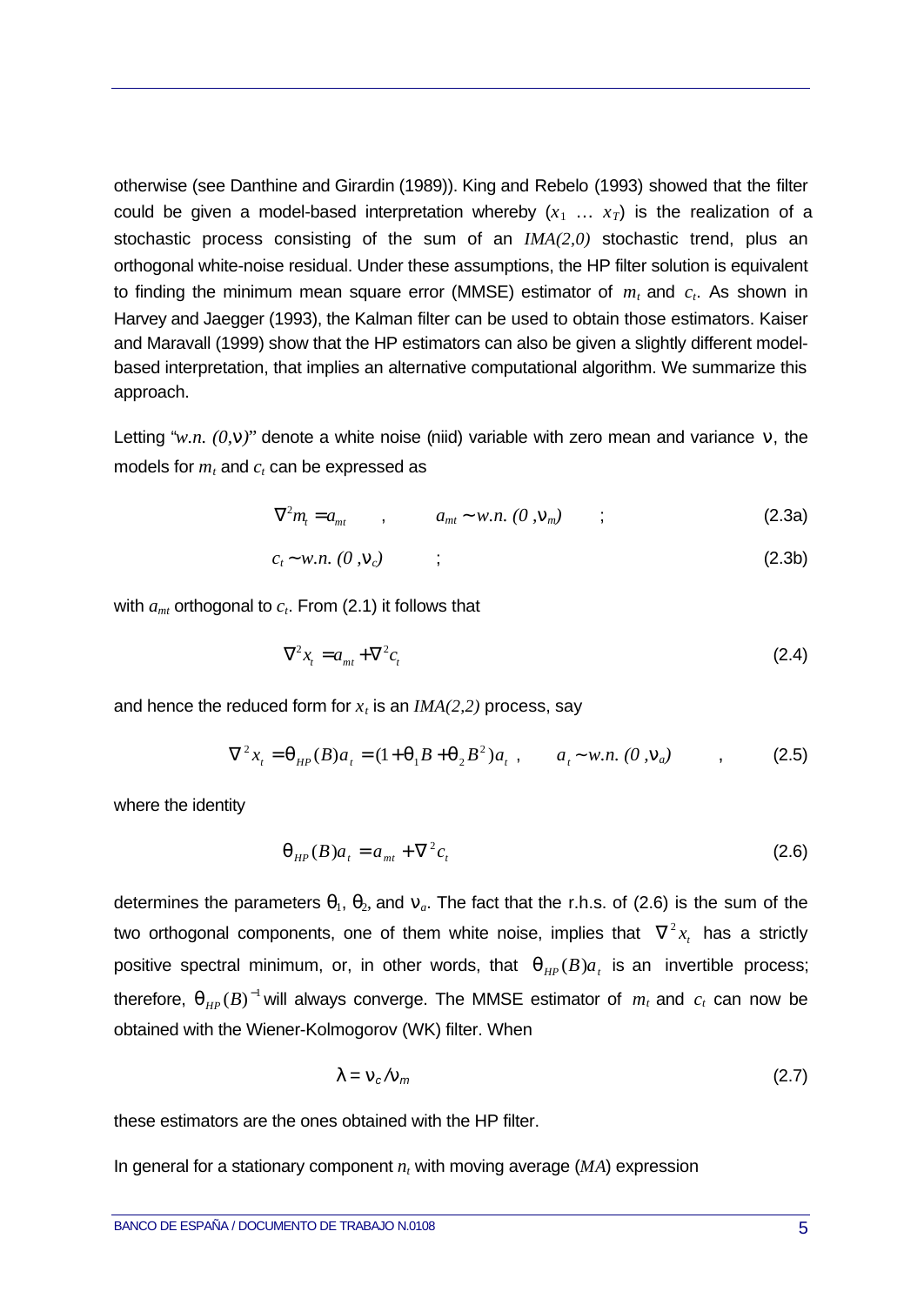$$
n_{t} = \mathbf{y}_{n}(B)b_{t}, \qquad b_{t} \sim w.n. (0, \mathbf{n}_{b}) \qquad , \qquad (2.8)
$$

contained in a stationary series with *MA* expression

$$
x_t = \mathbf{y}_x(B)a_t , \qquad a_t \sim w.n. (0, \mathbf{n}_a) ; \qquad (2.9)
$$

the WK filter that provides the MMSE estimator of  $n_t$  (when a doubly infinite realization of  $x_t$  is available) is given by

$$
\mathbf{J}_n(B, F) = \frac{\nu_b}{\nu_a} \frac{\mathbf{y}_n(B) \mathbf{y}_n(F)}{\mathbf{y}_x(B) \mathbf{y}_x(F)} \tag{2.10}
$$

where  $F(=B^I)$  denotes the forward operator, such that  $\overline{F}^J x_i = x_{i+j}$ . When the series - and perhaps the component- is nonstationary (NS), the *MA* representation (2.9) - and perhaps (2.8) - will not converge. But if (2.10) converges in *B* and *F*, (2.10) can be seen as the WK filter extended to NS series, and still provides the MMSE of the component (Bell (1984) and Maravall (1988)). From (2.3) and (2.5), after simplification, it is obtained that, for the HP trend and cycle, the filters are given by

$$
J_{m}(B, F) = \frac{v_{m}}{v_{a}} \frac{1}{\mathbf{q}_{HP}(B)\mathbf{q}_{HP}(F)} \qquad ; \qquad (2.11)
$$

$$
J_c(B, F) = \frac{v_c}{v_a} \frac{(1 - B)^2 (1 - F)^2}{q_{HP}(B) q_{HP}(F)}
$$
 (2.12)

It is immediately seen that  $J_m(B, F) + J_c(B, F) = 1$  (which implies  $x_t = \hat{m}_t + \hat{c}_t$ ). Therefore, we shall concentrate attention in  $J_m(B, F)$ , and  $J_c(B, F)$  can be trivially obtained as  $J_c(B, F) = 1 - J_m(B, F)$ .

The filters (2.11) and (2.12) are symmetric and centered and, because of invertibility of *qHP(B)*, convergent. Since (2.6) implies

$$
\boldsymbol{q}_{HP}(B)\boldsymbol{q}_{HP}(F)v_{a} = v_{m} + (1 - B)^{2}(1 - F)^{2}v_{c} , \qquad (2.14)
$$

and considering (2.7), the filter (2.11) can alternatively be expressed in terms of the HP parameter λ as:

$$
J_m(B, F) = \frac{1}{1 + I(1 - B)^2 (1 - F)^2}
$$
 (2.15)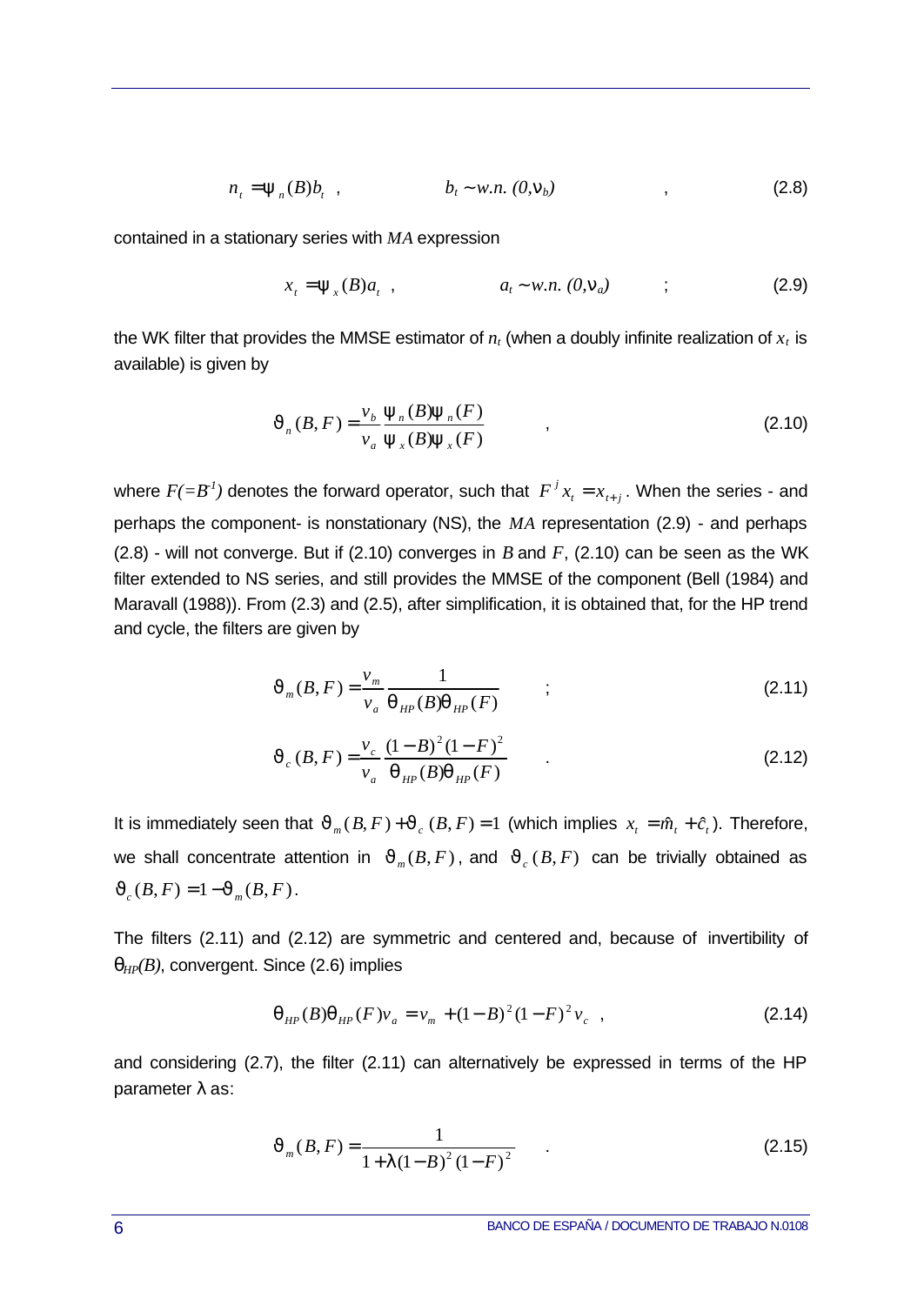The estimator of *mt* will thus be obtained through

$$
\hat{m}_t = \mathbf{J}_m(B, F)x_t \tag{2.16}
$$

It will prove useful to look at the frequency domain representation of the filter (2.15), given by its Fourier transform (FT). If  $w \in [0, p]$  denotes the frequency measured in radians, replacing *B* by the complex number  $e^{-i\mathbf{w}}$ , and using the identity  $2\cos(j\mathbf{w}) = e^{-ij\mathbf{w}} + e^{ij\mathbf{w}}$ , the FT of (2.15) is given by

$$
G_m(\mathbf{w}, \mathbf{I}) = \frac{1}{1 + 4\mathbf{I} (1 - \cos(\mathbf{w}))^2}
$$
 (2.17)

and  $G_c(\textbf{\textit{w}},\textbf{\textit{I}})=1\!-\!G_m(\textbf{\textit{w}},\textbf{\textit{I}})$ . Expression (2.17) is the gain function of the filter. Equating the pseudo-autocovariance functions (ACF) of the two sides of (2.16), and taking the FT yields

$$
S_m(\mathbf{w}, \mathbf{I}) = [G_m(\mathbf{w}, \mathbf{I})]^2 S_x(\mathbf{w})
$$
\n(2.18)

where  $S_m(\textbf{w}, \textbf{\textit{I}})$  and  $S_x(\textbf{w})$  are the pseudo-spectra of  $\hat{m}_t$  and  $x_t$ . Given that the pseudospectrum provides a description of how different frequencies contribute to the variation of *xt*, expression (2.18) shows that the squared gain of the filter indicates which frequencies are selected from  $x_t$  to provide the estimator  $\hat{m}_t$ .

Figure 1a shows the shape of the squared gain of (2.15) for different values of  $λ$ . The larger the value of  $\lambda$ , the smaller is the contribution of high frequencies, and hence smoother trends will be obtained. Figure 1b displays a realization of an *IMA(2,2*) process, and Figures 1c and 1d compare the trends and cycles, respectively, obtained for the different values of  $\lambda$ . Naturally, smoother trends imply cycles with larger amplitude and longer periods.

The WK filter (2.15) extends from −∞ to ∞. Its convergence, however, would allow us to use a finite truncation. But, as characterizes all 2-sided filters, estimation of the component at both ends of a finite series requires future observations, still unknown, and observations prior to the first one available. As shown by Cleveland and Tiao (1976) the optimal (MMSE) estimator for end points can be obtained by extending the series at both ends with forecasts and backcasts, so that expression (2.16) remains valid with  $x<sub>t</sub>$  replaced by the extended series. There is no need however to truncate the filter: using the Burman-Wilson algorithm in Burman (1980), Kaiser and Maravall (2001) present the algorithm for the HP filter case, and show how the effect of the infinite extensions can be exactly captured with only 4 forecasts and backcasts. The WK application of the HP filter is computationally efficient and analytically convenient.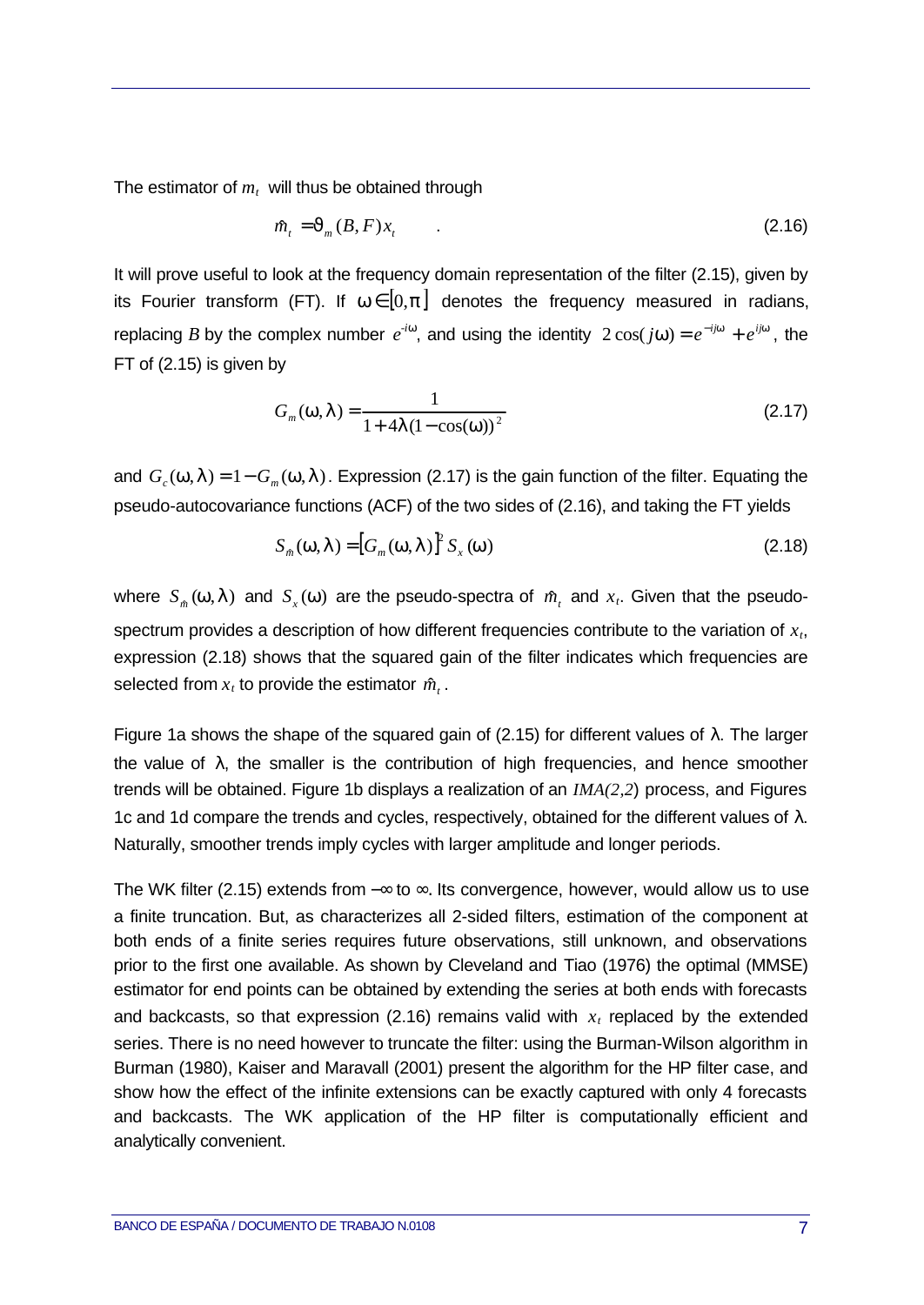

different values of λ

Figure 1a: Gain of the HP filter for Figure 1b: Realization of an *IMA(2,2)* process

Figure 1c: Estimated trends for different values of  $\lambda$ 



Figure 1d: Estimated cycles for different values of λ

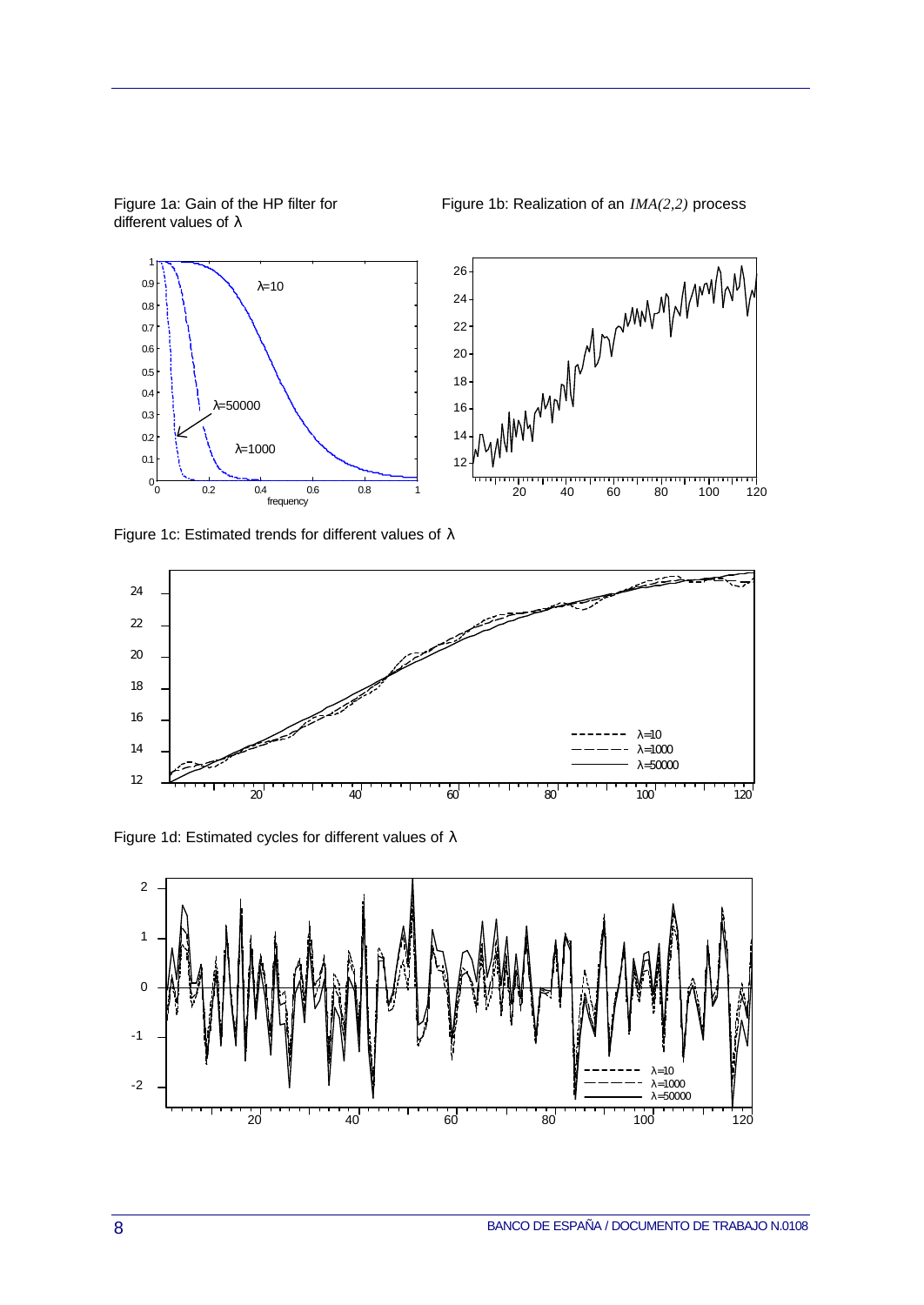We shall consider two types of aggregation. In the first one the aggregate variable is the sum (or average) of the disaggregate variable; in the second one, the aggregate variable is obtained by periodically sampling one observation from the disaggregate variable. The first case will be denoted "temporal aggregation", and the second case, "systematic sampling". Although temporal aggregation is the most frequently used method, systematic sampling affects some important variables such as, for example, European Monetary Union monetary aggregates.

Two important remarks should be made:

- a) Given that seasonal variation should not contaminate the cyclical signal, the HP filter should be applied to seasonally adjusted series. As shown in Kaiser and Maravall (2001), the presence of higher transitory noise in the seasonally adjusted series can also contaminate the cyclical signal and its removal may be appropriate. In this paper, the issue of seasonal adjustment or noise removal will not be addressed, and we shall assume that the series does not contain seasonality, or that it has been appropriately removed.
- b) It is well known (see Baxter and King (1999)) that the HP filter displays unstable behavior at the end of the series. As shown in Kaiser and Maravall (2001), end-point estimation is considerably improved if the extension of the series needed to apply the filter is made with proper forecasts, obtained not with model (2.5), but with the correct *ARIMA* model for the series in question. We shall always apply the filter in this manner.

## **3. Temporal Aggregation of the Hodrick-Prescott Filter**

In order to analyze the aggregation properties of the HP filter, it will prove helpful to use the WK representation. We have mentioned that the HP filter can be seen as the filter that provides the MMSE estimator of an unobserved component *mt* in the full model consisting of equations (2.1), (2.3), and (2.5), with  $c_t$  white noise and  $\lambda$  given by (2.7). Let the aggregate series consist of non-overlapping sums of *k* consecutive values of the disaggregate series. We adopt the following notation:

- Aggregate series will be represented by capital letters; disaggregate series by small letters.
- *T* and *t* denote the time sub-index for the aggregate and disaggregate series respectively. Thus, if *T* and *t* refer to the same date  $X_T = x_t + x_{t-1} + ... + x_{t-k+1}$ , and in general,

$$
X_{T-j} = x_{t-jk} + x_{t-jk-1} + \dots + x_{t-(j+1)k+1} \qquad , \qquad j=1,2,\dots \tag{3.1}
$$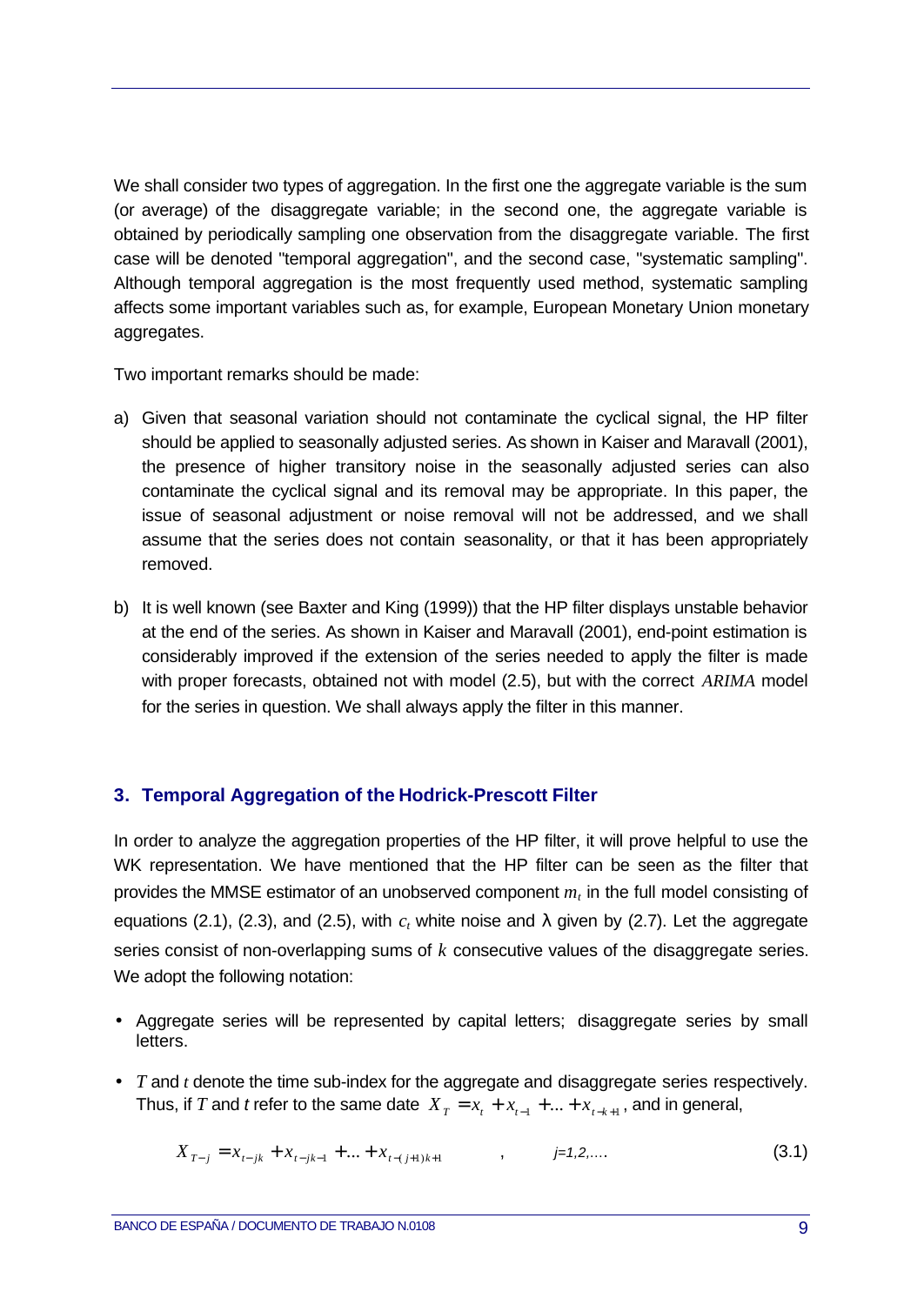- *b* denotes the backward operator and  $\nabla$  the difference operator for the disaggregate series. Thus  $\nabla_j x_t = (1-b^j)x_t = x_t - x_{t-j}$  $\nabla_j x_i = (1 - b^j) x_i = x_i - x_{i-j}.$
- $S_k$  is the aggregation operator for the disaggregate series:  $S_k = 1 + b + ... + b^{k-1}$  $S_k = 1 + b + ... + b^{k-1}$ . Thus

$$
X_{T-j} = S_k x_{t-jk} \tag{3.2}
$$

$$
\nabla_k = \nabla S_k \tag{3.3}
$$

- *B* denotes the backward operator and *D* the difference operator for the aggregate series. Thus  $DX_T = (1 - B)X_T = X_T - X_{T-1}$ .
- The same convention applies to the disaggregate and aggregate components,  $m<sub>t</sub>$ , and  $M_T$ , and  $c_t$  and  $C_T$ .
- We shall denote an "HP-type decomposition" the decomposition of an *IMA(2,2*) model into the sum of an *IMA(2,0)* model plus orthogonal white noise.

Starting with a disaggregate HP-type decomposition, in order to derive the aggregate filter, we aggregate series and components, and see if they are consistent with an HP-type decomposition. As shown by Stram and Wei (1986), aggregation preserves the order of integration of the series, thus, from (2.5), we consider  $D^2X_T$ . From the identity  $D^2 X_T = X_T - 2X_{T-1} + X_{T-2}$  it is easily found using (3.2) that  $D^2 X_T = \nabla_k^2 S_k x_t$ , or using (2.5) and (3.3),

$$
D^2 X_T = S_k^3 \mathbf{q}_{HP}(b) a_t = \mathbf{a}(b) a_t, \qquad (3.4)
$$

where *a(b)* is a polynomial in *b* of order *3k-1*. From

$$
D^{2}X_{T-j} = a_{t-jk} + a_{1}a_{t-jk-1} + ... + a_{3k-1}a_{t-(3+j)k+1} \qquad j=0,1,2...
$$

it is seen that the ACF of  $D^2X_T$  is such that  $\bm{r}_1$  and  $\bm{r}_2$  are nonzero, while  $\bm{r}_j = 0$  for  $|j|$ >2. Therefore,  $D^2 X_T$  follows an  $IMA(2,2)$  process.

Proceeding in a similar way with the aggregate trend component, it is found that

$$
D^2 M_T = \nabla_k^2 S_k m_t = S_k^3 a_{mt} \qquad , \qquad (3.5)
$$

where  $\boldsymbol{a}_{_m}(b)$  =  $\boldsymbol{S}_{k}^{_3}$  is a polynomial in  $b$  of order  $3k$ -3. From

$$
D^{2}M_{T-j} = a_{m,t-kj} + a_{m,1}a_{m,t-kj-1} + ... + a_{m,3k-3}a_{m,t-(3+j)k+3} \qquad j=0,1,2...
$$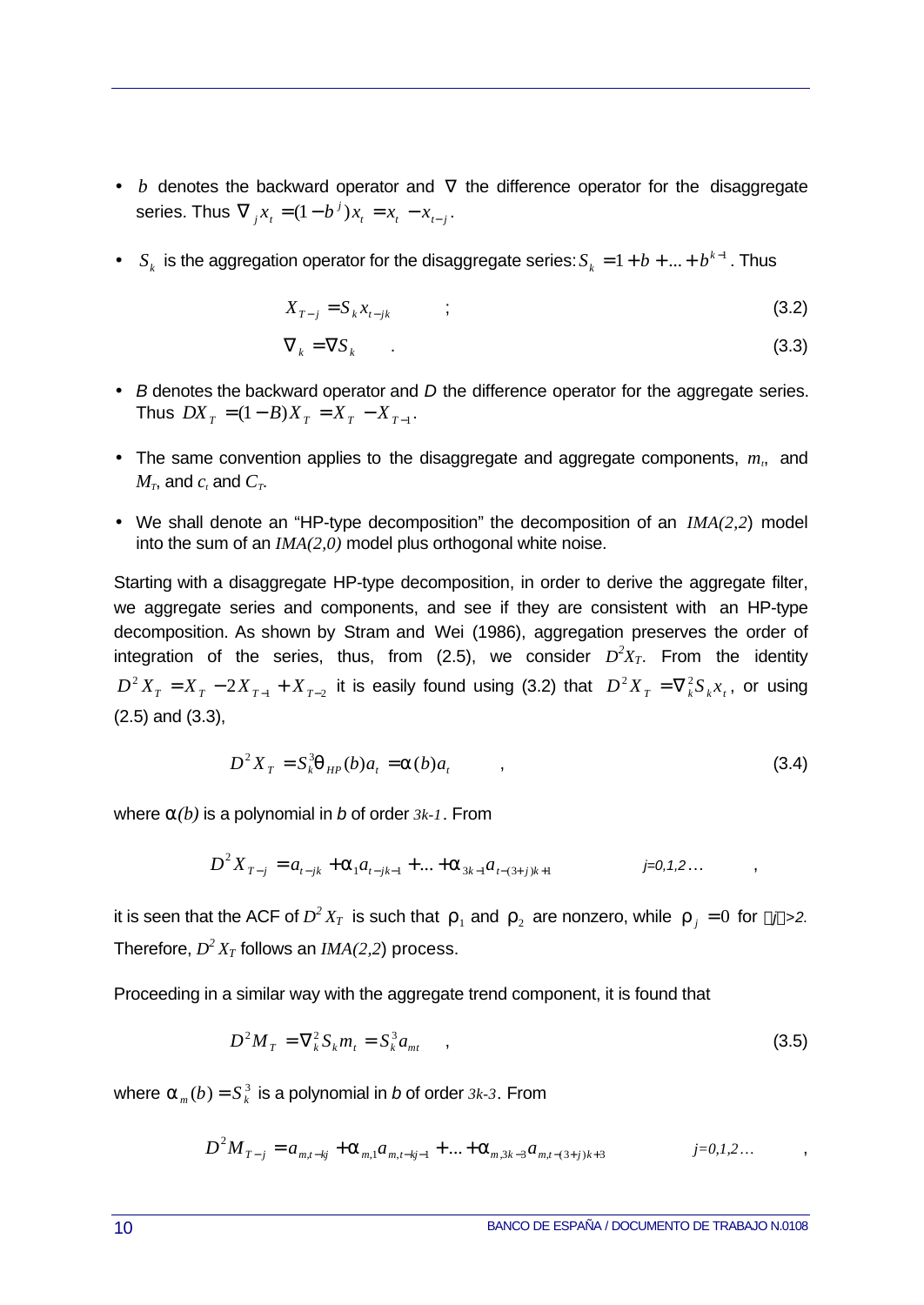it follows that  $D^2 \, M_T$  is also an  $\mathit{IMA}(2,2)$  model. As for the cycle, it is immediately seen that  $C_T$  is a white-noise variable, with variance  $v_C = k v_c$ .

In summary, aggregation of the HP filter yields an *IMA(2,2)* series, an *IMA(2,2*) trend, and a white-noise cycle. The trend specification implies that the aggregate components cannot be seen as the result of a direct HP-type decomposition of the aggregate series: the HP-filter does not preserve itself under temporal aggregation.

Be that as it may, from an applied point of view it is important to know whether the departure of the aggregate components from an HP-type decomposition is relatively large or, on the contrary, close to negligible, in which case an HP-type decomposition of the aggregate series could approximate well the components obtained with the indirect procedure. We shall consider two separate problems:

- a) Given the disaggregate HP decomposition, and the components for the aggregate series obtained by aggregating the disaggregate components, can we obtain a value of  $\lambda$  that provides a direct HP decomposition of the aggregate series with components that are close to the former ones?
- b) Given a direct HP-decomposition of the aggregate series, can we obtain a value of  $\lambda$  that provides an HP-decomposition of the disaggregate series with components that, when aggregated, are close to the components of the direct decomposition?

The two problems could be discussed following the general approach of Stram and Wei (1986). For our purposes, however, we can follow an alternative, much simpler, approach. Assuming that the value  $\lambda_{\Omega}$ =1600 for quarterly data provides the reference value, question a) is relevant to determine the equivalent  $\lambda_A$  for annual data; question b) is relevant to determine the equivalent value of  $\lambda_M$  for monthly data.

From (2.6), (3.3) and (3.4),

$$
D^{2}X_{T} = S_{k}^{3}(a_{mt} + \nabla^{2}c_{t}) = S_{k}^{3}a_{mt} + S_{k}\nabla^{2}_{k}c_{t} , \qquad (3.6)
$$

where *T* and *t* always are assumed to refer to the same date. The ACF of the r.h.s. of (3.6) is given by

$$
S_k^3 \overline{S}_k^3 v_m + S_k \nabla^2 \overline{S}_k \nabla^2 v_c , \qquad , \qquad (3.7)
$$

where an upper bar denotes the corresponding polynomial with *B* replaced by *F* (i.e.  $\nabla<sub>k</sub> = 1 - F<sup>k</sup>$ ). Given that, from (3.4),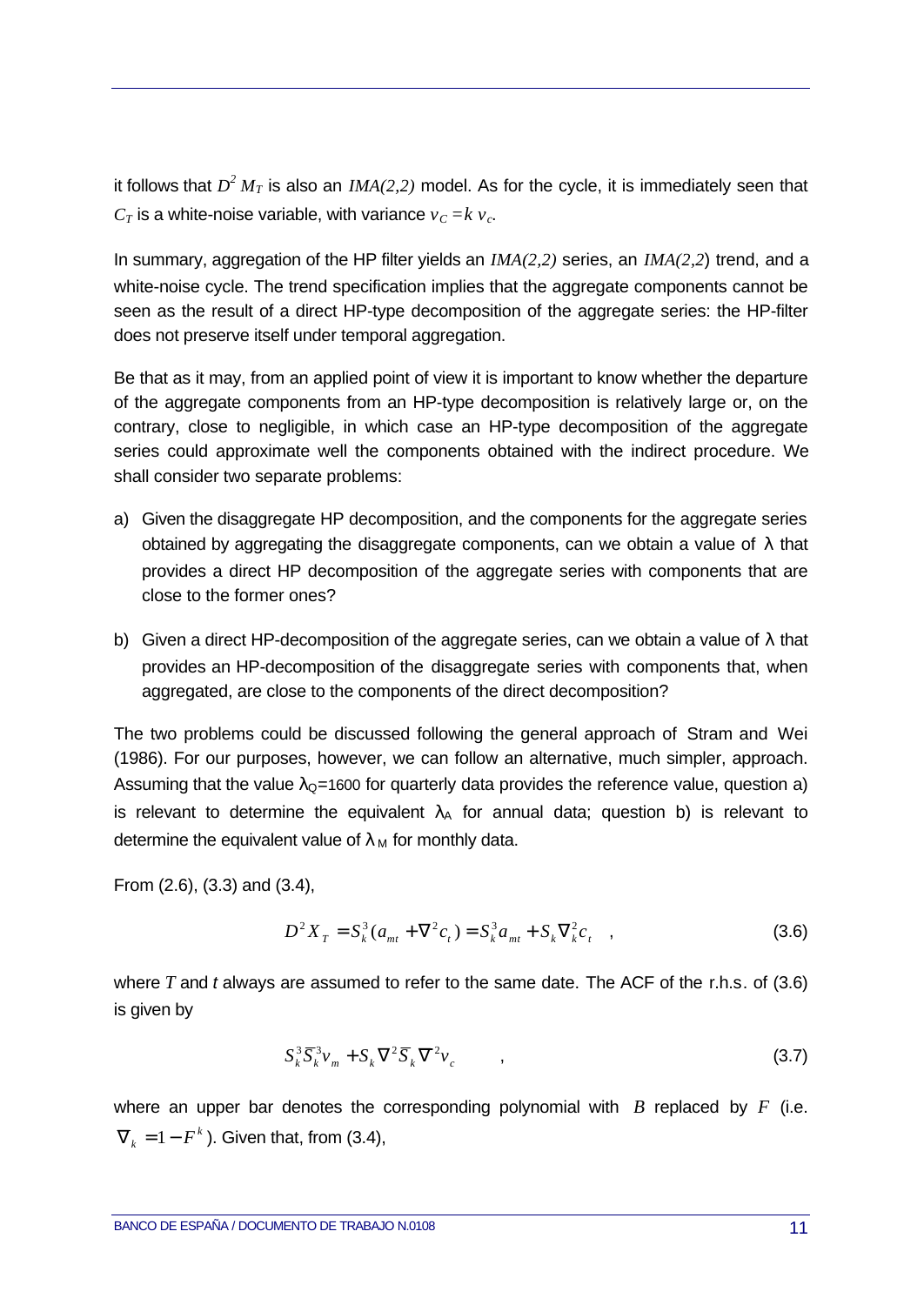$$
D^2 X_{T-j} = S_k^3 \mathbf{q}_{HP}(b) a_{t-jk} \qquad j=0,1,2 \quad ,
$$

the variance and lags 1 and 2 autocovariances of  $D^2 X_{T-j}$ − , to be denoted *G0*, *G1*, and *G2*, measured in the aggregate time units, are equal to the variance and lags *k* and 2*k* autocovariances of (3.7), to be denoted  $g_0$ ,  $g_{1k}$ , and  $g_{2k}$ , measured in the disaggregate time units. If the direct HP decomposition of the aggregate series  $X_T$  is given by

$$
X_T = M_T + C_T
$$
  
\n
$$
D^2 M_T = A_{MT}, \qquad A_{MT} \sim w.n. (0, \mathbf{n}_M)
$$
 (3.8)

with  $C_T$  white noise  $(0,n_C)$  orthogonal to  $A_{MT}$ , setting  $G_i = g_{ik}$  (*j*=0,1,2), a system of three equations is obtained, of the type:

$$
v_M + 6v_C = a_{10}v_m + a_{20}v_c
$$
  
-4v\_C = a\_{11}v\_m + a\_{21}v\_c  

$$
v_C = a_{12}v_m + a_{22}v_c
$$
 (3.9)

The system can be standardized by dividing by  $n_m$ . Given  $n_m$  and  $n_c$  or, considering (2.7), the HP parameter  $\lambda$  for the disaggregated decomposition, the system of three equations with two unknowns will not have a solution for  $n<sub>M</sub>$  and  $n<sub>C</sub>$ , i.e., for the HP-parameter of the aggregate decomposition. Inversely, given  $n<sub>M</sub>$  and  $n<sub>C</sub>$ , the system will not have a solution for  $n_m$  and  $n_c$ .

Focusing on the relationship between monthly, quarterly, and annual aggregation the coefficients  $a_{ij}$  in (3.9) can be easily obtained from (3.7), yielding the matrices

$$
A_3 = \begin{bmatrix} 141 & 18 \\ 50 & -12 \\ 1 & 3 \end{bmatrix} , \qquad A_4 = \begin{bmatrix} 580 & 24 \\ 216 & -16 \\ 6 & 4 \end{bmatrix} , \qquad A_{12} = \begin{bmatrix} 137292 & 72 \\ 53768 & -48 \\ 2002 & 12 \end{bmatrix} ,
$$

where the subindices correspond to  $k=3$ ,  $k=4$ , and  $k=12$ . For the quarterly value  $\lambda=1600$ , setting  $n_m$ =1 and  $n_c$ =1600, it is easily seen that no equivalent annual value for  $\lambda$  can be found because the system has no solution for  $n<sub>M</sub>$  and  $n<sub>C</sub>$ . Likewise, setting  $n<sub>M</sub> = 1$  and  $n<sub>C</sub> = 1600$  no equivalent monthly value for  $\lambda$  can be obtained because the system has no solution for  $n_m$ and *nc.* These results are obvious from the structure of (3.9): the ratio of the l.h.s. of the last two equations is equal to *-4*, while this needs not be true for the ratio of the two r.h.s.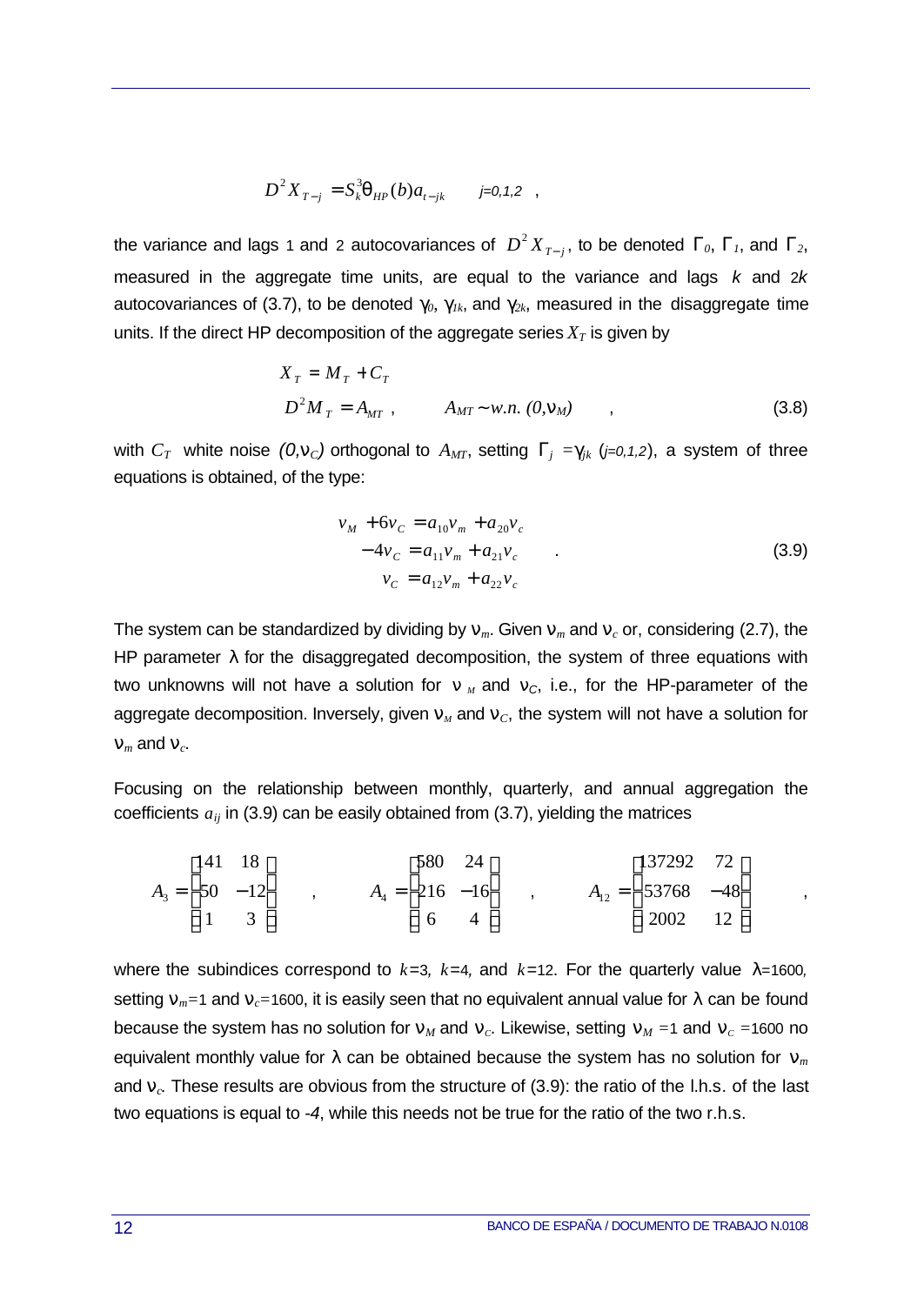Letting  $\lambda_M$ ,  $\lambda_Q$ , and  $\lambda_A$  denote the value of the HP-parameter for the decomposition of the monthly, quarterly and annual series, respectively, we can try to find values of  $\lambda_M$  and  $\lambda_A$ consistent with  $\lambda_{\mathbf{Q}}$ =1600 by solving the system consisting of the first two equations of (3.9). This way of proceeding yields eventually

$$
\lambda_{\rm M} = 115204 \quad ; \qquad \lambda_{\rm A} = 7.02 \quad . \tag{3.10}
$$

For these values, the ratio of the r.h.s. of the last two equations of (3.9) is approximately *-3.99* and *-3.96*, respectively, and hence very close to *-4*. Thus, although there are no values of  $\lambda_M$  and  $\lambda_A$  that provide an exact HP decomposition of the monthly and annual series consistent with the quarterly one, the previous approximation provides values that are surprisingly close to an exact solution. When, instead of the first and second equation of the system (3.9), the first and third equation are chosen, the value of  $\lambda_M$  decreases while that of  $\lambda_A$  increases by relatively small amounts, and the approximation is also close to the exact solution. More generally, we can solve the system (3.9) in a least-square sense, by minimizing

$$
\sum_{j=0}^{2} \left[ \Gamma_{j}(\nu_{M}, \nu_{C}) - \boldsymbol{g}_{jk}(\nu_{m}, \nu_{C}) \right]^{2}.
$$
 (3.11)

To find  $\lambda_A$ , we set  $n_m$  = 1 and  $n_c$  = 1600, and minimize (3.11) with respect to  $n_M$  and  $n_c$ ; on the other hand, to obtain  $\lambda_M$ , we set  $n_M = 1$  and  $n_c = 1600$  and solve (3.11) with respect to  $n_m$  and *nc*. This yields

$$
\lambda_{\rm M} = 114013 \quad ; \quad \lambda_{\rm A} = 7.19 \tag{3.12}
$$

values that are very close to those in (3.10). Thus, under temporal aggregation, there seems to be a range of values for  $\lambda_M$  and  $\lambda_A$  that can be seen as close to being equivalent.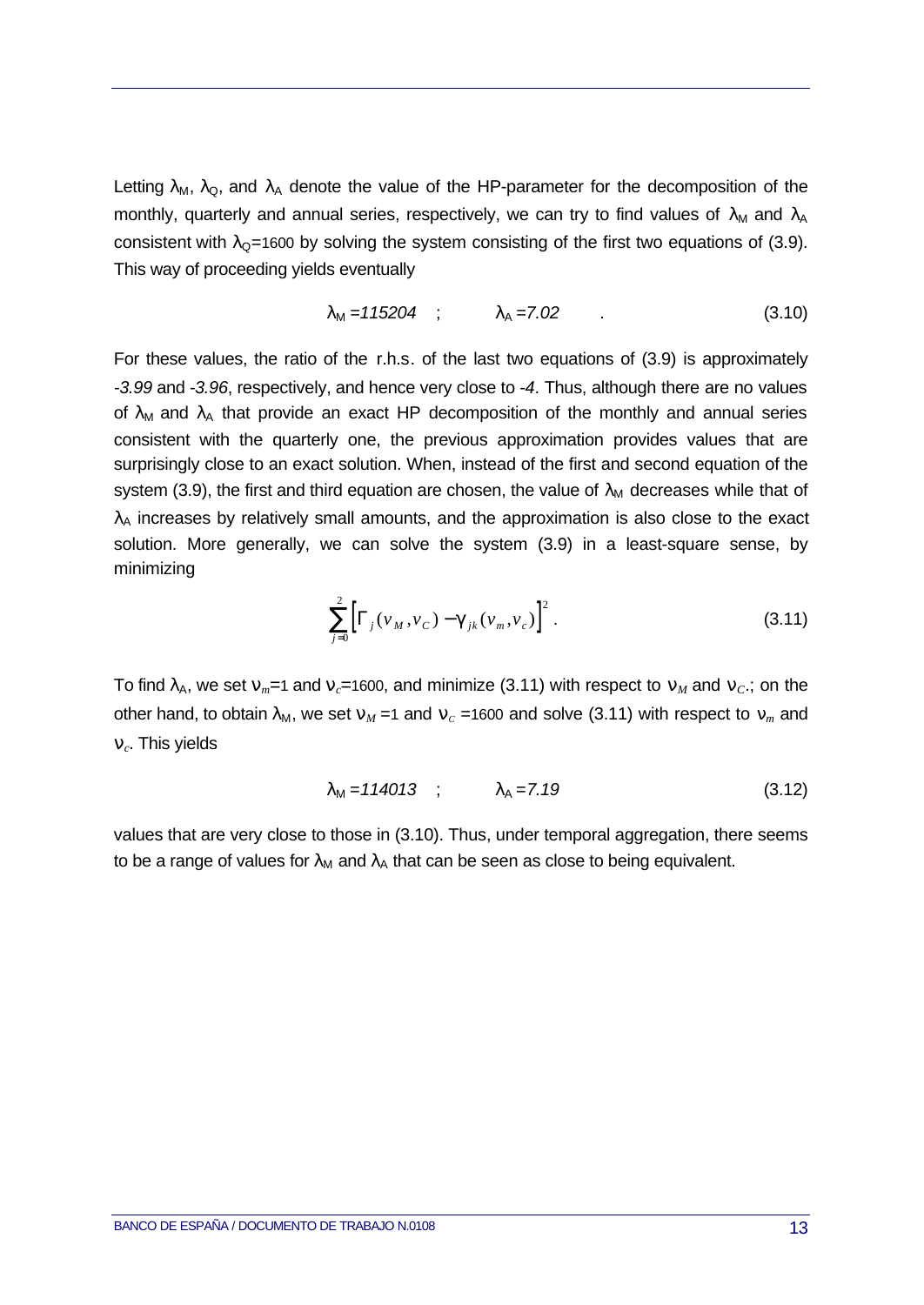### **4. Aggregation of the Hodrick-Prescott Filter under Systematic Sampling**

The previous section considered the case of temporal aggregation, namely, when the aggregate series is the sum of non-overlapping sequences of consecutive values. We consider now the case in which the aggregate variable is obtained by systematic sampling every *k* periods. Following the same notation as before, if *T* and *t* refer to the same date, the aggregate series is obtained as

$$
X_{T-j} = x_{t-jk} \qquad \qquad j=0,1,2...
$$

Proceeding as in the previous section, in order to derive the aggregate filter, our first interest is to obtain the models for the aggregate series and components. From

$$
D^{2}X_{T} = X_{T} - 2X_{T-1} + X_{T-2} = (1 - 2b^{k} + b^{2k})x_{t} = \nabla_{k}^{2}x_{t}
$$

using (2.5) and (3.3) it is found that

$$
D^2 X_T = S_k^2 \mathbf{q}_{HP}(b) a_t = \mathbf{a}(b) a_t
$$
\n
$$
(4.1)
$$

where  $a(b)$  is of order  $2k$ . Expression (4.1) remains valid for  $X_{T-j}$  if  $a_t$  is replaced by  $a_{t-jk}$ ,  $\beta$  *j*=1,2... from which it is immediately found that  $D^2X_T$  has nonzero covariances only for lags 0,  $\pm$ 1 and  $\pm$ 2. Therefore, similarly to the temporal aggregation case, the aggregate variable  $X_T$ follows an *IMA(2,2*) model.

Using a similar derivation for the (systematically sampled) trend aggregate component, it is obtained that

$$
D^{2}M_{T} = M_{T} - 2M_{T-1} + M_{T-2} = (1 - 2b^{k} + b^{2k})m_{t} = \nabla_{k}^{2}m_{t}
$$

or using (2.3) and (3.3),

$$
D^2 M_T = S_k^2 a_{mt} \tag{4.2}
$$

where  $\,S^{\,2}_{k}\,$  is a polynomial in  $b$  of order  $2(k\text{-}l\,)$ . The autocovariances for lag  $0$  and lag  $j\!k\,$  of the r.h.s. of (4.2) provide the autocovariance for lag 0 and *j* of  $D^2M_T$ . It is easily checked that this implies that  $M_T$  is an *IMA(2,1)* process. As for the aggregate cycle,  $C_T$  (= $c_t$ ) is a white noise variable, with variance  $n_c = n_c$ .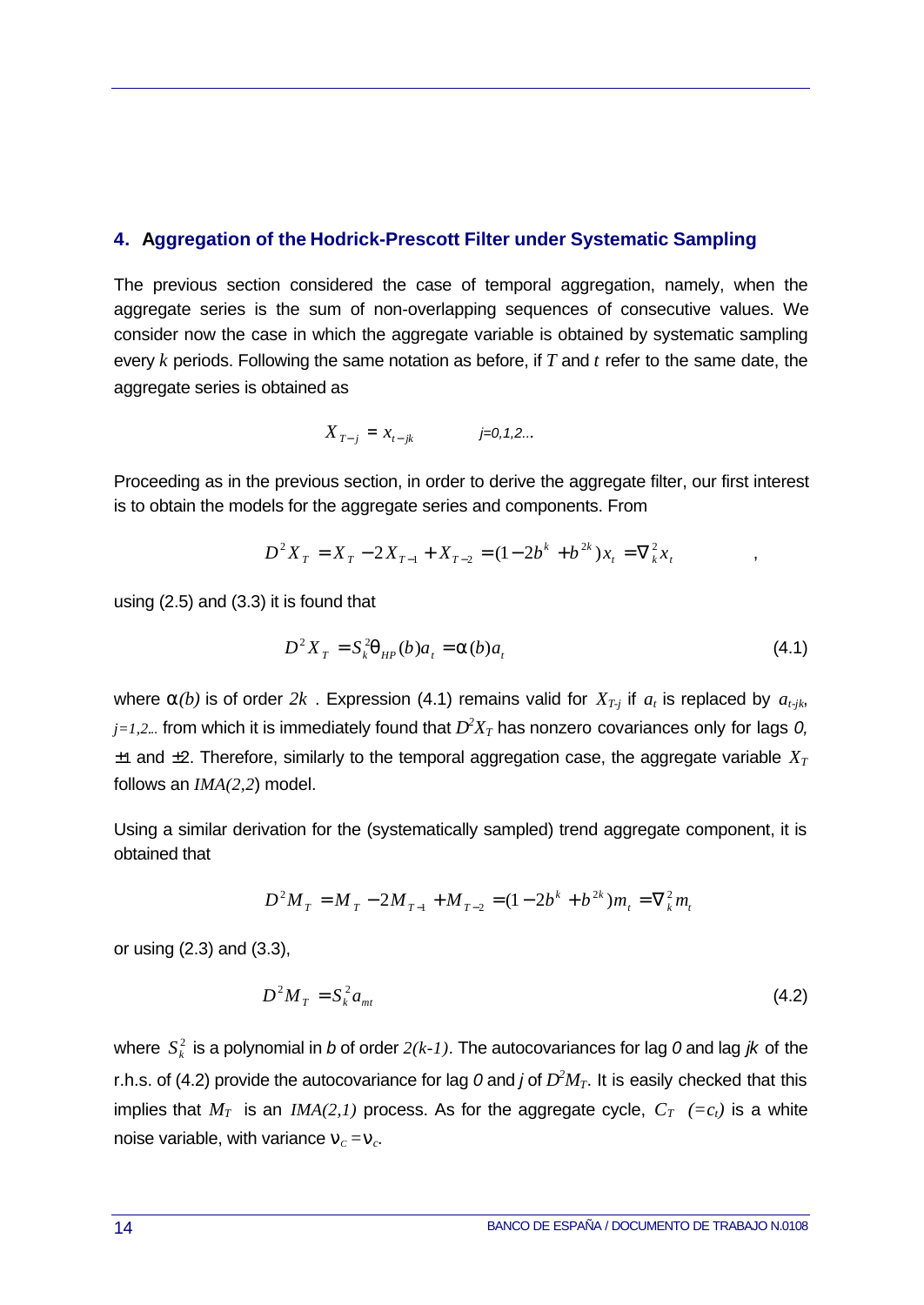Summarizing, although aggregation under systematic sampling implies a model for the aggregate trend different than the one implied by temporal aggregation (an *IMA(2,1)* versus an *IMA(2,2*) model), it still remains true that the decomposition for the aggregate obtained by aggregating the disaggregate components is not of the HP type. The HP decomposition does not preserve itself under systematic sampling.

Proceeding as before, plugging (2.6) in (4.1) yields

$$
D^{2}X_{T} = S_{k}^{2}(a_{mt} + \nabla^{2}c_{t}) = S_{k}^{2}a_{mt} + \nabla^{2}c_{t}
$$
\n(4.3)

and the ACF of the r.h.s. of (4.3) is equal to

$$
S_k^2 \overline{S}_k^2 v_m + \nabla_k^2 \nabla_k^2 v_c \tag{4.4}
$$

Therefore, as in the case of temporal aggregation, equating the lag-0, lag-1 and lag-2 covariances of  $D^2X_T$  to the lag-0, lag- $k$  and lag-2 $k$  covariances in (4.4) yields a system of three equation of the type (3.9), where the  $a_{ii}$ -coefficients are determined from (4.4). For *k=*3,4 and 12, the matrices of those coefficients are now given by

$$
A_3 = \begin{bmatrix} 19 & 6 \\ 4 & -4 \\ 0 & 1 \end{bmatrix} \qquad ; \qquad A_4 = \begin{bmatrix} 44 & 6 \\ 10 & -4 \\ 0 & 1 \end{bmatrix} \qquad ; \qquad A_{12} = \begin{bmatrix} 1156 & 6 \\ 286 & -4 \\ 0 & 1 \end{bmatrix} \qquad ,
$$

and it is easily seen that, given  $n_m$  and  $n_c$ , in none of the three cases the system has a solution for  $n_M$  and  $n_C$ ; similarly, given  $n_M$  and  $n_C$ , the system has no solution for  $n_m$  and  $n_C$ .

Although no exact solution exists, our interest as before is to see if we can find values for  $\lambda_M$ and  $\lambda_A$  that produce HP decompositions for the monthly and annual series that are approximately consistent with the HP decomposition obtained for the quarterly series with  $\lambda$ <sub>O</sub>=1600. First, we proceed to solve the system of the first two equations for the case of annual aggregation: setting  $n_m=1$  and  $n_c=1600$ , we obtain the solution for  $n_M$  and  $n_c$ . Second, we solve the system of the first two equations for the case of monthly to quarterly aggregation: setting  $n_M = 1$  and  $n_C = 1600$ , we obtain the solution for  $n_m$  and  $n_C$ . The values for the HP-parameter are

$$
\lambda_M = 40001
$$
 ;  $\lambda_A = 27.08$  . (4.5)

If the variances obtained are inserted in the third equation, the ratio of the second to third equation, which should be *-4* for the exact solution, turns out to be approximately *-3.99* in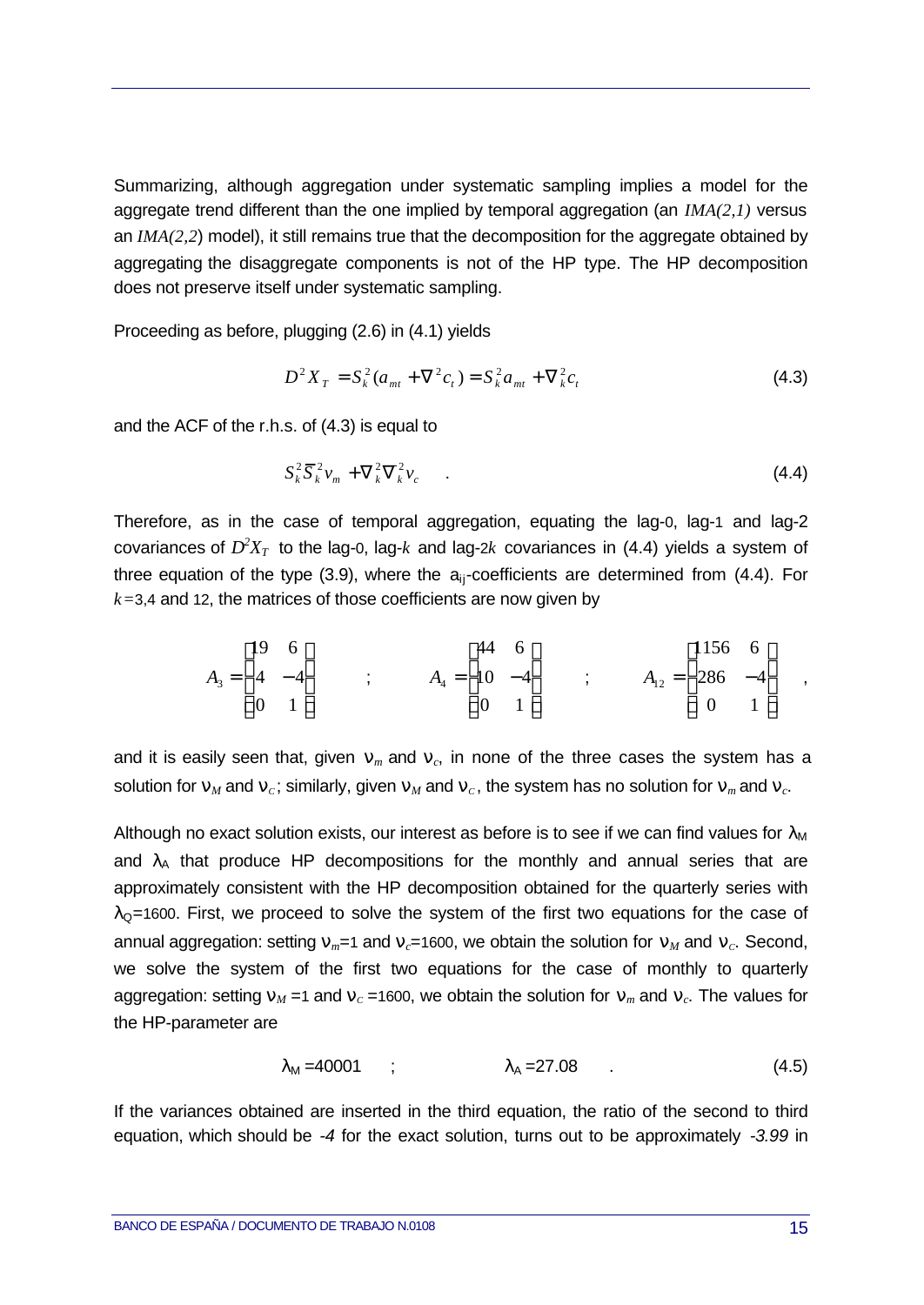both cases. The conclusion is the same as for the temporal aggregation case: the approximate solution is very close to satisfying exactly the full system of three equations.

To find the least squares solution to the system of three equations, for the quarterly to annual aggregation case, from (3.11) and  $\lambda_{\mathcal{Q}}$ =1600 it is seen that the expression

$$
SS = (v_M + 6v_C - 9644)^2 + (-4v_C + 6390)^2 + (v_C - 1600)^2
$$

has to be minimized with respect to  $n_M$  and  $n_C$ . Analogously, for the quarterly to monthly disaggregation case, we minimize the expression

$$
SS = (19v_m + 6v_c - 9601)^2 + 16(v_m - v_c + 1600)^2 + (v_c - 1600)^2
$$

with respect to  $n_m$  and  $n_c$ . Using (2.7) this yields the values:

$$
\lambda_{\rm M} = 39627 \qquad ; \qquad \lambda_{\rm A} = 27.49 \qquad . \tag{4.6}
$$

Again the two sets of values (4.5) and (4.6) are very close.

In summary, the lack of aggregation property of the HP filter seems more apparent that real. Although there will be no set of values  $\lambda_{\text{M}}$ ,  $\lambda_{\text{Q}}$  and  $\lambda_{\text{A}}$  that will exactly satisfy the aggregation constraints, we can find values that provide close approximations. The procedure we have used to obtain these approximation is rather simple, but requires however some prior work by the analyst. Moreover, we have looked at straightforward aggregation of the filter, but we do not know what this aggregation implies in terms of the cycle features: will the properties of the filter (in particular, the gain) be affected? Will the dominant period in the cycle be different? Ultimately, it would be convenient to obtain a rule, trivial to apply, that would permit the analyst to find equivalent values of  $\lambda$  to use for any type of observation frequency. To this issue we turn next.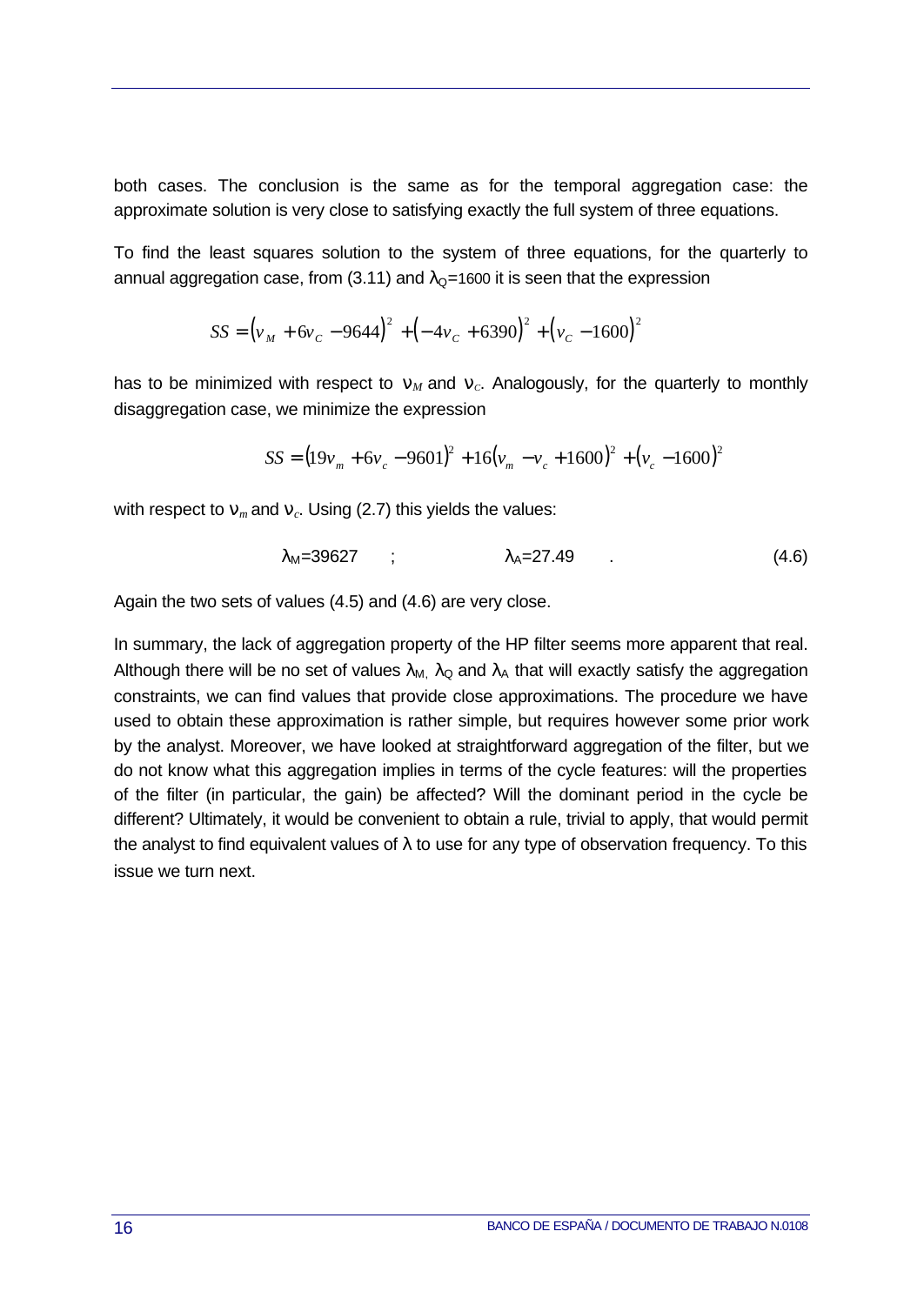## **5. Aggregation by Fixing the Period for which the Gain is One Half (the Cycle of Reference).**

In the engineering literature, a well-known family of filters designed to remove (or estimate) the low-frequency component of a series is the Butterworth family (see, for example Gomez (1999)). The filter is described by its gain function which, for the two-sided expression and the sine-type subfamily of filters, can be expressed as

$$
G_m(\mathbf{w}) = \left[1 + \left(\frac{\sin(\mathbf{w}/2)}{\sin(\mathbf{w}_0/2)}\right)^{2d}\right]^{-1}, \qquad 0 \le \mathbf{w} \le \mathbf{p} \qquad , \tag{5.1}
$$

and depends on two parameters, *d* and  $w_0$ . From (5.1),  $G(w_0)=1/2$ , and hence the parameter *w*<sub>0</sub> can be seen as the frequency for which 50% of the filter gain has been achieved. We shall refer to the cycle associated with that frequency as the "cycle of reference". Setting  $d$ =2 and defining  $\boldsymbol{b} = \left[sin^4 \left(\boldsymbol{w}_{0}\left/\right.2\right)\right]^{-1}$  $\left( \bm{w}_\mathrm{o} \, / \, 2 \right)^{ - 1}$ , the gain can also be expressed as

$$
G_m(\mathbf{w}) = [1 + b\sin^4(\mathbf{w}/2)]^{-1} .
$$
 (5.2)

From the identity  $2\sin^2(w/2) = 1 - \cos(w)$ , (5.2) can be rewritten as

$$
G_m(\mathbf{w}) = [1 + (\mathbf{b}/4)(1 - \cos(\mathbf{w}))^2]^{-1},
$$

which, considering (2.17), shows that the filter is precisely the HP filter, with λ*=b/*16*,* or

$$
I = [4(1 - \cos(w_0))^2]^{-1}
$$
 (5.3)

Therefore, knowing the parameter  $w_0$ , the HP filter parameter  $\lambda$  can be easily obtained, and viceversa. In this way, λ can be given an alternative interpretation in terms of the frequency associated with  $G(w_0)=1/2$ . If *t* denotes the period it takes for completion of the full cycle of  $cos(w_0)$ , *t* is related to the frequency (in radians) through

$$
t = 2p/w \tag{5.4}
$$

Using (5.3) and (5.4), we can express the period *t* directly as a function of  $\lambda$ , as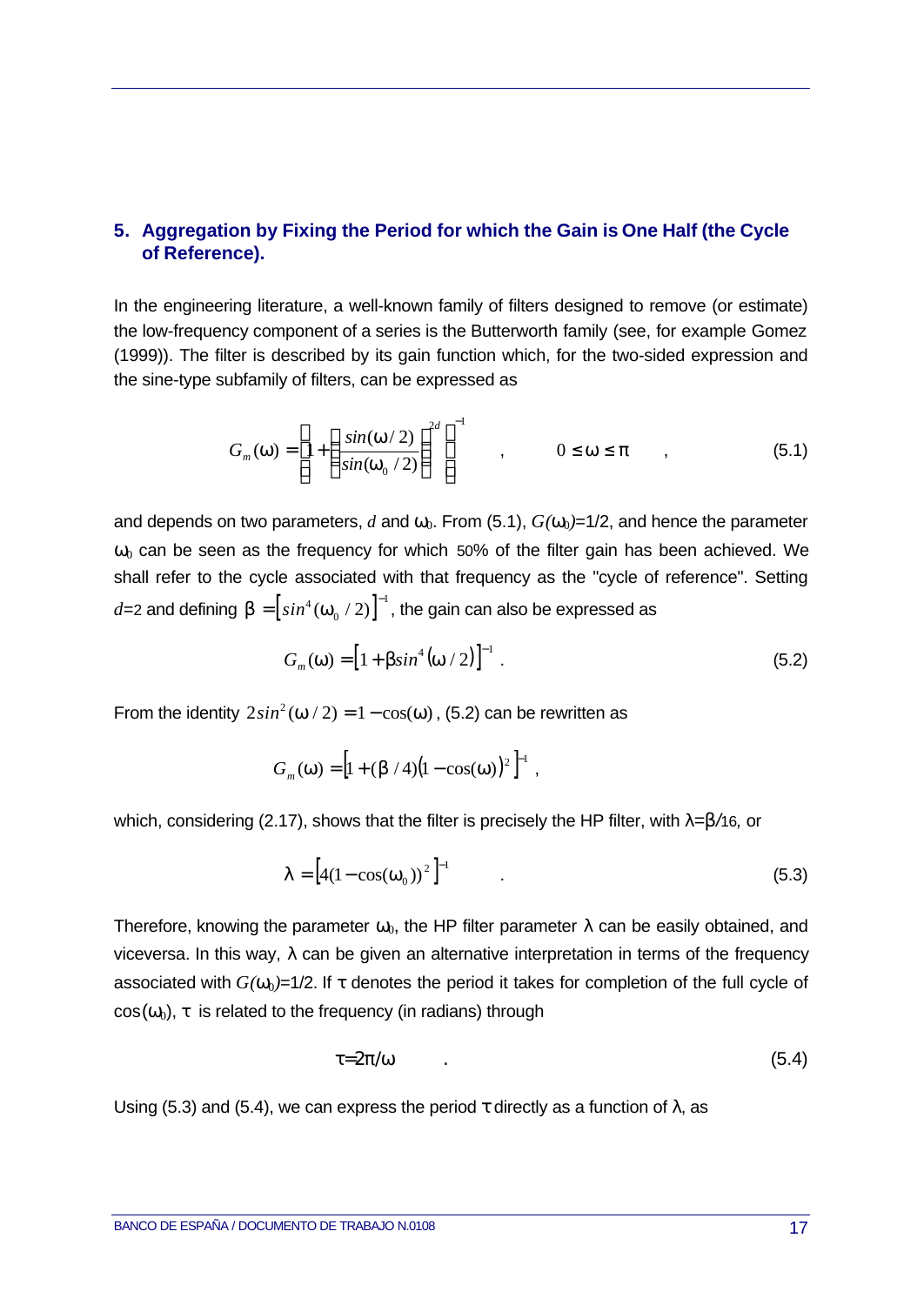$$
t = 2p / a \cos(1 - \frac{1}{2\sqrt{I}})
$$
 (5.5)

Equations (5.3)-(5.5) allow us to move from period to frequency, and then to  $\lambda$  (and viceversa) in a simple way. For example, with λ*=*1600 applied to quarterly data, it is found that *t =39.7* quarters, or close to a 10 year period. A possible alternative criterion for finding values of the HP parameter  $\lambda$  that provide relatively consistent and convenient results under aggregation or disaggregation is to preserve the period of the cycle of reference.

Assume we accept  $\lambda_0$ =1600 as the appropriate value of  $\lambda$  for quarterly series. We have seen that  $\lambda$ <sup> $Q$ =1600 implies a period of 39.7 quarters. Thus, for annual data, the period of the cycle</sup> of reference is, according to (5.5),  $t = 9.9$  years. From (5.4),  $\omega_A = 2p/9.9$ , and (5.3) yields  $\lambda$ <sub>*A*</sub>=6.65. On the other hand, the period of 39.7 quarters is, in terms of monthly observations, equal to 119.1 months. Using (5.4) and (5.5), it is found that the equivalent value of  $\lambda$  for monthly data is  $\lambda_M$ =129119. Thus, using this criterion, the values of  $\lambda$  that are consistent for the monthly and annual frequencies of observation, in the sense that they will preserve the period of the cycle of reference implied by λ*Q=*1600*,* are

$$
\lambda_M = 129119 \quad ; \quad \lambda_A = 6.65 \quad , \tag{5.6}
$$

close to the values in (3.10) and (3.12), derived previously for the case of temporal aggregation. They are considerably different, however, from the values obtained for the case of systematic sampling.

The procedure of finding  $\lambda$ 's that are approximately consistent under aggregation by means of fixing the period of the cycle of reference (i.e., the cycle for which the gain of the filter is  $\frac{1}{2}$ , is simple to apply, and can be used for aggregating or disaggregating series with any frequency of observation.

An example can illustrate the types of approximation implied. In Giorno et al. (1995) the method used by the OECD for the estimation of the output gap is described: it uses the HP filter with  $\lambda_0$ =1600 and  $\lambda_0$ =100. These values are referred to as "de facto industry standards" (the European Central Bank (2000) has also used similar values); the two values however are inconsistent. Using  $\lambda_A$ =100 for annual data, from (5.5), the period of the cycle of reference is  $t_A$ =19.8 years or, very approximately, 20 years, which in terms of quarterly data becomes  $t_0$ =79.2 quarters. From (5.3) and (5.4), this implies the use of  $\lambda_0$ =25199, considerably higher that the "de facto" value of 1600. For the same example of Figure 1, Figure 2 compares the cycles (for annual data) obtained directly with  $\lambda$ <sub>A</sub>=100 and, indirectly with λ*Q=*1600, the two "de facto" values. The cycles display important differences. Which of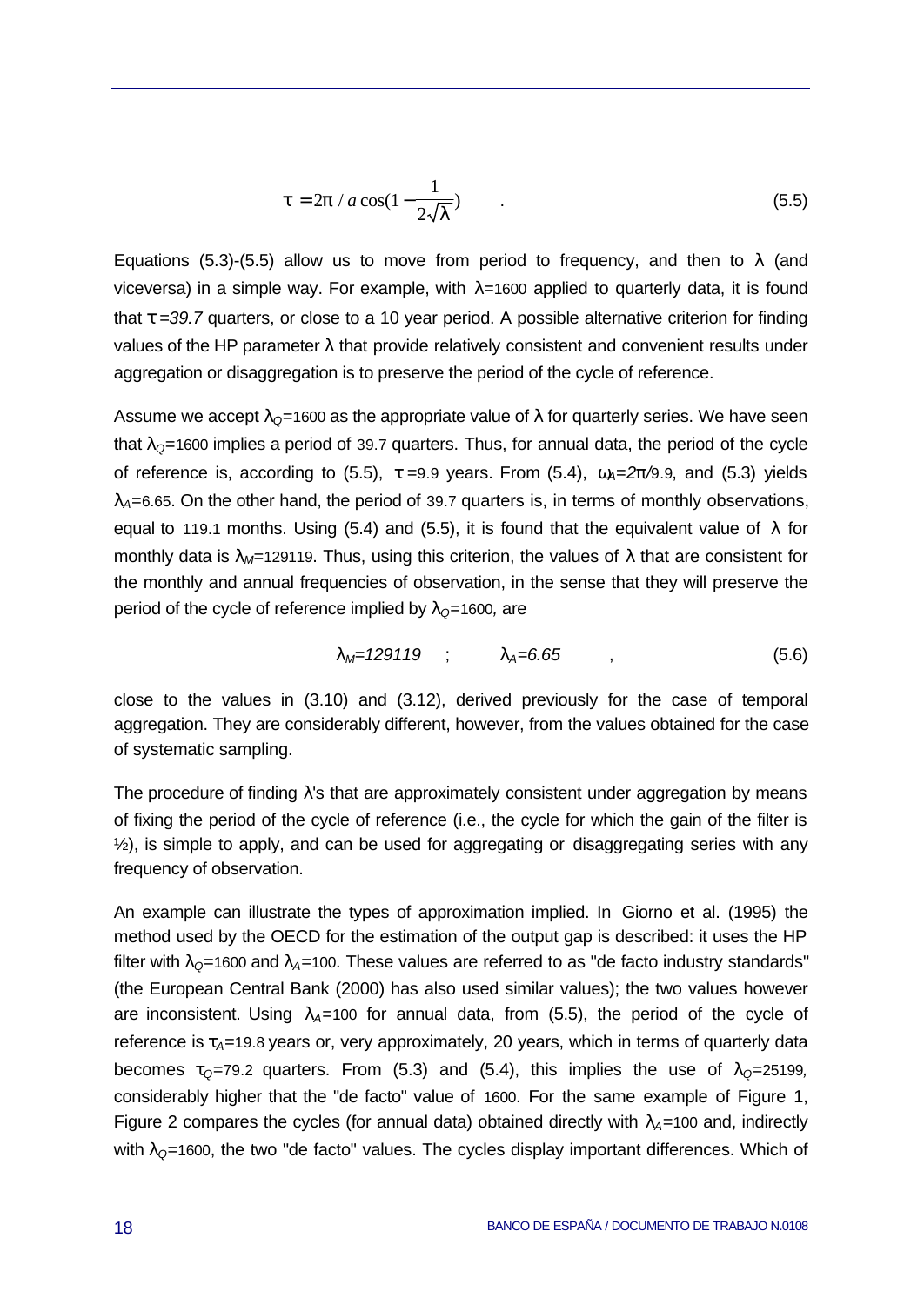the two estimators of the cycle should be chosen? It would be clearly desirable to achieve a higher degree of consistency, and perhaps the use of a 10-year period for the cycle of reference is more appropriate for short-term policy than the use of a 20-year one. Figure 3 compares the direct and indirect cycle estimators for annual data with λ*A=*6.7 and λ*Q=*1600, the two values associated with the 10-year-period cycle of reference. They are certainly much closer.

A comment should be made on the interpretation of the cycle of reference. On occasion, the HP filter is described as a filter that removes (or estimates) cycles with periods longer than 6 years (see Baxter and King (1999) or Canova (1998)). This description is somewhat misleading. The slope of the gain function is not vertical, and hence there is a range of cyclical periods for which the removal is only partial. For example, as we have just seen with λ*Q=*1600, the gain will be 50% for a 10-year cycle. From (2.17) it is found that, roughly, the percentage decreases to 30% for an 8-year cycle and to about 10% for a 6-year cycle; it increases to 70% for a 12-year cycle, and to 90% for a 16-year one. Thus one can say that, approximately, cycles with period below 6 years will be excluded from the trend, while cycles with periods above 16 years will be fully included. For cycles with periods within these two limits, the participation will gradually increase with the length of the period.



Figure 2: Cycles in annual data when Figure 3: Cycles in annual data when  $\lambda_{\rm Q}$ =1600 and  $\lambda_{\rm A}$ =100.  $\lambda_{\rm Q}$ =1600 and  $\lambda_{\rm A}$ =6.7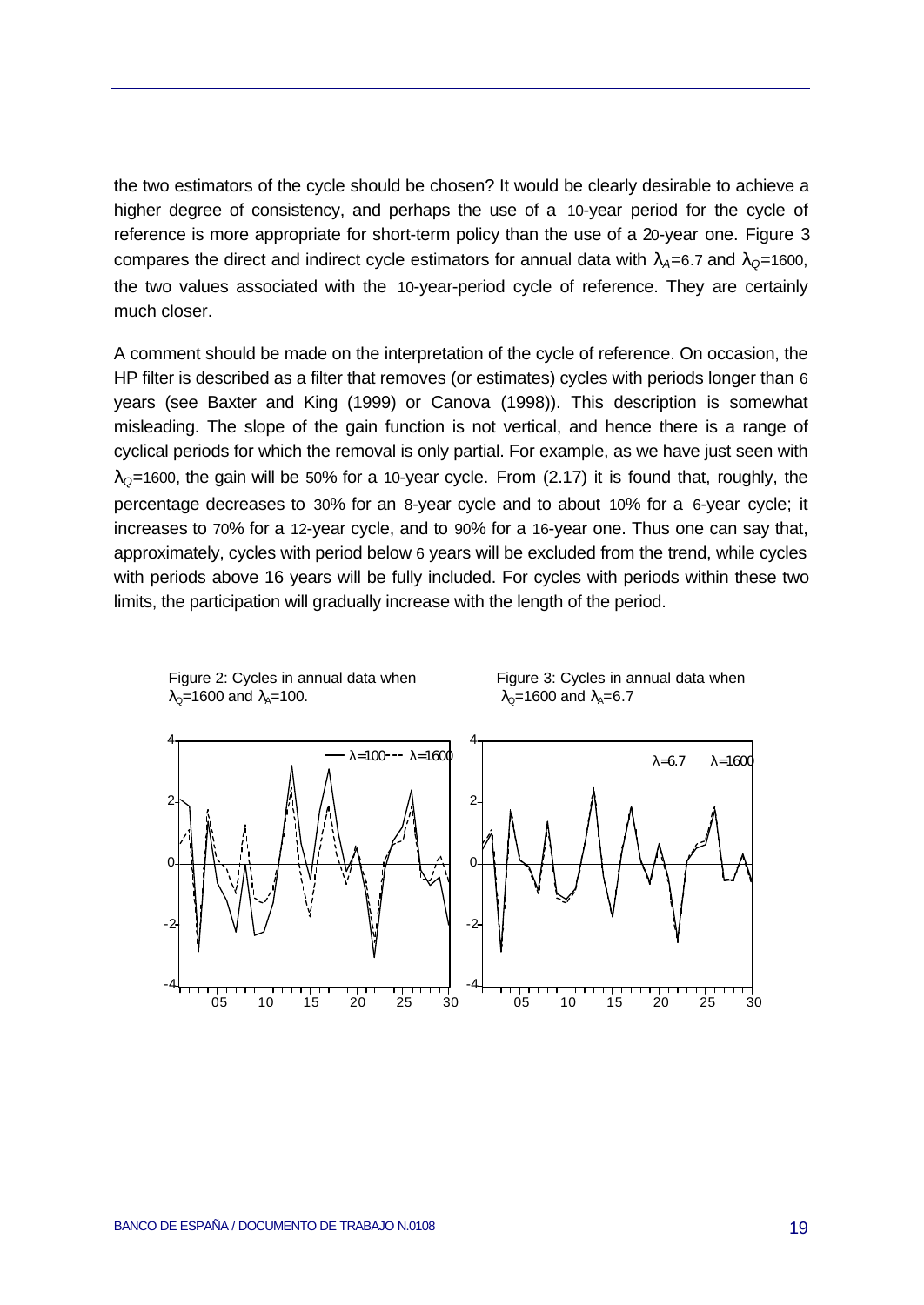## **6. Aggregation by Fixing the Period Associated with the Maximum of the Cycle Spectrum**

Ultimately, the properties of the cycle obtained are a combination of two factors: on the one hand, the characteristics of the filter employed; on the other hand, the stochastic properties of the series in question. In the previous two sections we have looked at the first of these factors. We consider now their interaction. To describe the characteristics of the estimated cycle the most appropriate tool is its spectrum. Similarly to (2.16), we can write the estimator of the cycle as

$$
\hat{c}_t = \mathbf{J}_c(B, F)x_t \tag{6.1}
$$

where  $J_c(B,F)$  is given by (2.12). Inspection of (2.12) and (6.1) shows that the filter will cancel up to four unit *AR* roots in the series. Given that the number of regular differences needed to render a series stationary is, in practice, always smaller than four, it follows that  $\hat{c}_{\epsilon}^{\phantom{\dag}}$  will be a stationary process. Its spectrum can be expressed as

$$
S_c(\mathbf{w}, \mathbf{I}) = [G_c(\mathbf{w}, \mathbf{I})]^2 S_x(\mathbf{w}) \tag{6.2}
$$

where  $G_c(w, l)$  is the gain of the filter (2.12), and  $S_x(w)$  is the (pseudo) spectrum of  $x_i$ ; therefore the spectrum of the cycle estimator is straightforward to obtain. Clearly, series with different stochastic structures will imply different spectra for the cycle even when the same HP filter is used.

As an example, consider the spectra of the cycles for two series that follow a standard and a second-order random-walk model, namely

$$
\nabla x_{1t} = a_t \tag{6.3a}
$$

$$
\nabla^2 x_{2t} = a_t \tag{6.3b}
$$

From (2.12) and (6.1), the estimators of the cycle can be expressed in terms of the innovations  $a_t$  as

$$
\hat{c}_{1t} = k_c \frac{(1 - B)(1 - F)^2}{\mathbf{q}_{HP}(B)\mathbf{q}_{HP}(F)} a_t , \qquad (6.4a)
$$

$$
\hat{c}_{2t} = k_c \frac{(1 - F)^2}{\mathbf{q}_{HP}(B)\mathbf{q}_{HP}(F)} a_t , \qquad (6.4b)
$$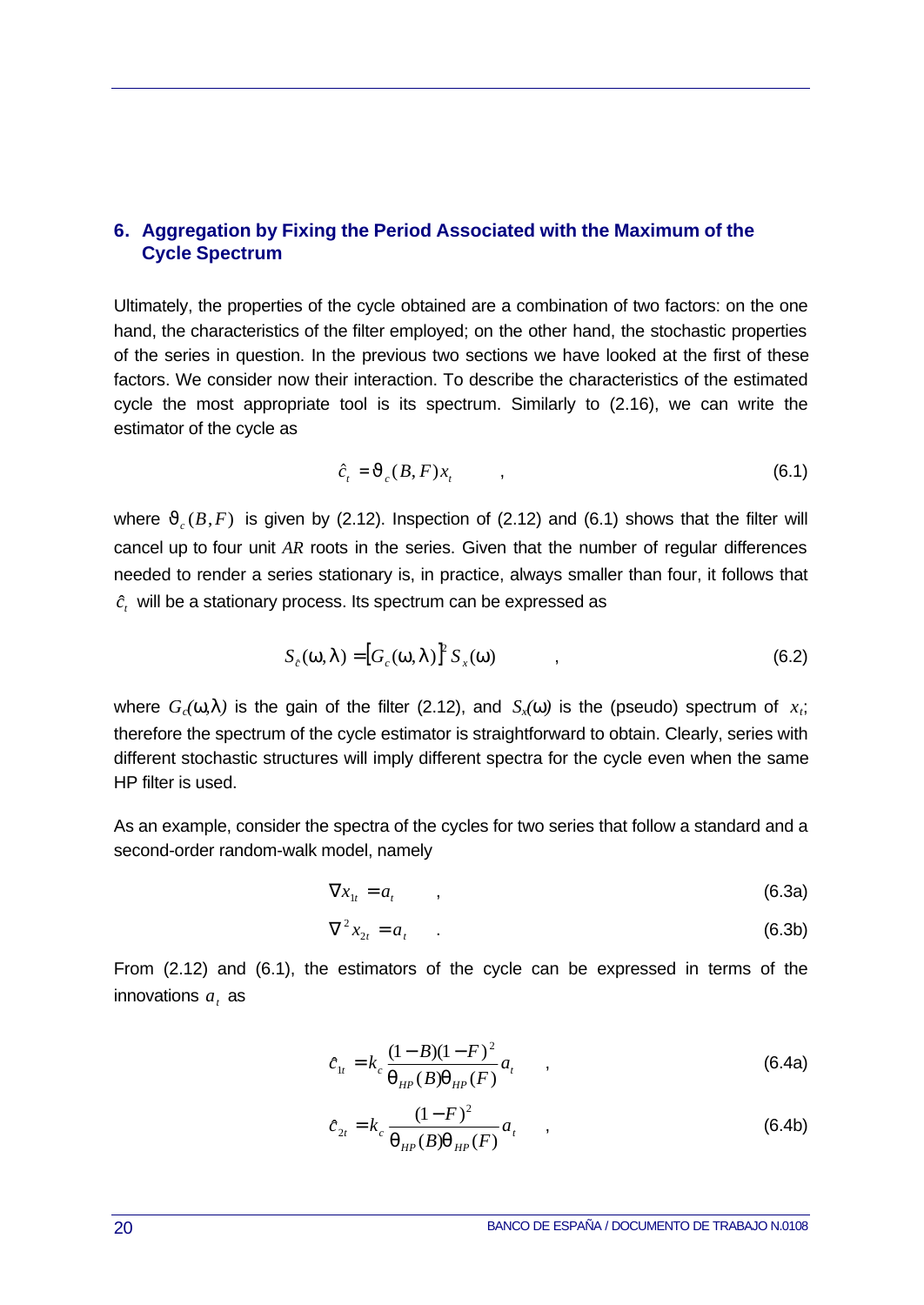where  $k_c = n_c / n_a$ . The FT of the ACF of (6.4a) and (6.4b) yield the two spectra, namely,

$$
S_{c1}(\mathbf{w}) = \frac{8I^2 (1 - \cos \mathbf{w})^3}{\left[1 + 4I (1 - \cos \mathbf{w})^2\right]^2} V_a \tag{6.5a}
$$

$$
S_{c2}(\mathbf{w}) = \frac{4I^2(1 - \cos \mathbf{w})^2}{\left[1 + 4I(1 - \cos \mathbf{w})^2\right]^2} V_a
$$
 (6.5b)

The two spectra are displayed in Figure 4 for λ*=*1600.



Figure 4: Spectra of the cycle component of first and second-order random walk  $(\lambda=1600)$ 

Although different, both have the well-defined shape of the spectrum of a stochastic cyclical component, with the variance concentrated around the spectral peak. The cycle associated with the frequency for which the spectrum reaches a maximum will be denoted the "cycle of dominance", and possibly represents the most relevant single descriptive feature of the HP cycle. Thus a natural criterion for aggregation could also be preservation of the cycle of dominance. (This is similar to approximating spectral densities by preserving the mode, see for example Durbin and Koopman (2000)).

Thus an alternative procedure to find HP filters that are approximately consistent under time aggregation is the following. First, given λ*Q*, obtain *Sc(w)* for the quarterly cycle. Second, compute the period for which the maximum of  $S_c(w)$  is achieved. Preserving this period implies, for annual data, to obtain the value of  $\lambda_A$  associated with the period  $t_o/4$ ; for monthly data, to derive the value of λ*M* associated with the period 3*tQ*. An advantage of this approach is that it combines the characteristics of the filter with the specific features of the series of interest. On the other hand, it has the disadvantage that no general equivalence between  $\lambda$ 's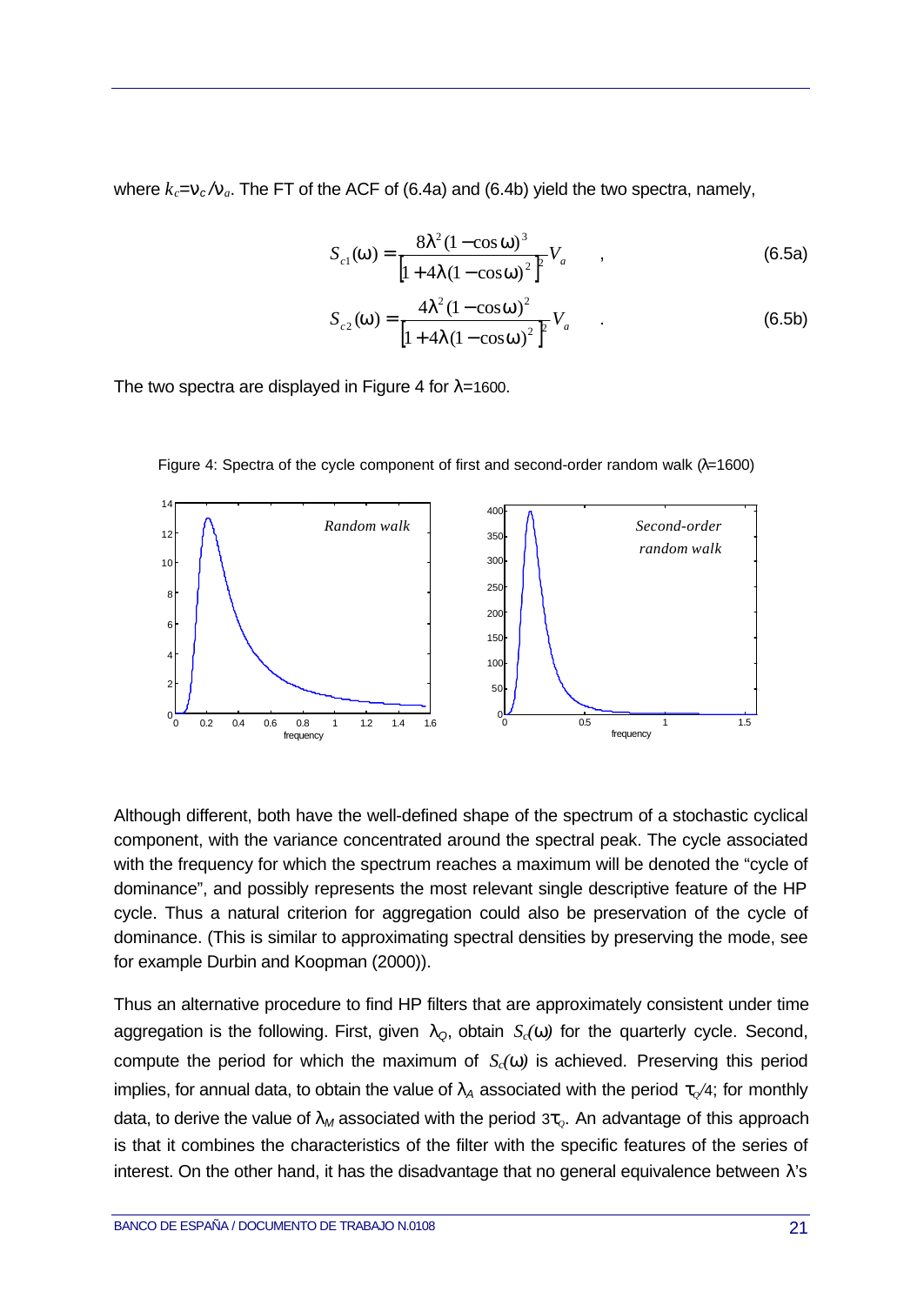for different frequencies of observation can be obtained, since the equivalence depends on the *ARIMA* model for the series. As a consequence, two issues are of interest:

- a) what is the equivalence for some of the most relevant *ARIMA* models;
- b) if the much simpler criterion of fixing the period associated with the cycle of reference of the previous section (that does not depend on the series model) is used, will the results be much different from the ones obtained with the criterion of fixing the period associated with the cycle of dominance?

In order to apply the criterion we need to obtain the spectrum of the disaggregate and aggregate cycle, which depends on the model for the series. Two cases will be distinguished, namely, an *I(1)* and an *I(2)* series. Further, since, in both cases, our starting point will be the value of  $\lambda_Q$  for the quarterly series, and our aim is to find the monthly  $\lambda_M$  and annual λ*A*, we need to consider models that are consistent under aggregation. For the *I(1)* case, a model consistent under both temporal aggregation and systematic sampling is the *I(1,1)* model

$$
\nabla z_t = (1 + \mathbf{n}B)b_t \qquad b_t \sim w.n. \ (0, V_b) \qquad ; \tag{6.6a}
$$

and, for the *I(2)* case, the same is true for the *IMA(2,2)* model

$$
\nabla^2 z_t = (1 + \mathbf{m}_1 B + \mathbf{m}_2 B^2) b_t \quad b_t \sim w.n. \ (0, V_b)
$$
 (6.6b)

(treating the unit *AR* roots as *AR* polynomials, the results are in Brewer (1973)). Following the previous notation, when the model refers to the disaggregate series, we have  $z_t = x_t$ ,  $m=q$ ,  $b_t = a_t$ , and  $V_b = V_a$ ; while for the aggregate series,  $z_t = X_T$ ,  $m = Q$ ,  $b_t = A_t$ , and  $V_b = V_A$ . It is worth noticing that the *IMA(d,d)* formulation is attractive because it is the limiting model for time aggregates of *ARIMA(p,d,q)* models (Tiao (1972)).

Let, in general,  $q_Q = (q_1, q_2)$  denote the MA parameters of the quarterly model ( $q_2 = 0$  for the *IMA(1,1)* case), and  $q<sub>T</sub>$  denote the vector with the *MA* parameters of the transformed model (annual or monthly). Likewise, let  $S_0(w, q, l)$  and  $S_7(w, q, l)$  denote the spectra of the quarterly cycle and of the cycle for the transformed series, respectively. In all cases (temporal aggregation or systematic sampling, aggregation of quarterly to annual data or disaggregation of quarterly to monthly data, *IMA(1,1)* or *IMA(2,2)* models) the procedure to obtain the equivalent values of  $\lambda$  for the transformed series can be summarized as follows.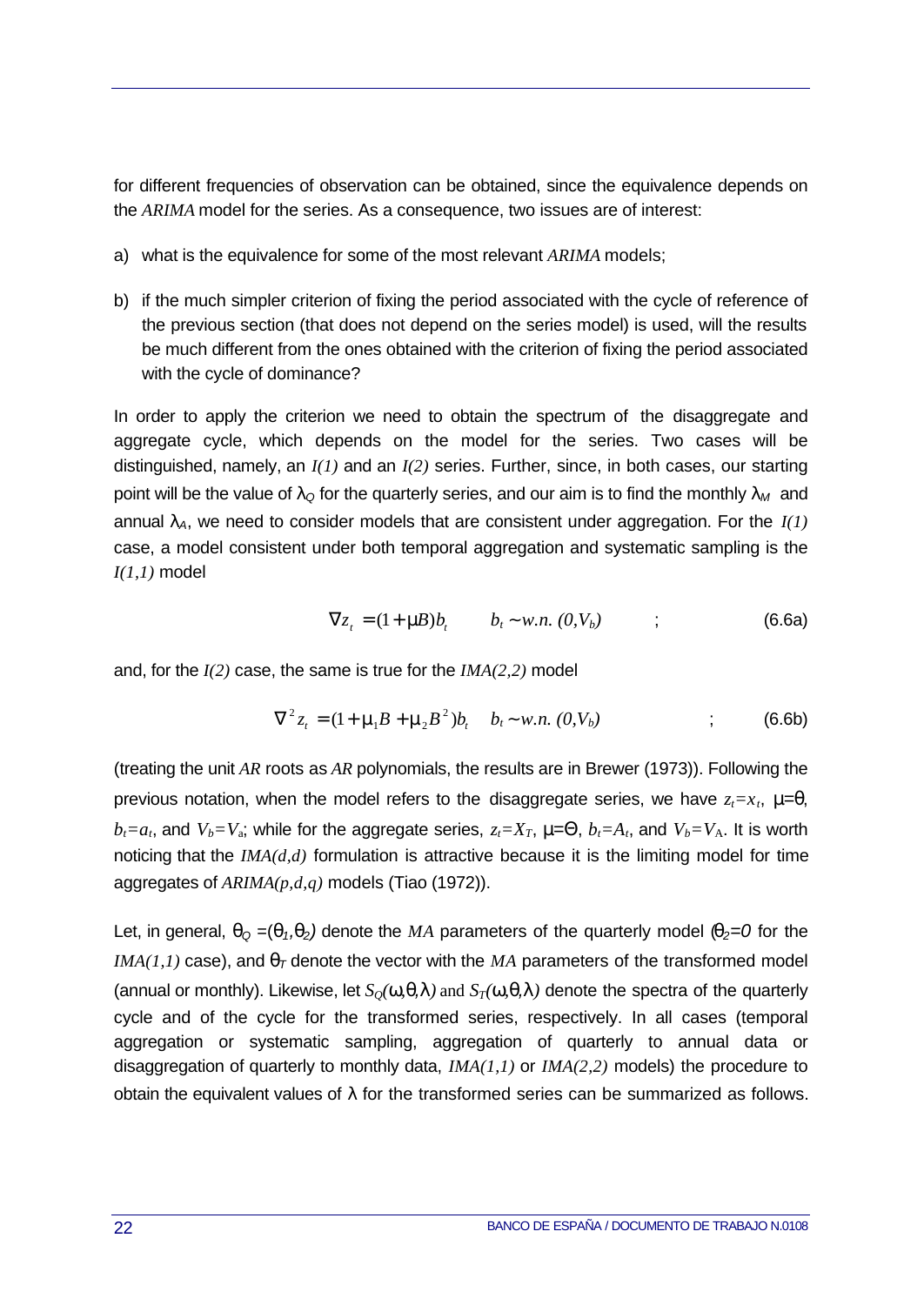- 1. Given  $q_{\text{Q}}$  and  $\lambda_{\text{Q}}$ , obtain the frequency  $w_{\text{Q}}$  such that  $S_{\text{Q}}(w,q_{\text{Q}},I_{\text{Q}})$  is maximized in the interval  $w \in [0, p]$ , and the associated period  $t_o$ .
- 2. Transform  $t_{\varrho}$  into  $t_{\varrho}$  and obtain the associated frequency  $w_{\varrho}$ .
- 3. Use the relationship between the variance and covariances of the disaggregate and aggregate series to find  $q<sub>T</sub>$  given  $q<sub>Q</sub>$ .
- 4. Find  $I_T$  such that  $S_T(\mathbf{w}_T, \mathbf{q}_T)$  is maximized. This  $I_T$  is the equivalent value of  $\lambda_{\mathbf{Q}}$ .

Although the procedure is general, in our application we fix  $\lambda_{\mathbf{Q}}$ =1600 for the quarterly data.

### **6.1.** *IMA(1,1)* **Model**

When  $z<sub>t</sub>$  follows model (6.6a), it is straightforward to find that the spectrum of the cycle in the HP decomposition of *z<sup>t</sup>* is given by

$$
S_c(\mathbf{w}, \mathbf{m}, \mathbf{I}) = \frac{8\mathbf{I}^2 (1 - \cos \mathbf{w})^3}{\left[1 + 4\mathbf{I} (1 - \cos \mathbf{w})^2\right]^2} (1 + \mathbf{m}^2 + 2\mathbf{m}\cos \mathbf{w}) V_b \quad , \tag{6.7}
$$

and maximizing  $S_c(w, m, l)$  with respect to *w* yields

$$
\mathbf{\hat{w}} = a \cos \left[ 1 + \frac{\mathbf{m}}{I \left( 1 + \mathbf{m} \right)^2} - \sqrt{\frac{3}{4I} + \frac{\mathbf{m}^2}{I^2 \left( 1 + \mathbf{m} \right)^4}} \right] \tag{6.8}
$$

Alternatively, solving for  $\lambda$ , it is obtained that

$$
\mathbf{\Gamma} = \frac{3}{4\left[1 - \cos\tilde{\mathbf{w}}\right]} - \frac{2\mathbf{m}}{\left(1 + \mathbf{m}\right)^2 \left(1 - \cos\tilde{\mathbf{w}}\right)}\tag{6.9}
$$

Figure 5 presents the function  $\mathbf{r} = f(\mathbf{l})$  derived from (5.4) and (6.8) for fixed values of the *MA* parameter *m*. Three values of *mare* considered:  $m=0$ , -0.4, -0.8. The figure illustrates the important influence of *I* on the cycle period although, when  $\lambda$  is large, relatively large variations in its value hardly affect the length of the period. The figure also reveals how little effect *m* has on the period of the cycle of dominance since the three values of *m* provide very similar lines. This fact is confirmed by Figure 6, which displays the spectra of the cycle for *l=*1600 and three values of *m.* Although *m* strongly affects the stochastic variance of the cycle, the frequency for which the maximum is achieved is seen to be practically constant.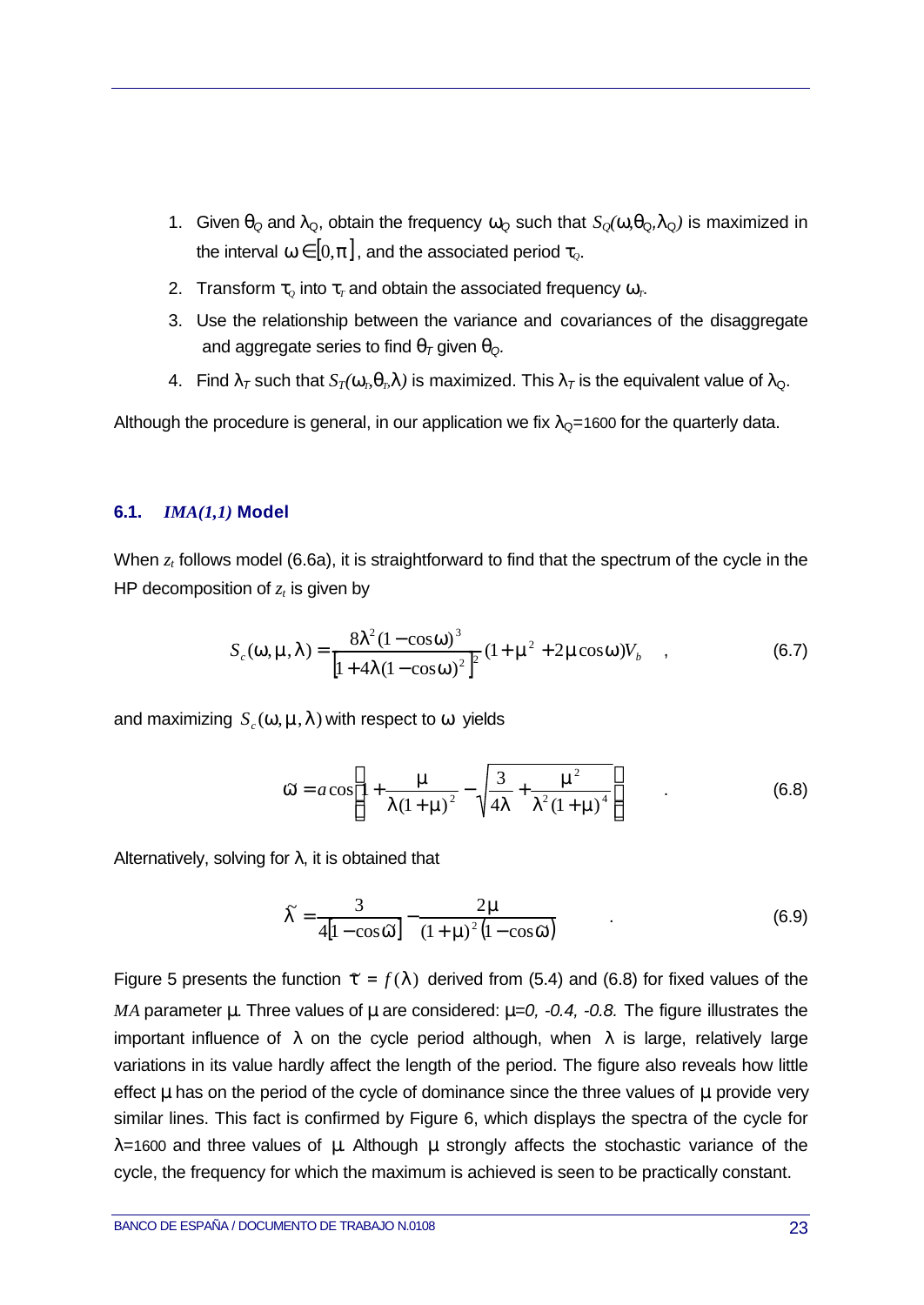

of dominance as a function of  $\lambda$  for various  $\mu$ 

Figure 5. *IMA(1,1)*: Period of the cycle Figure 6: *IMA(1,1): Spectrum of the cycle* 

### *(a) From Quarterly to Annual Data*

Steps (1) and (2) above are common to the case of temporal aggregation and systematic sampling: setting  $\lambda_{\mathcal{Q}}=1600$  and  $m=q_0$ , expression (6.8) yields  $w_0$ , or  $t_0=2p/w_0$ . For annual series, preserving the period of the cycle of dominance implies setting  $t_A = t_0/4$  and  $w_A$  $=2p/t<sub>A</sub>$ . In order to obtain  $\lambda_A$  form (6.9) we need to obtain the model for the annual series; this model is different for the two types of aggregation.

For the temporal aggregation case, proceeding as in Section 3 and using the same notation, it is found that

$$
DX_T = X_T - X_{T-1} = S_4^2 (1 + \mathbf{q}_Q b) a_t \quad , \tag{6.10}
$$

where, as before, *T* and *t* refer to the same date, expressed in annual and quarterly time units. Similarly,  $DX_{T-1} = S_4^2 (1 + \bm{q}_{Q}b)a_{t-4}$  $DX_{T-1} = S_4^2 \left(1\!+\! \bm{q}_{\mathcal{Q}} b\right) \! a_{_{t\!-\!4}}$  , from which it follows that  $X_T$  is an  $\mathit{IMA}(1,1)$  model,

$$
DX_T = (1 + \boldsymbol{q}_A B)A_t \tag{6.11}
$$

Therefore the variance and lag*-1* autocovariance of the r.h.s. of (6.11),

$$
\Gamma_0 = (1 + \boldsymbol{q}_A^2) V_A \tag{6.12a}
$$

$$
\Gamma_1 = \mathbf{q}_A V_A \tag{6.12b}
$$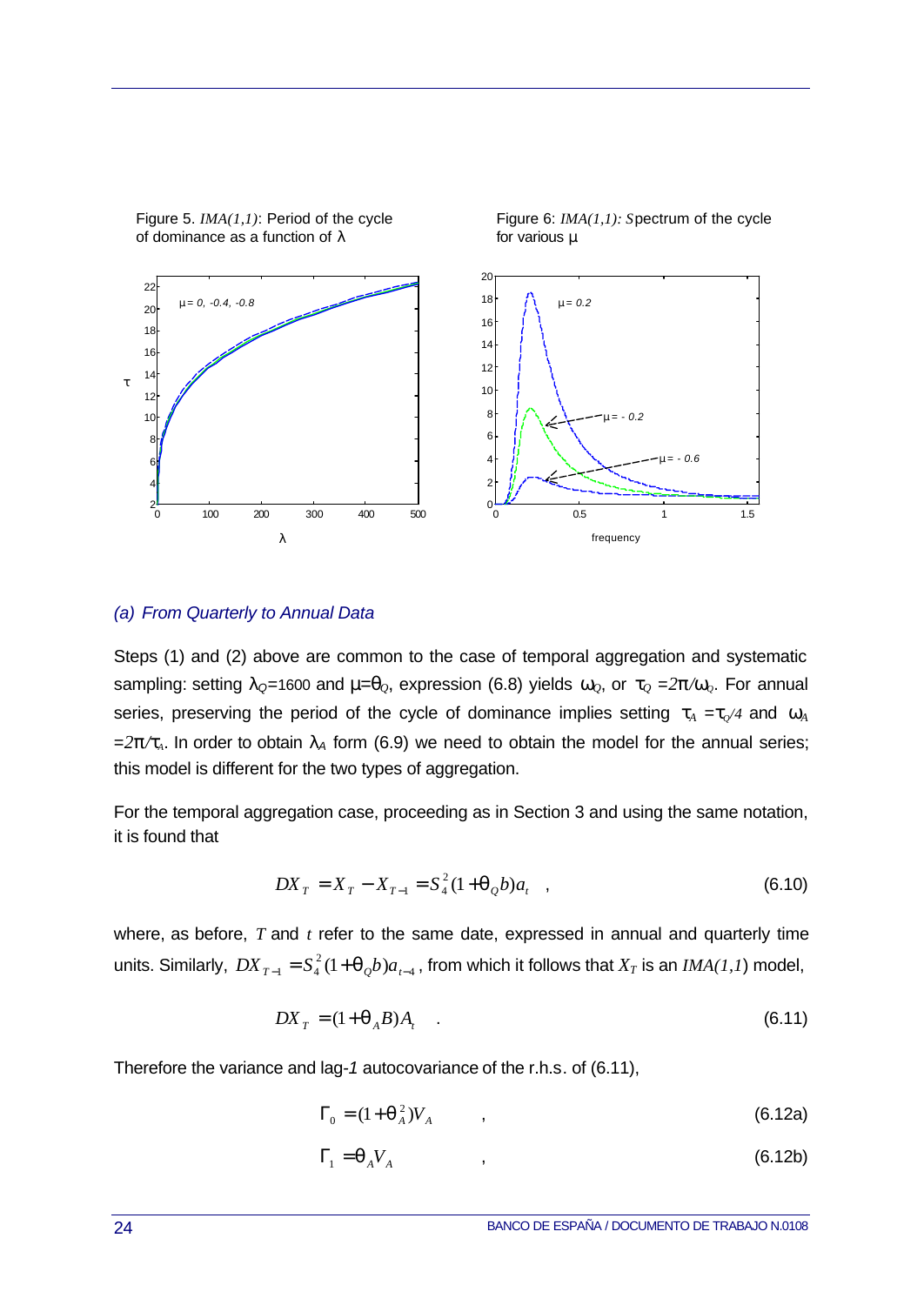have to be equal to the variance and lag-4 autocovariance of the r.h.s. of (6.10), which, after simplification, are equal to

$$
\boldsymbol{g}_0 = (44 + 80\boldsymbol{q}_Q + 44\boldsymbol{q}_Q^2)V_a \quad , \tag{6.13a}
$$

$$
\mathbf{g}_4 = (10 + 24\mathbf{q}_Q + 10\mathbf{q}_Q^2)V_a \tag{6.13b}
$$

.

Equating the r.h.s. of (6.12a, b) with the r.h.s. of (6.13a, b) yields

$$
\frac{1+q_A^2}{q_A} = \frac{44+80q_Q+44q_Q^2}{10+24q_Q+10q_Q^2}
$$

Letting  $c$  = (44 + 80 $\bm{q}_Q$  + 44 $\bm{q}_Q^2$  )/(10 + 24 $\bm{q}_Q$  +10 $\bm{q}_Q^2$  ), the *MA* parameter of the annual *IMA(1,1)* model is given by the invertible solution of equation

$$
\mathbf{q}_A^2 - c\mathbf{q}_A + 1 = 0 \tag{6.14}
$$

For the case of systematic sampling, equation (6.10) is replaced by

$$
DX_{T} = x_{t} - x_{t-4} = (1 - b^{4})x_{t} = S_{4}(1 + \mathbf{q}_{Q}b)a_{t} \qquad (6.15)
$$

so that, after simplification, the system (6.13) is replaced by

$$
\boldsymbol{g}_0 = (4 + 6\boldsymbol{q}_Q + 4\boldsymbol{q}_Q^2) V_a \tag{6.16a}
$$

$$
\mathbf{g}_4 = \mathbf{q}_Q V_a \tag{6.16b}
$$

Defining  $c = (4 + 6\bm{q}_Q + 4\bm{q}_Q^2)/\bm{q}_Q$ , the *MA* parameter for the *IMA(1,1)* annual model is again the invertible solution of (6.14).

Having obtained  $q_A$ , setting  $m=q_A$ , and  $\boldsymbol{w}=\boldsymbol{w}_A$  in (6.9), the equivalent value of  $\lambda$  for annual series,  $\lambda_A$ , is obtained. The period associated with the cycle spectral maximum will be identical for the quarterly and annual series.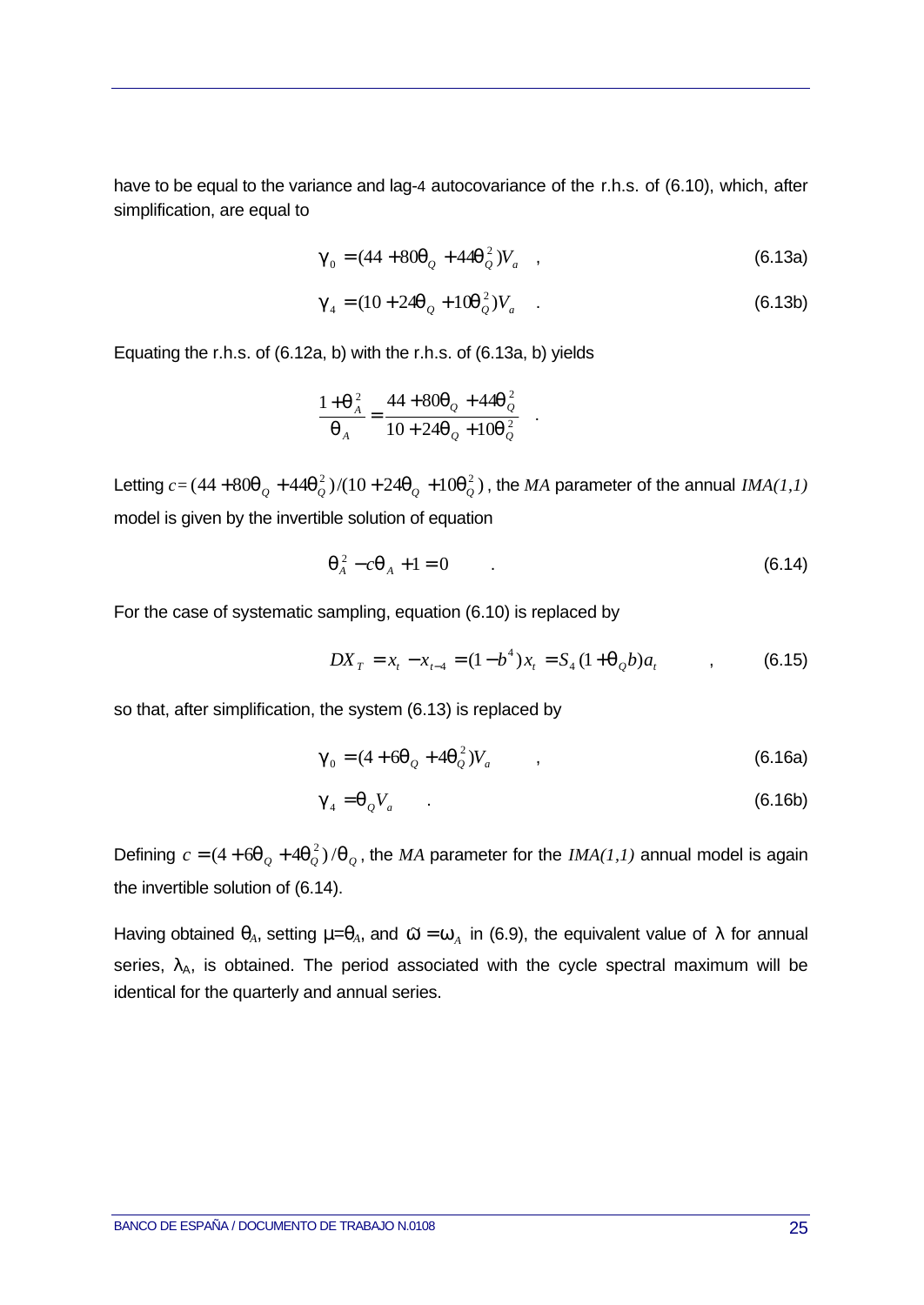### *(b) From Quarterly to Monthly Data*

Step (1) is as in the previous case. For  $\lambda_{\mathcal{Q}}=1600$  and  $m=q_0$ , (6.8) yields  $w_0$  and hence the period *tQ* associated with the cycle spectral peak. Preserving this period implies for monthly data, setting  $t_M = 3t_Q$  and  $w_M = 2p/t_M$ . In order to obtain the equivalent value for  $\lambda_M$  through (6.9) we need to derive the model for the disaggregate monthly series. Given that the quarterly model is an *IMA(1,1)* model, the monthly series will also follow an *IMA(1,1)* model. As before, to obtain the *MA* parameter we need to distinguish between temporal aggregation and systematic sampling.

Under temporal aggregation, expression (6.10) remains unchanged, with *S4* replace by *S3=1+B+B<sup>2</sup>* . The relationship between the variance and lag*-1* autocovariance for the quarterly series and the variance and lag*-*3 autocovariance for the monthly series is found to be

$$
(1 + \mathbf{q}_{Q}^{2})V_{A} = (19 + 32\mathbf{q}_{M} + 19\mathbf{q}_{M}^{2})V_{a}
$$
 (6.17a)

$$
\mathbf{q}_Q V_A = (4 + 1)\mathbf{q}_M + 4\mathbf{q}_M^2 V_a \tag{6.17b}
$$

Letting  $c_I{=}\left(1\!+\!{\bm q}_Q^2\right)/{\bm q}_Q^{}$  , and solving (6.17) for  ${\bm q}_M$ , it is obtained that  ${\bm q}_M^{}$ , the  $M$ A parameter of the disaggregate monthly model, is the invertible solution of the equation  $x^2+c_2x+1=0$ , where  $c_2 = (32 \cdot 11c_1)/(19 \cdot 4c_1)$ . The equation has complex solutions when  $q_0^3$  0.3 so that *IMA(1,1)* monthly models aggregate into *IMA(1,1)* quarterly models with the *MA* parameter restricted to the range -1< $q_0$  <0.3. In practice, it is unlikely that the estimated value of  $q_0$  falls outside this range.

For the case of systematic sampling, equation (6.15) remains valid, with *S4* replaced by *S3*. The system of covariance equations (6.1) is then replaced by:

$$
(1 + \mathbf{q}_Q^2) V_A = (3 + 4\mathbf{q}_M + 3\mathbf{q}_M^2) V_a
$$
  

$$
\mathbf{q}_Q V_A = \mathbf{q}_M V_a ,
$$

so that, if  $c_I = (1 + \bm{q}_Q^2) / \bm{q}_Q$  and  $c_2 = (4 - c_I)/3$ , the value of  $\bm{q}_M$  is the invertible solution of the equation  $x^2+c_2x+1=0$ . The system yields complex solutions when  $q_0$ >0.33 and hence systematic sampling of monthly *IMA(1,1)* models yields quarterly *IMA(1,1)* models with the *MA* parameter restricted to the range  $-1 < q_0 < 0.33$ , very similar to the temporal aggregation case.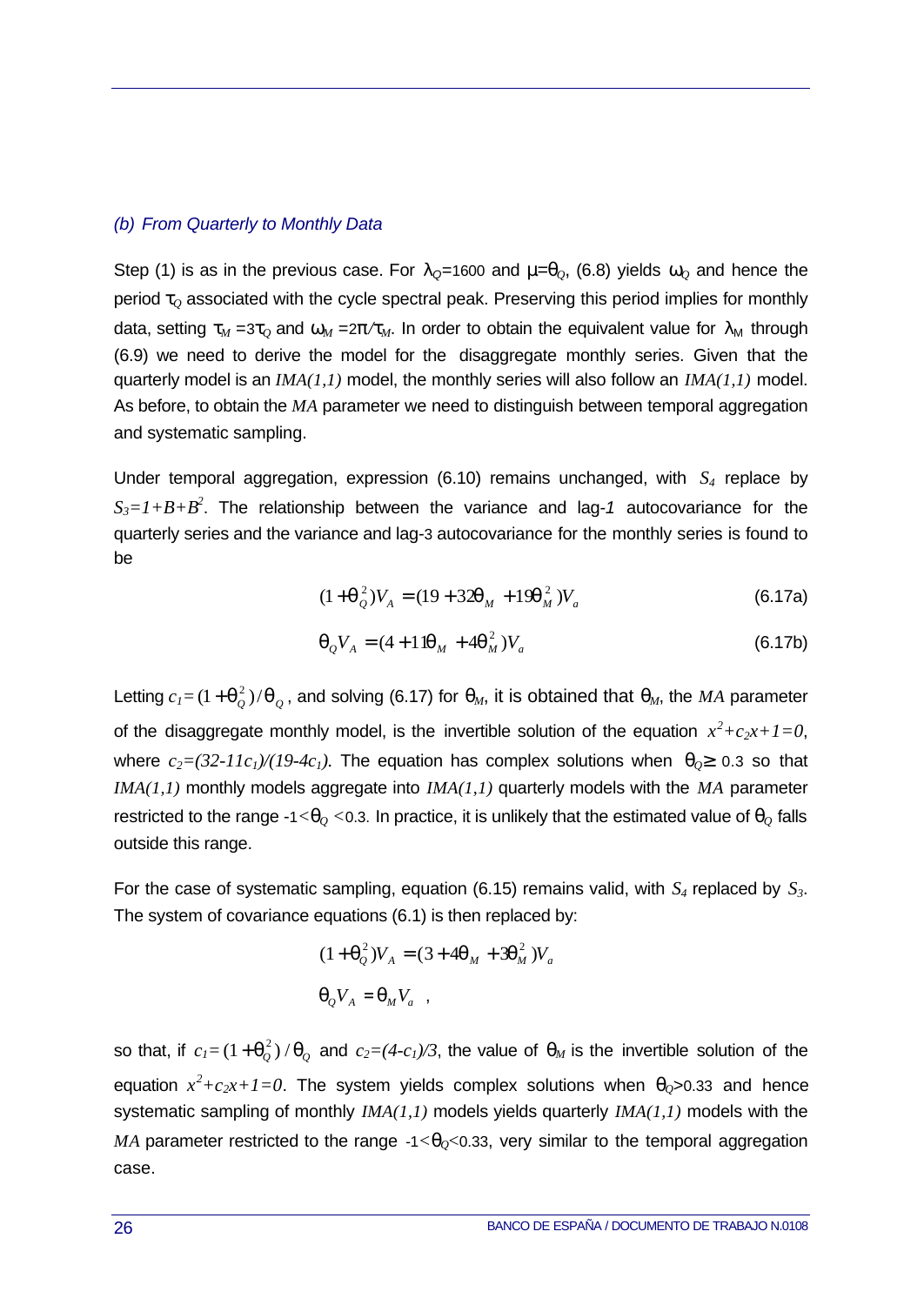Table 1 displays the equivalent monthly and annual values of *l*, with the quarterly value set at  $I<sub>Q</sub>=1600$ , obtained with the criterion of preserving the period associated with the cycle spectral peak, when the series follows an *IMA(1,1)* process, and for different values of the *MA* parameter  $q$ <sup> $Q$ </sup>. It is seen, first, that when  $q$ <sup> $Q$ </sup> is not close to -1, the period associated with the cycle spectral peak (i.e., the cycle of dominance) takes a value between roughly 7 and 7.5 years.

|                  |                       | equivalent values of $\lambda$ |                                        |                             |                                        |
|------------------|-----------------------|--------------------------------|----------------------------------------|-----------------------------|----------------------------------------|
|                  | period of the         | temporal aggregation           |                                        | systematic sampling         |                                        |
|                  | cycle of<br>dominance | annual                         | monthly                                | annual                      | monthly                                |
| $\theta_{\rm Q}$ | (in years)            | $(\lambda_A)$                  | $(\lambda_{\rm M}$ in 10 <sup>3)</sup> | $(\lambda_{\underline{A}})$ | $(\lambda_{\rm M}$ in 10 <sup>3)</sup> |
| $-0.9$           | 3.22                  | 8.38                           | 127.5                                  | 33.24                       | 45.3                                   |
| $-0.8$           | 5.72                  | 6.53                           | 129.3                                  | 20.86                       | 71.4                                   |
| $-0.7$           | 6.74                  | 6.22                           | 129.6                                  | 14.21                       | 97.8                                   |
| $-0.6$           | 7.14                  | 6.12                           | 129.8                                  | 10.85                       | 112.0                                  |
| $-0.5$           | 7.32                  | 6.07                           | 129.8                                  | 9.14                        | 119.4                                  |
| $-0.4$           | 7.41                  | 6.05                           | 129.8                                  | 8.21                        | 123.4                                  |
| $-0.3$           | 7.47                  | 6.04                           | 129.9                                  | 7.66                        | 125.8                                  |
| $-0.2$           | 7.50                  | 6.03                           | 129.9                                  | 7.33                        | 127.2                                  |
| $-0.1$           | 7.52                  | 6.02                           | 129.9                                  | 7.11                        | 128.2                                  |
| 0.0              | 7.53                  | 6.02                           | 129.9                                  | 6.97                        | 128.8                                  |
| 0.1              | 7.54                  | 6.02                           | 129.9                                  | 6.88                        | 129.2                                  |
| 0.2              | 7.55                  | 6.02                           | 129.9                                  | 6.81                        | 129.8                                  |
| 0.3              | 7.55                  | 6.01                           | $129.9$ (*)                            | 6.77                        | 129.7                                  |
| 0.4              | 7.56                  | 6.01                           |                                        | 6.74                        |                                        |
| 0.5              | 7.56                  | 6.01                           |                                        | 6.72                        |                                        |
| 0.6              | 7.56                  | 6.01                           |                                        | 6.70                        |                                        |
| 0.7              | 7.56                  | 6.01                           |                                        | 6.69                        |                                        |
| 0.8              | 7.56                  | 6.01                           |                                        | 6.69                        |                                        |
| 0.9              | 7.56                  | 6.01                           |                                        | 6.68                        |                                        |

Table 1:  $IMA(I, I)$ : monthly and annual  $\lambda$  values that preserve the period of the cycle spectral peak for  $\lambda_0 = 1600$ .

(\*) Computed for  $\theta_{\text{Q}} = 0.295$ . Values of  $\theta_{\text{Q}}$  below this line cannot be obtained by aggregation of monthly IMA(1,1) models.

When aggregation of the series is made through temporal aggregation the results are seen to be very stable in all cases. The monthly equivalent values  $I_M$  are always close to 130000, and the annual equivalent value  $I_A$ , unless  $q_0$  is close to -1, is slightly above 6. These values are close to the ones obtained with the criterion of preserving the period of the cycle of reference (i.e., the value of  $w$  for which the gain of the HP filter is  $\frac{1}{2}$ ), given by (5.6).

When aggregation is achieved through systematic sampling, the results are less stable, and the criterion of preserving the cycle of dominance provides a less satisfactory approximation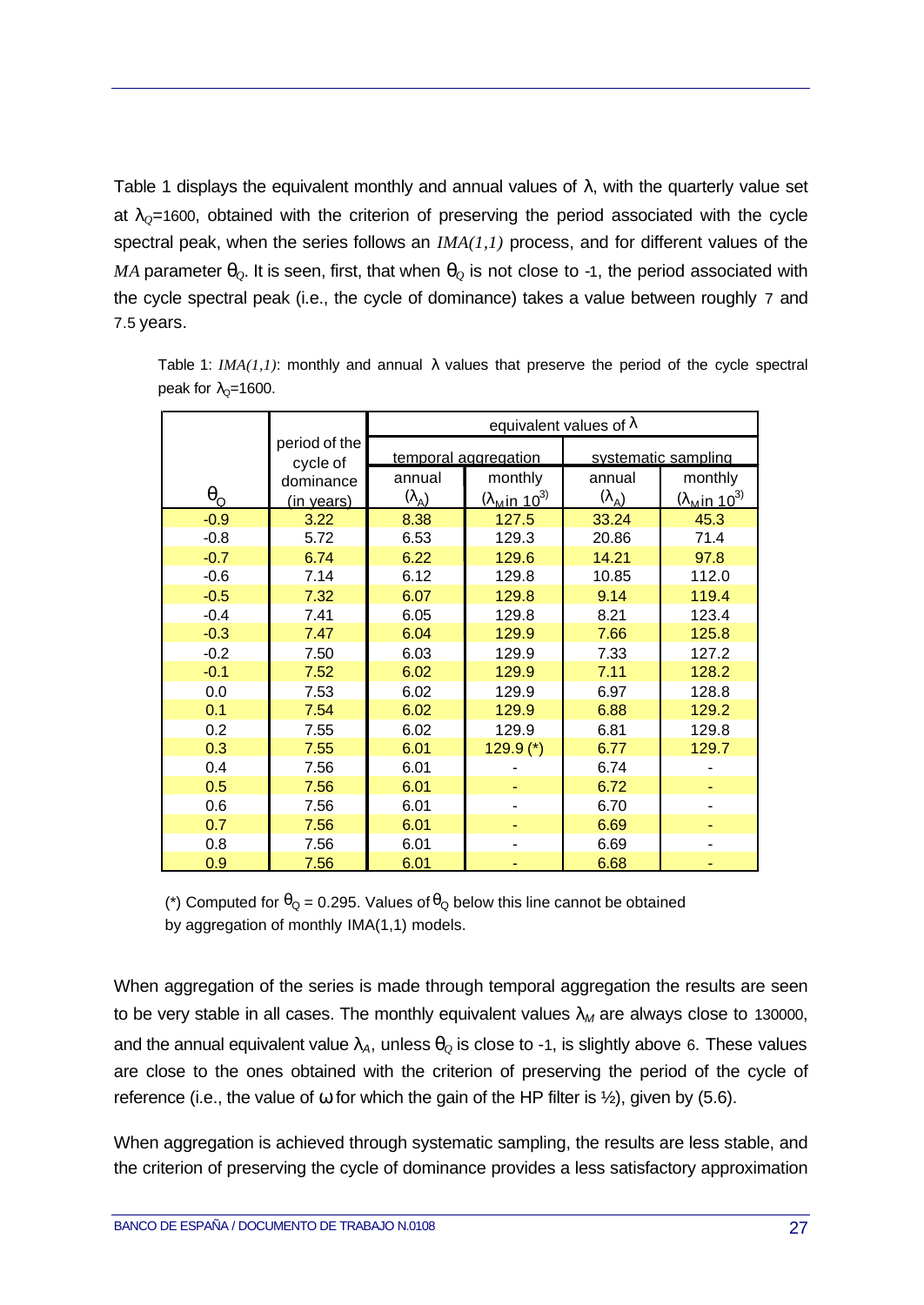in the neighborhood of  $q_0$ =-1. Nevertheless for the range -0.7 $< q_0$ <1, the results are considerable stable and not too distant to the ones obtained for the temporal aggregation case. (Notice that, if  $I_{\text{Q}}=1600$  is chosen as the quarterly value, the annual value  $I_{\text{A}}=100$  used by the OECD and the ECB is far from any of the values contained in the table).

Altogether, from an applied point of view, the differences between the equivalent  $\lambda$  values are moderate, and the approximation (discussed in Section 5) based on the criterion of preserving the cycle of reference, which is trivial to compute and does not depend on the particular series at hand nor on the series model, provides in most cases a reasonably close approximation. The only exception may be series with values of  $q<sub>O</sub>$  close to -1, in which case  $I_A$  might need to be increased and  $I_M$  decreased.

The following example illustrates the closeness of the approximations. "Monthly" series were generated for the *IMA(1,1)* model (6.6a) with  $q = -0.3$  and  $V_a = 1$ . The monthly series was aggregated into quarterly and annual series. Using the monthly values of  $\lambda_M$  derived with the criteria of preserving the cycle of reference and the cycle of dominance, the monthly HP cycle was obtained. These monthly cycles were then aggregated into quarterly and annual ones. Then, setting  $\lambda_{\Omega}$ =1600, the direct quarterly cycle was obtained, and aggregated into annual. Finally with the two annual values of  $\lambda_A$  implied by the two criteria, the direct annual cycle was obtained.

Figure 7 compares the monthly, quarterly and annual cycles obtained with the direct and indirect procedures, for the two cases of temporal aggregation and systematic sampling. Part a) compares the quarterly cycles obtained through aggregation of the monthly cycles using the two criteria of preserving the cycle of reference (*IR*) and of dominance (*ID*), with the one obtained through direct adjustment of the quarterly series with  $\lambda_{\rm Q}=1600$  (*D*). Part b) compares the annual cycles obtained by aggregation of the monthly cycles using the two criteria (*IMR* and *IMD*), with the ones obtained indirectly through aggregation of the direct estimation of the quarterly cycle (*IQ*), and with the ones obtained through direct estimation on the annual data using the two criteria (*DR* and *DD*). In all cases, the differences between the different cycle estimators are mild. This conclusion remains valid for other values of *qM*, except for the case of systematic sampling with  $q_M < 0.8$ .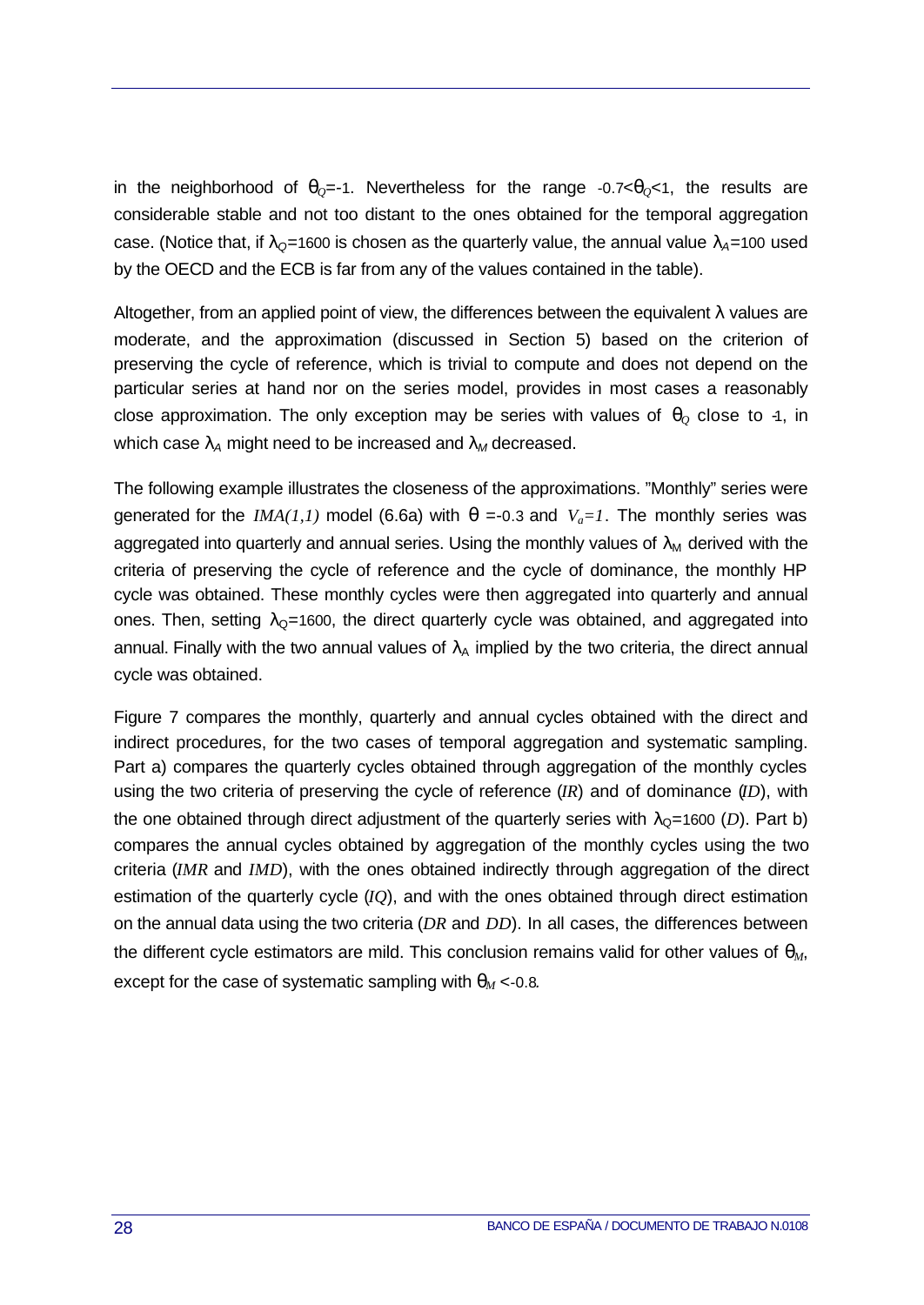Figure 7a: Quarterly cycles



Figure 7b: Annual cycles



### **6.2.** *IMA(2,2)* **Model**

When *z<sup>t</sup>* follows the *IMA(2,2)* model given by (6.6b), from (2.12) and (6.1) it is found that the HP cycle follows the model

,

$$
\hat{c}_t = \frac{\bm{I}(1-F)^2(1+\bm{m}_t\bm{B}+\bm{m}_t\bm{B}^2)}{1+\bm{I}(1-\bm{B})^2(1-F)^2}a_t
$$

with spectrum

$$
S_c(\mathbf{w}, \mathbf{I}, \mathbf{m}, \mathbf{m}_2) = \frac{4\mathbf{I}^2 (1 - \cos \mathbf{w})^2 (1 + \mathbf{m}_1^2 + \mathbf{m}_2^2 + 2 \mathbf{m}_1 (1 + \mathbf{m}_2) \cos \mathbf{w} + 2 \mathbf{m}_2 \cos 2 \mathbf{w})}{\left[1 + 4 \mathbf{I} (1 - \cos \mathbf{w})^2\right]^2} V_a \quad . \quad (6.18)
$$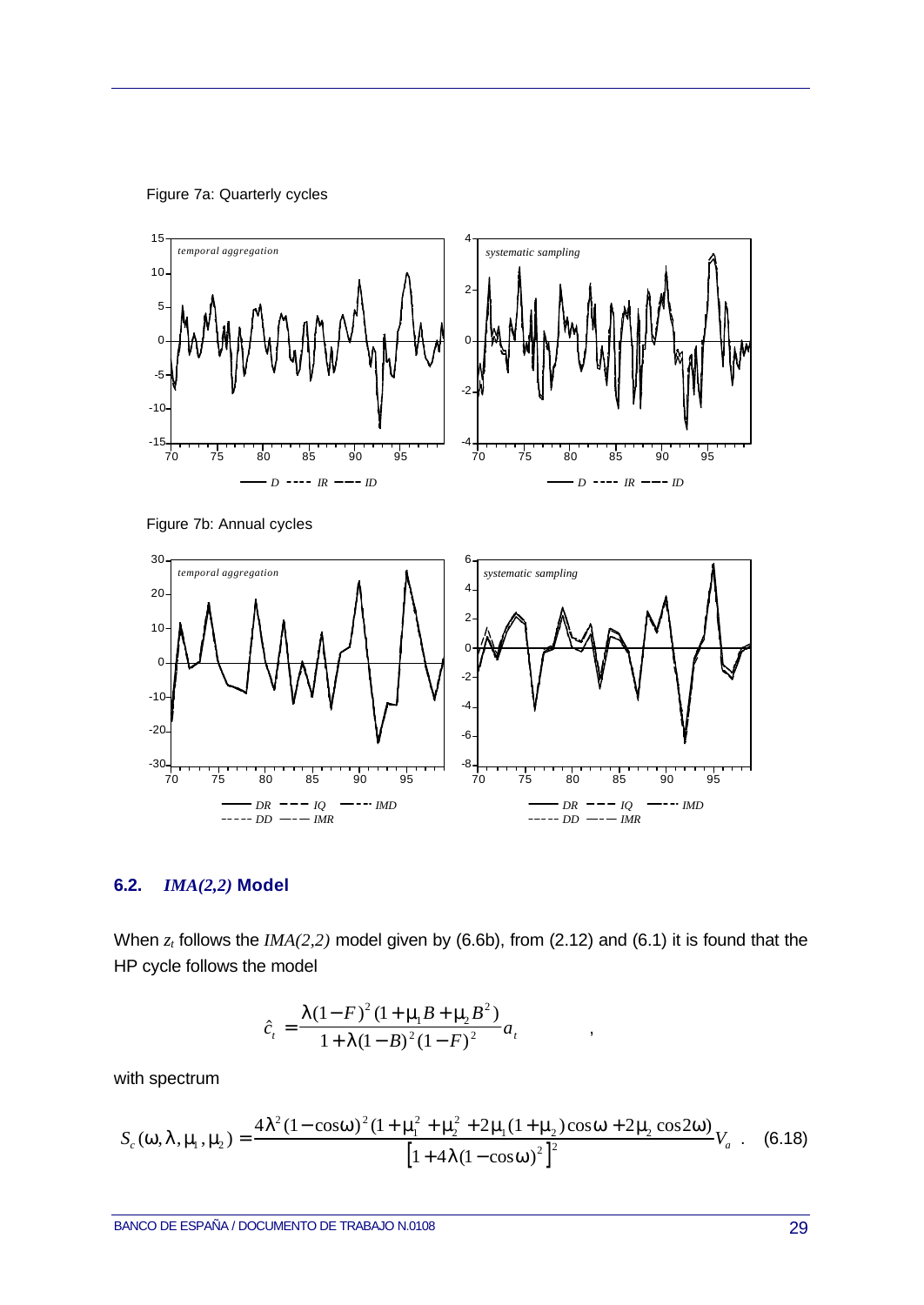The spectrum is maximized for

$$
\widetilde{I} = \frac{1}{4(1-\cos w)} - \frac{m_1 + m_1 m_2 + 4 m_2 \cos w}{2(1-\cos w)[1 + m_1 (m_1 + 1 + \cos w) + m_2 (m_2 - 2) + (2 + m_1)\cos w]} \tag{6.19}
$$

and the value of *w* for which (6.18) attains a maximum can be found numerically from the first-order conditions; we represent this value as

$$
\widetilde{\mathbf{w}} = \widetilde{\mathbf{w}}(\mathbf{1}, \mathbf{m}_1, \mathbf{m}_2) \tag{6.20}
$$

Proceeding as in the previous section, given **m** and **m**<sub>2</sub> for the quarterly model and  $\lambda_{\Omega}$ , we use (6.20) to compute the frequency of the quarterly cycle of dominance, and the associated period. Expressing this period in terms of annual and monthly data, we obtain the annual and monthly associated frequencies. Once we know the *MA* parameters **m**<sub>2</sub> and **m**<sub>2</sub> of the annual and monthly model, (6.19) provides the values of  $I_A$  and  $\lambda_M$  equivalent to  $\lambda_Q$ . The monthly, quarterly, and annual series follow *IMA(2,2)* models, but the procedure used in the previous section to derive the relationship between the *MA* parameters of the models becomes very cumbersome. We follow instead the Stram-Wei procedure described the Appendix A.

Let *xt*, (*q1*, *q2*), and *Va* denote the disaggregate series, the *MA* parameters of its model, and its innovation variance, respectively. Likewise, let  $X_T$ ,  $(Q_1, Q_2)$ , and  $V_A$  denote the aggregate series, the *MA* parameters of its model, and its innovation variance. If  $(g_0, g_1, g_2)$  and  $(G_0, G_1, G_2)$ represent the variance, lag-1, and lag-2 autocovariances of  $\tilde{\mathbf{N}}^2 x_t$  and  $\tilde{\mathbf{N}}^2 X_T$ , respectively, we have

$$
\mathbf{g}_0 = (1 + \mathbf{q}_1^2 + \mathbf{q}_2^2) V_a \quad , \tag{6.21a}
$$

$$
\mathbf{g}_1 = \mathbf{q}_1 \left( 1 + \mathbf{q}_2 \right) V_a \tag{6.21b}
$$

$$
\mathbf{g}_2 = \mathbf{q}_2 V_a \tag{6.21c}
$$

and, replacing  $(q_1, q_2)$ , and  $V_a$  by  $(Q_1, Q_2)$ , and  $V_A$ , similar expressions hold for  $G_0$ ,  $G_1$  and  $G_2$ . If *g* and *G* denote the vectors  $g=(g_0, g_1, g_2)$  and  $G=(G_0, G_1, G_2)$ , the Stram-Wei procedure permits us to express the relationship between *g* and *G* as

$$
G = Mg,
$$

where *M* is a *(*3x3*)* matrix whose construction is detailed in Appendix A. Thus, given *g*, one can obtain *G* and, using the inverse relationship  $g=M^{-1}G$ , given *G*, one can obtain *g*. The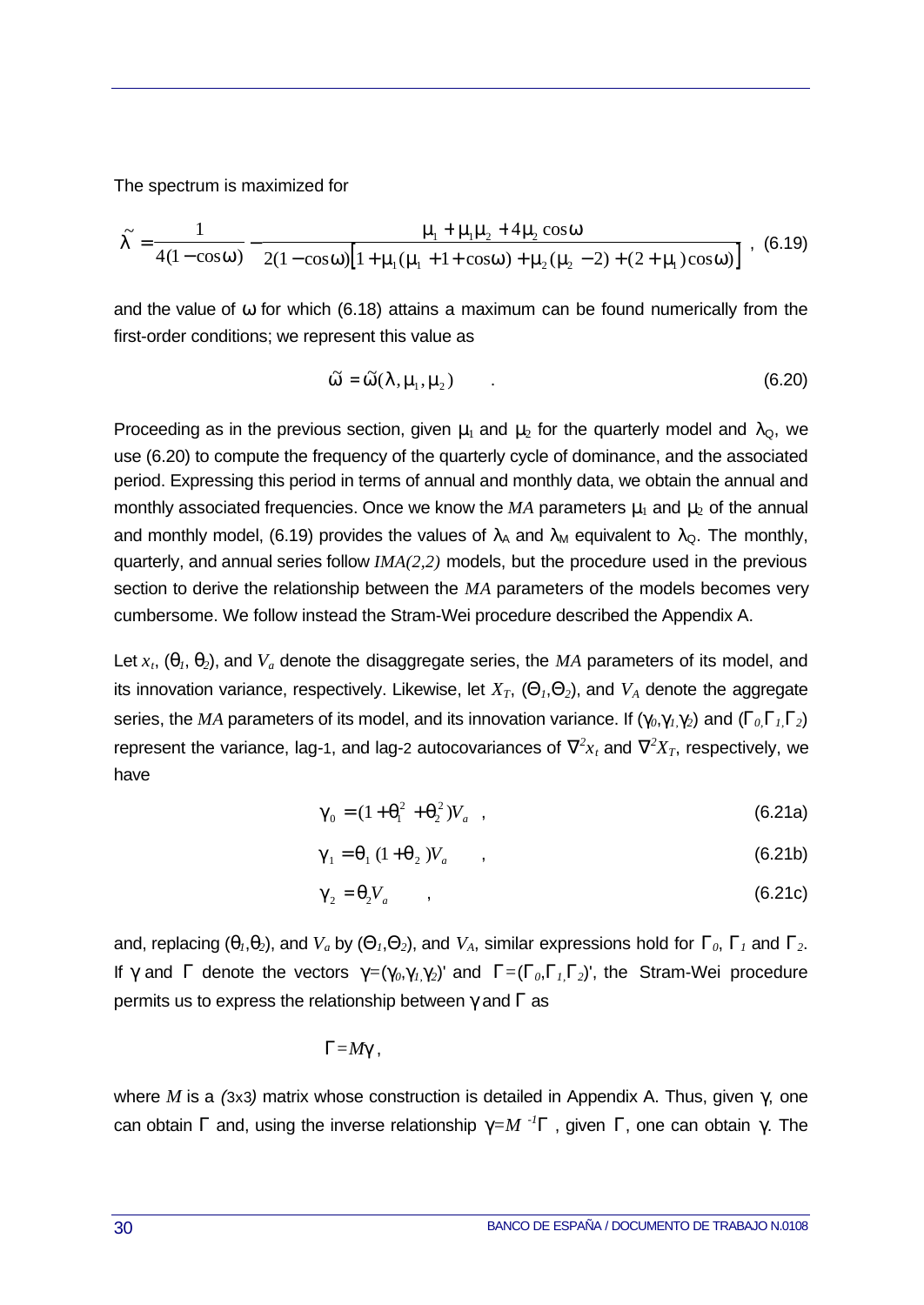|                                  | <b>Temporal Aggregation</b>                                                                               | Systematic Sampling                                                                    |  |
|----------------------------------|-----------------------------------------------------------------------------------------------------------|----------------------------------------------------------------------------------------|--|
| Quarterly to Annual Aggregation  | 580<br>912<br>1092<br>$\begin{vmatrix} 216 & 456 & 512 \\ 6 & 22 & 56 \end{vmatrix}$<br>$M=$              | 80<br>62<br>44<br>$M = \begin{bmatrix} 10 & 24 & 32 \\ 0 & 0 & 1 \end{bmatrix}$        |  |
| Monthly to Quarterly Aggregation | 180<br>252<br>$\lceil 141 \rceil$<br>$\begin{bmatrix} 50 & 111 & 132 \\ 1 & 6 & 21 \end{bmatrix}$<br>$M=$ | 32 20<br><sup>19</sup><br>$M = \begin{bmatrix} 4 & 11 & 16 \\ 0 & 0 & 1 \end{bmatrix}$ |  |

aggregate/disaggregate *MA* parameters are found by factorizing the ACF obtained, as explained in the Appendix B. The *M* matrices relevant to our application are found to be

Table 2 is analogous to Table 1 for the *IMA(2,2)* case, and displays the equivalent monthly and annual *I* values when the quarterly value is  $I_0$ =1600, using the criterion of preserving the period associated the cycle spectral peak (the quarterly MA values  $q_{0,1}$  and  $q_{0,2}$  are restricted to lie in the invertible region; see Box and Jenkins, 1970, p.73). Altogether, the values of the  $q$  parameters have a moderate effect on  $I_A$  and  $I_M$ , and the values equivalent to  $I<sub>Q</sub>=1600$  are similar to those obtained for the  $IMA(I, I)$  case. As before, they are also close to those obtained with the criterion of preserving the cycle of reference.

Table 2: *IMA(2,2)*: monthly and annual λ values that preserve the period of dominance for  $λ<sub>0</sub>=1600.$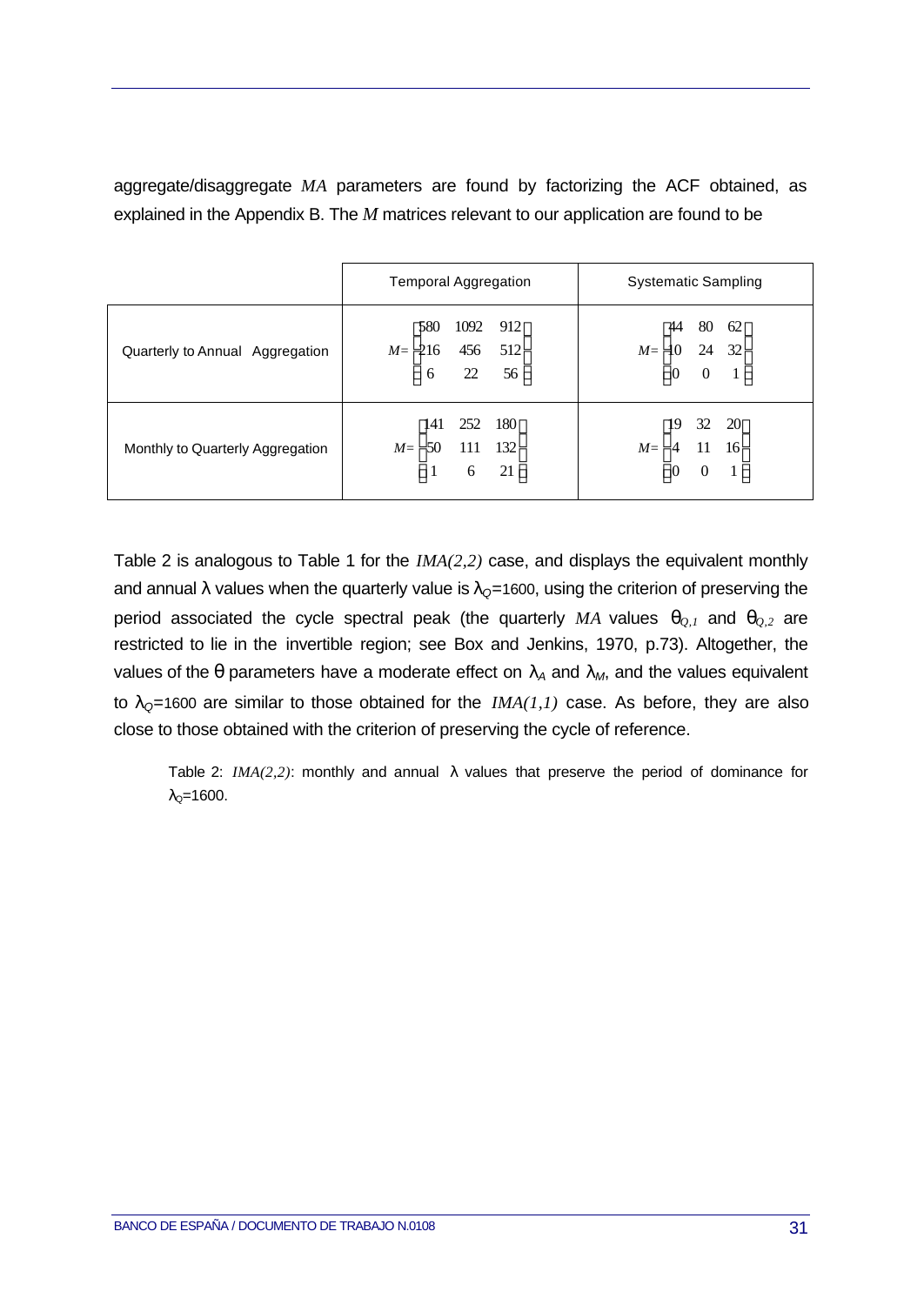|                            |                | period of the | equivalent values of $\lambda$ |                                  |               |                                  |
|----------------------------|----------------|---------------|--------------------------------|----------------------------------|---------------|----------------------------------|
|                            |                | cycle of      | temporal aggregation           |                                  |               | systematic sampling              |
|                            |                | dominance     | annual                         | monthly                          | annual        | monthly                          |
| $\theta_{\underline{Q,1}}$ | $\theta_{Q,2}$ | (years)       | $(\lambda_A)$                  | $(\lambda_M$ in 10 <sup>3)</sup> | $(\lambda_A)$ | $(\lambda_M$ in 10 <sup>3)</sup> |
| 0.2                        | 0.0            | 9.9           | 6.02                           | 131.8                            | 6.24          | 129.6                            |
| 0.0                        | 0.0            | 9.9           | 6.03                           | 128.6                            | 6.24          | 129.6                            |
| 0.0                        | 0.2            | 10.0          | 6.01                           | 131.2                            | 6.23          | 131.8                            |
| $-0.2$                     | 0.0            | 9.9           | 6.03                           | 127.7                            | 6.24          | 129.6                            |
| $-0.2$                     | 0.2            | 10.0          | 6.01                           | 131.1                            | 6.23          | 131.4                            |
| $-0.4$                     | 0.0            | 9.9           | 6.04                           | 125.2                            | 6.26          | 129.6                            |
| $-0.4$                     | 0.2            | 10.0          | 6.01                           | 130.8                            | 6.23          | 130.9                            |
| $-0.6$                     | 0.0            | 9.7           | 6.05                           | 117.7                            | 6.29          | 129.5                            |
| $-0.6$                     | 0.2            | 9.9           | 6.02                           | 129.7                            | 6.24          | 129.8                            |
| $-0.8$                     | 0.2            | 9.9           | 6.04                           | 125.7                            | 6.28          | 125.6                            |
| $-0.8$                     | 0.4            | 10.0          | 5.98                           | 133.5                            | 6.22          | 133.9                            |
| $-1.0$                     | 0.2            | 9.4           | 5.99                           | 102.9                            | 6.59          | 102.7                            |
| $-1.0$                     | 0.4            | 10.0          | 5.98                           | 132.9                            | 6.24          | 133.0                            |
| $-1.4$                     | 0.6            | 10.1          | 5.74                           | 140.8                            | 6.23          | 140.9                            |

The following example illustrates the closeness of the approximations in the same way as we did for the *IMA(1,1)* model. "Monthly" series were generated for the *IMA(2,2)* model (6.6b) with  $q_1$  =-0.6,  $q_2$  =0.2 and  $V_a$ =1. The monthly series was aggregated into quarterly and annual series, and then direct and indirect cycles were estimated using the previous criterion. Figure 8 is the same as Figure 7 for the case of the *IMA(2,2)* model. As we can see the all estimated cycles are almost identical.

Figure 8a: *IMA(2,2)* model: quarterly cycles



Figure 8b: *IMA(2,2)* model: annual cycles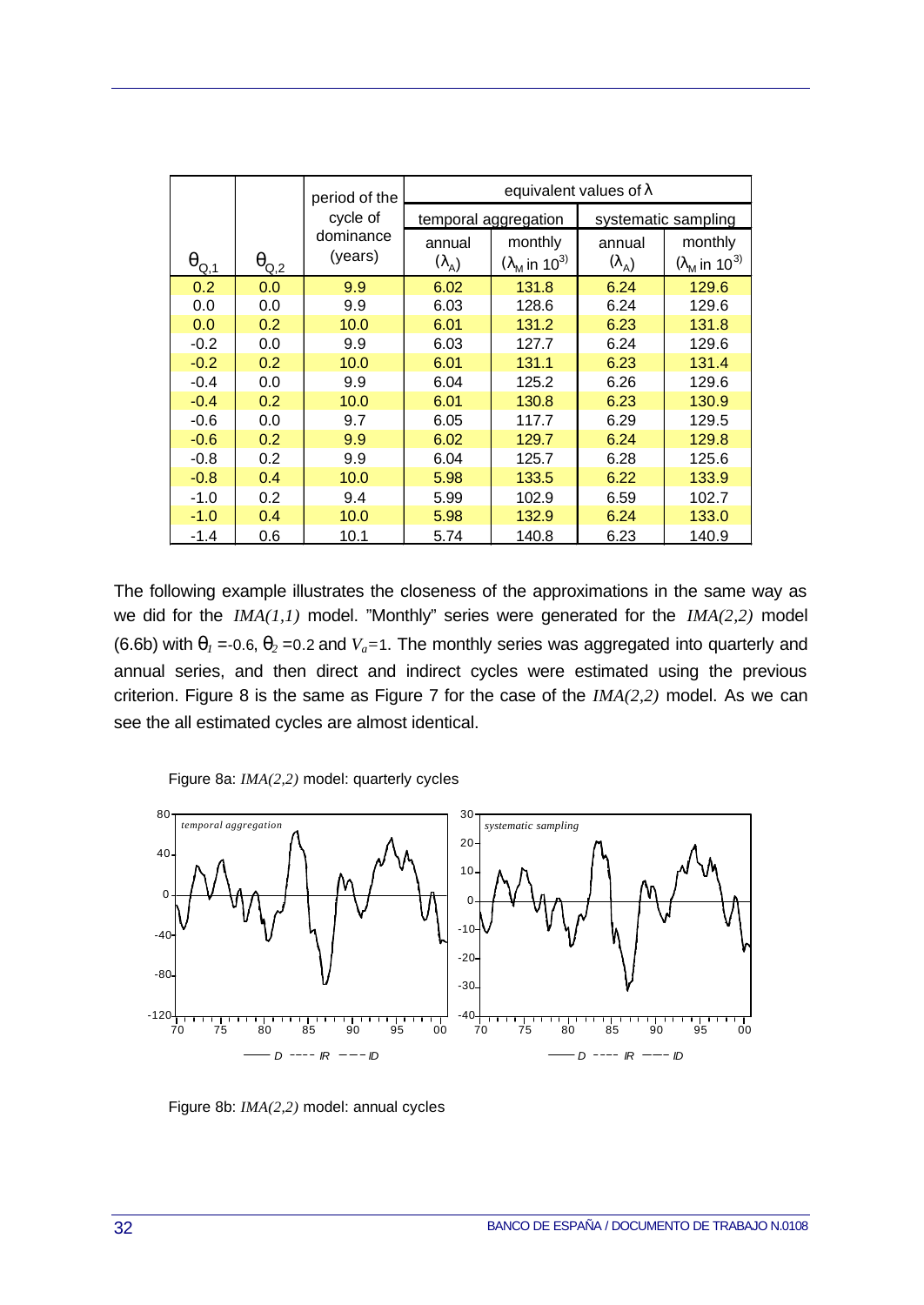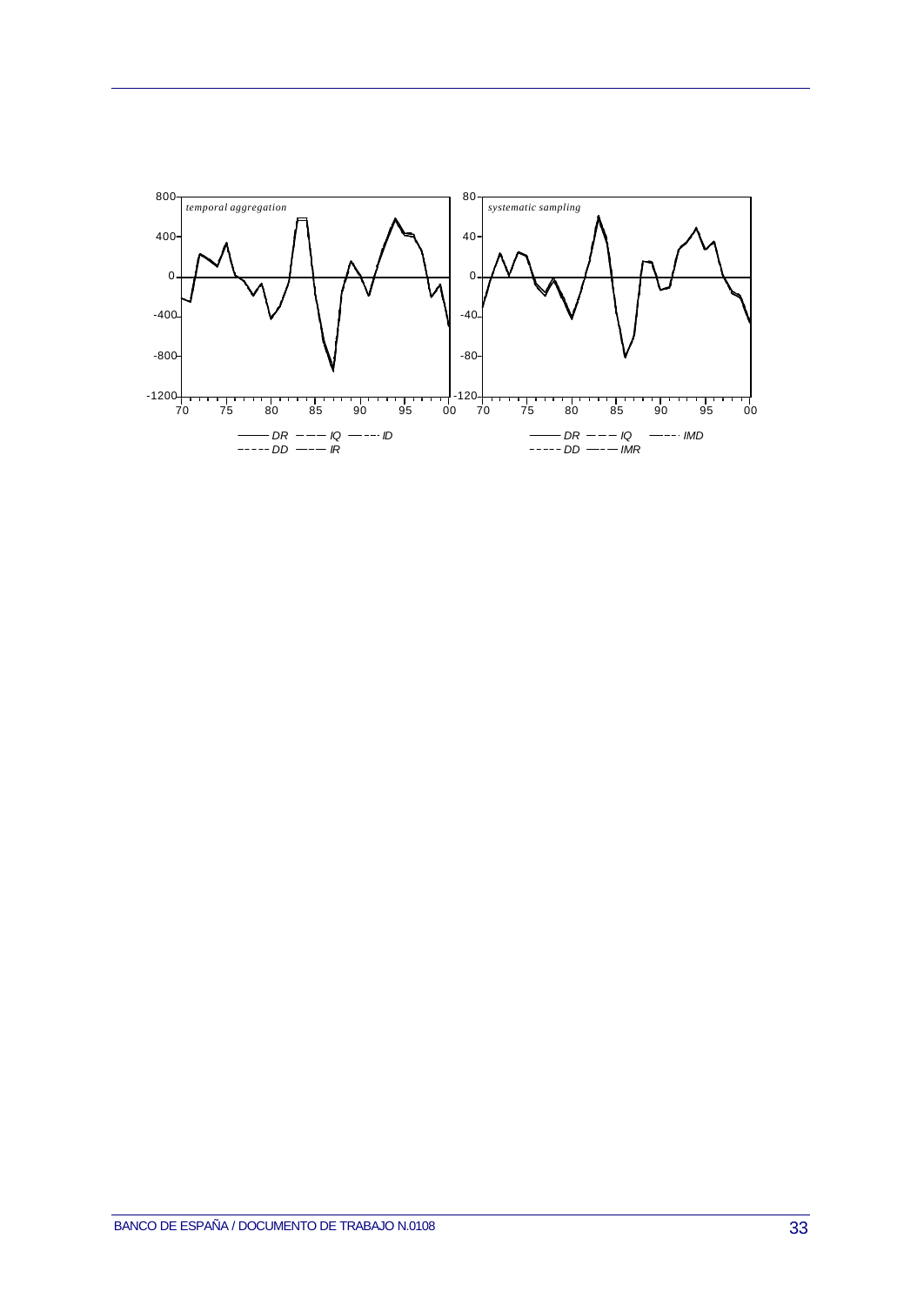## **7. Least squares minimization of the distance between direct and indirect cycle.**

For a particular application, it is always possible to compute close-to-equivalent values of  $\lambda$ through least-squares minimization of the distance between the direct and indirect aggregate cycles. If the indirect cycle is respected, and  $\lambda_0$  is the value of  $\lambda$  applied the disaggregate series, the value  $\lambda_d$  to use for direct adjustment is given by

$$
\boldsymbol{I}_d = \arg\min \sum_{T} \left[ \boldsymbol{C}_{i,T}(\boldsymbol{I}_0) - \boldsymbol{C}_{d,T}(\boldsymbol{I}_d) \right]^2 \tag{4.3}
$$

where  $\hat{C}_{i,T}(\bm{l}_0)$  and  $\hat{C}_{d,T}(\bm{l}_d)$  denote the estimated indirect and direct aggregate cycle, respectively. This procedure is, of course, considerably more complex and cumbersome than the simple expressions (5.3) and (5.5), based on the criteria of preserving the cycle of reference. Further, being dependent on the particular realization, minimization of the distance between direct and indirect estimation, may produce variability in the values of  $\lambda$ , that could yield inconsistencies for the different levels of aggregation. It is nevertheless of interest to look at whether the (case-by-case) solution (4.3) is likely to yield values of  $\lambda$  that strongly depart from the values obtained with the previous criteria.

We only looked at the case of aggregating quarterly series into annual ones (using  $\lambda_{\Omega}$ =1600 for direct estimation of the quarterly cycle), under temporal aggregation and systematic sampling, and for the *IMA(1,1)* and *IMA(2,2)* models for different values of the parameters. For each one of the cases, only 100 simulations were made; the results seemed clearly stable given our level of precission (first decimal point in  $\lambda_A$ ). For each simulation, expression (4.3) was solved and  $\boldsymbol{I}_d^{\phantom{\dag}}$  estimated; then the mean and standard deviation of the

 $\boldsymbol{I}_{d}$  's obtained were computed.

Again, except for the case of systematic sampling an *IMA(1,1)* model with a large and negative value of its  $MA$  parameter, the values of  $\lambda_A$  are considerable stable and relatively close to the ones obtained with the previous criteria. One remarkable feature is that the single value obtained with the criteria of preserving the cycle of reference  $\lambda_{A}=6.65$ , see expression (5.6)) is, in none of the cases, significantly different from the values in Tables 3 and 4. Comparison of Tables 1 and 3, and of Tables 2 and 4, shows that the least-squares minimum distance procedure yields systematically slightly large values of  $\lambda$ . This can be seen to be a result of the asymmetry around its mode of the spectrum, used when the period of the cycle of dominance is preserved.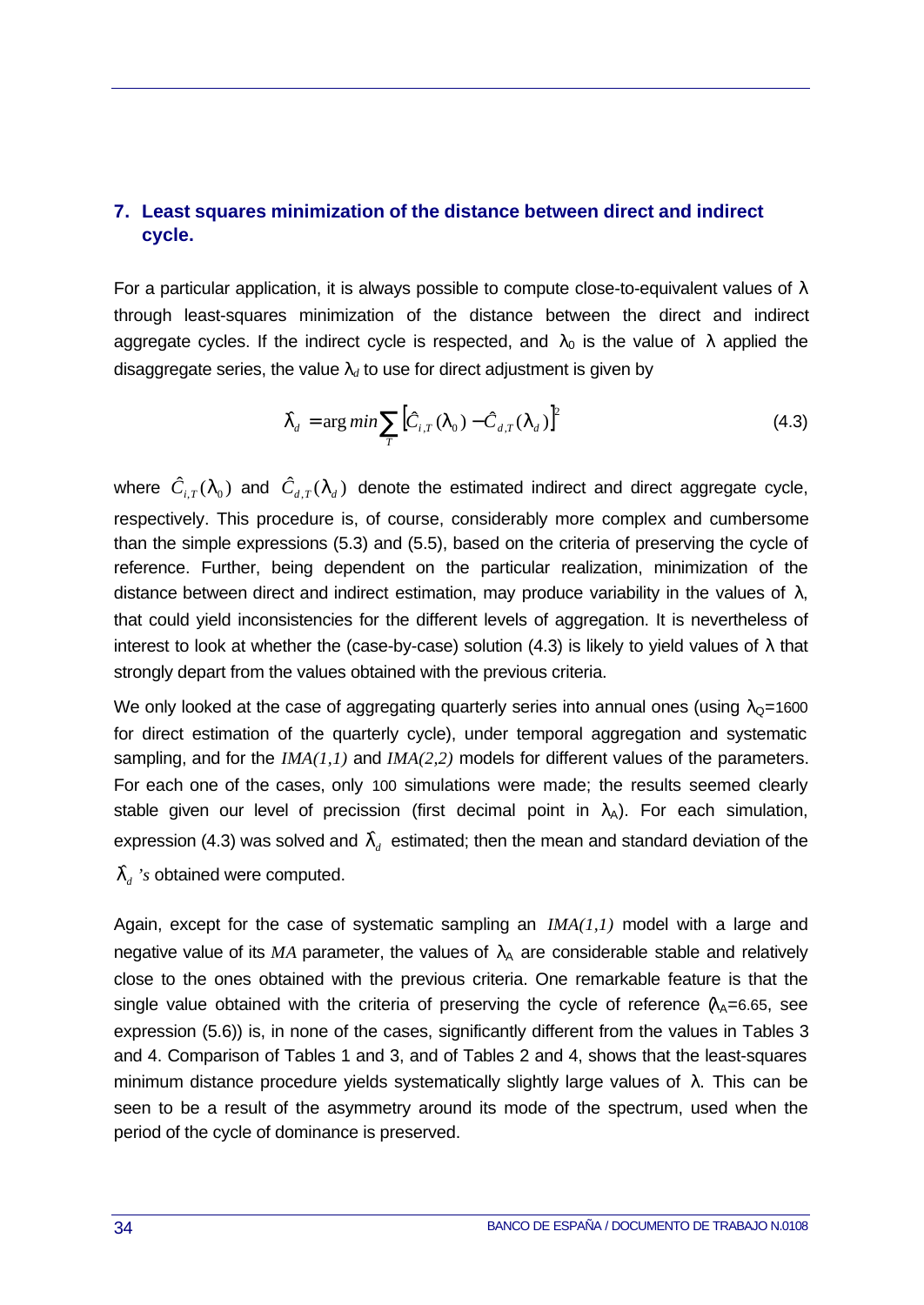|                       | temporal aggregation |         | systematic sampling   |                       |
|-----------------------|----------------------|---------|-----------------------|-----------------------|
| $\theta_{\mathsf{Q}}$ |                      |         |                       |                       |
|                       | mean                 | std.dev | mean                  | std.dev               |
| $-0.9$                | 7.3                  | 1.0     | $(*)$                 | $(\dot{r})$           |
| $-0.8$                | 6.9                  | 0.7     | $(\dot{\phantom{a}})$ | $(\dot{\mathcal{C}})$ |
| $-0.7$                | 6.8                  | 0.5     | $(*)$                 | $(*)$                 |
| $-0.6$                | 6.8                  | 0.4     | 15.1                  | 11.4                  |
| $-0.5$                | 6.7                  | 0.3     | 14.0                  | 16.7                  |
| $-0.4$                | 6.6                  | 0.2     | 10.8                  | 13.3                  |
| $-0.3$                | 6.7                  | 0.2     | 8.8                   | 3.7                   |
| $-0.2$                | 6.7                  | 0.2     | 8.4                   | 4.1                   |
| $-0.1$                | 6.6                  | 0.2     | 7.5                   | 2.0                   |
| 0.0                   | 6.6                  | 0.2     | 7.4                   | 1.7                   |
| 0.1                   | 6.7                  | 0.2     | 7.6                   | 1.3                   |
| 0.2                   | 6.7                  | 0.2     | 7.1                   | 1.2                   |
| 0.3                   | 6.6                  | 0.2     | 7.2                   | 1.3                   |
| 0.4                   | 6.7                  | 0.2     | 7.1                   | 1.2                   |
| 0.5                   | 6.6                  | 0.1     | 7.2                   | 1.1                   |
| 0.6                   | 6.6                  | 0.1     | 7.1                   | 1.2                   |
| 0.7                   | 6.6                  | 0.1     | 7.1                   | 1.1                   |
| 0.8                   | 6.6                  | 0.1     | 7.0                   | 1.2                   |
| 0.9                   | 6.6                  | 0.1     | 7.0                   | 1.2                   |

Table 3: Least square minimization: *IMA(1,1)* models.

(\*) Numerical problems because of the flat surface of the objective function around the minimum.

|                                    | $\theta_{\mathrm{Q,2}}$ | temporal aggregation   |         | systematic sampling |         |
|------------------------------------|-------------------------|------------------------|---------|---------------------|---------|
| $\boldsymbol{\theta}_{\text{Q,1}}$ |                         | $\lambda_{\mathsf{A}}$ |         | $\lambda_{\rm A}$   |         |
|                                    |                         | mean                   | std.dev | mean                | std.dev |
| $-0.9$                             | $\mathbf{0}$            | 6.6                    | 0.1     | 7.2                 | 1.4     |
| $-0.8$                             | 0                       | 6.5                    | 0.1     | 6.7                 | 0.9     |
| $-0.6$                             | $\overline{0}$          | 6.5                    | 0.1     | 6.7                 | 0.7     |
| $-0.4$                             | 0                       | 6.5                    | 0.1     | 6.7                 | 0.6     |
| $-0.2$                             | $\mathbf{0}$            | 6.5                    | 0.1     | 6.6                 | 0.6     |
| 0.0                                | 0                       | 6.5                    | 0.1     | 6.5                 | 0.7     |
| 0.2                                | 0                       | 6.5                    | 0.1     | 6.4                 | 0.6     |
| 0.4                                | $\mathsf 0$             | 6.5                    | 0.1     | 6.6                 | 0.6     |
| 0.6                                | $\overline{0}$          | 6.5                    | 0.1     | 6.6                 | 0.6     |
| 0.8                                | $\mathbf 0$             | 6.5                    | 0.1     | 6.5                 | 0.6     |
| 0.9                                | $\overline{0}$          | 6.5                    | 0.1     | 6.6                 | 0.4     |
| $-0.6$                             | $-0.3$                  | 6.6                    | 0.1     | 6.9                 | 1.1     |
| $-0.6$                             | 0.3                     | 6.5                    | 0.1     | 6.5                 | 0.7     |
| $-0.5$                             | $-0.3$                  | 6.5                    | 0.1     | 6.6                 | 0.9     |
| $-0.5$                             | 0.3                     | 6.5                    | 0.1     | 6.6                 | 0.6     |
| $-0.4$                             | $-0.3$                  | 6.5                    | 0.1     | 6.6                 | 0.9     |
| $-0.4$                             | 0.3                     | 6.5                    | 0.1     | 6.6                 | 0.6     |
| 0.4                                | $-0.3$                  | 6.5                    | 0.1     | 6.6                 | 0.6     |
| 0.4                                | 0.3                     | 6.5                    | 0.1     | 6.5                 | 0.6     |
| 0.5                                | $-0.3$                  | 6.5                    | 0.1     | 6.6                 | 0.5     |
| 0.5                                | 0.3                     | 6.5                    | 0.1     | 6.5                 | 0.5     |
| 0.6                                | $-0.3$                  | 6.5                    | 0.1     | 6.6                 | 0.6     |
| 0.6                                | 0.2                     | 6.5                    | 0.1     | 6.5                 | 0.5     |

| Table 4: Least square minimization: IMA(2,2) models. |  |  |
|------------------------------------------------------|--|--|
|------------------------------------------------------|--|--|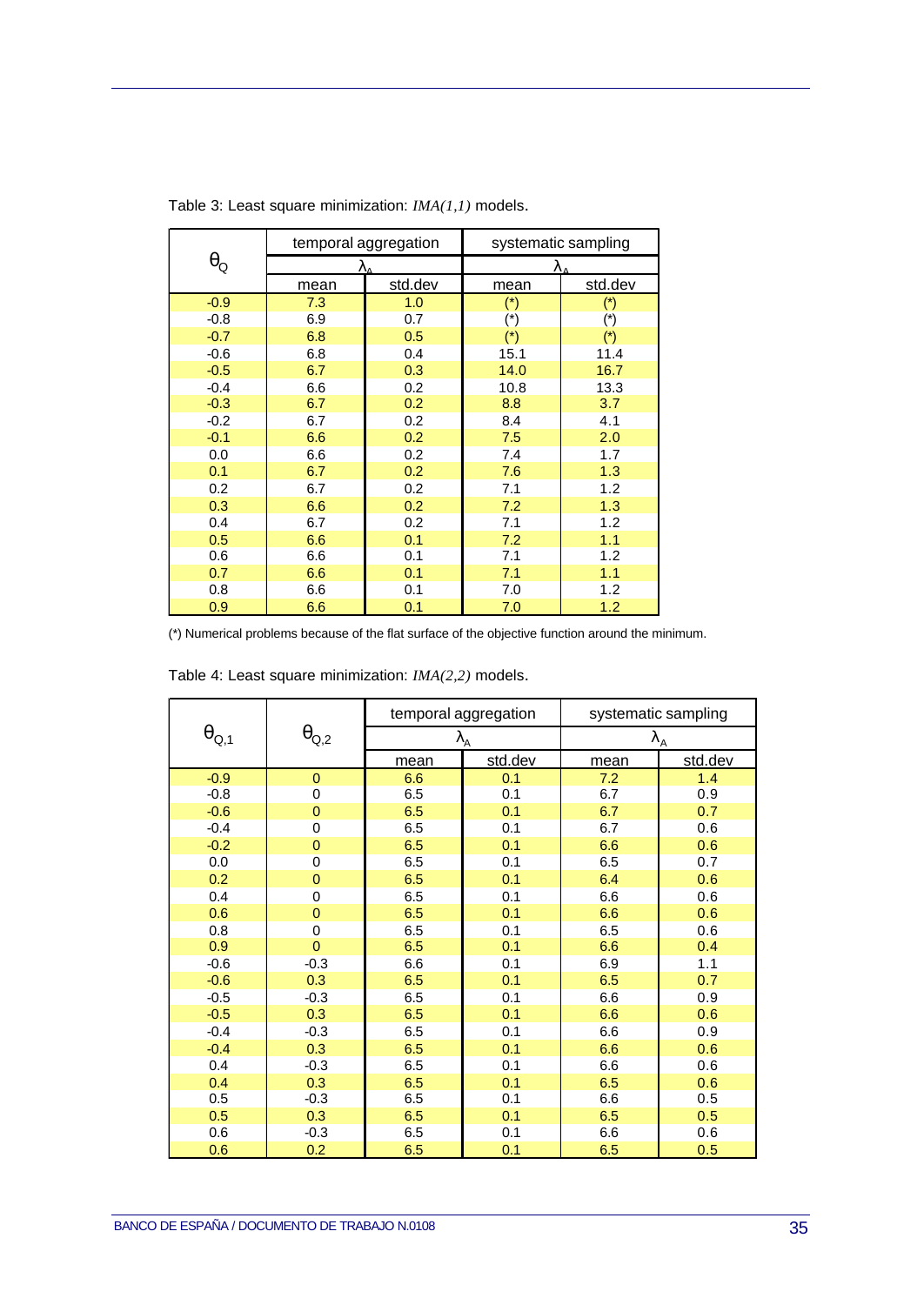## **8. Conclusions**

We have analyzed the time aggregation properties of the Hodrick-Prescott (HP) filter, focusing on monthly, quarterly, and annual observations. Two types of aggregation have been considered: Temporal Aggregation, whereby the aggregate series consists of (nonoverlapping) sums (or averages) of disaggregate values, and Systematic Sampling, whereby the aggregate series is equal to a value of the disaggregate series sampled at periodic intervals. The main results can be summarized as follows.

For the two types of aggregation, the HP filter does not preserve itself under aggregation, in the following sense. If  $m_t$  and  $c_t$  are the trend and cycle obtained with the HP filter applied to the disaggregate data, the aggregates obtained with them cannot be seen as the exact result of an HP filter applied to the aggregate data or, alternatively, if *Mt* and *Ct* are obtained from applying the HP filter to the aggregate data, they cannot be interpreted as the exact result from aggregating the components obtained with an HP filter applied to the disaggregate data.

Be that as it may, for the temporal aggregation case (the case most encountered in practice), it is possible to find  $\lambda$  values for monthly, quarterly and annual data, that behave well under aggregation, in the sense that direct and indirect adjustment of the aggregate data is extremely close. These "equivalent" values of  $\lambda$  can be obtained through several criteria, namely:

- a) Least squares minimization of the distance between the aggregate and disaggregate HP filters.
- b) Preserving the period of the cycle for which the gain of the filter is ½ (the cycle of reference).
- c) Preserving the period of the cycle associated with the cycle spectral peak (the cycle of dominance).
- d) Least squares minimization of the distance between the direct and indirect estimates of the cycle.

Criterion d) is the least appealing because it depends on the particular realization of the time series at hand and provides the most computationally complicated solution. Criterion c) is relatively complex and depends on the particular model identified for the series. Criterion b) provides general results, obtained through a very simple rule, trivial to compute, that can be easily applied to aggregate/disaggregate data with any frequency of observation. For the case of temporal aggregation, all criteria lead to similar results for the equivalent values of  $\lambda$ . In particular, if the quarterly value  $\lambda_{\Omega}$ =1600 is used, the range of equivalent values for the monthly and annual HP parameters are, approximately,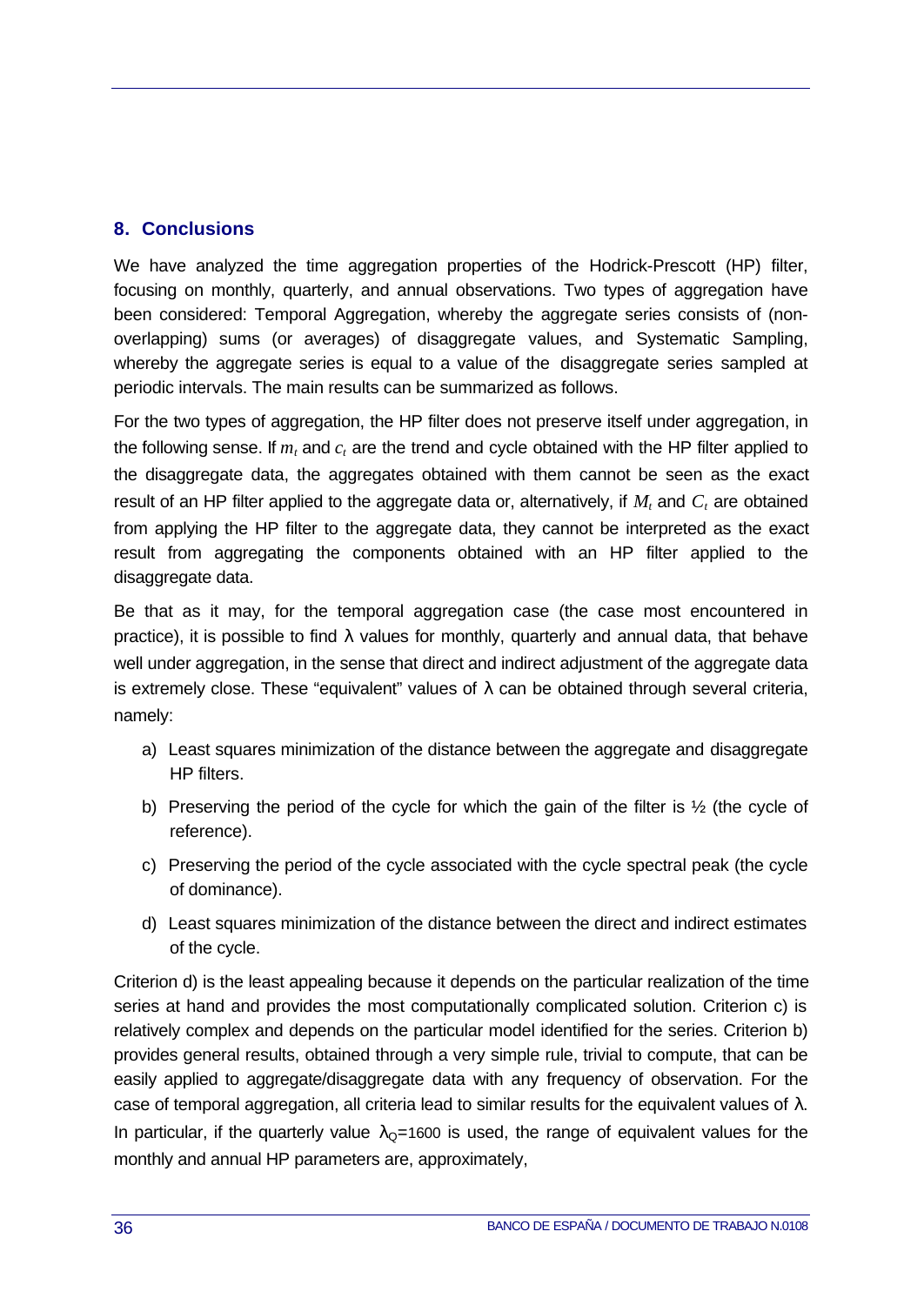$$
115000 < \lambda_{M} < 130000 \qquad , \qquad 6 < \lambda_{A} < 7 \qquad ,
$$

and, for values within these ranges, differences between direct and indirect aggregation are, to all effects, negligible.

For the case of systematic sampling, the aggregation properties of the filter are less satisfactory, the results are less robust with respect to the stochastic properties of the series, and the equivalent monthly, quarterly, and annual values of  $\lambda$  are more volatile. As far as the trend-cycle decomposition of the series is concerned, aggregation by averaging is better behaved than aggregation through systematic sampling. Still, even in this latter case, unless the series has a narrow spectral peak for the zero frequency (i.e., an *MA* root not far from -1) the equivalent values of  $\lambda$  yield reasonably close results. If, as before, we set  $\lambda_{\Omega}$ =1600, the range of values for the monthly and annual HP parameters are, approximately,

$$
100000 < \lambda_M < 140000 \quad 6 < \lambda_A < 14 \quad ,
$$

Although wider than the ranges for the temporal aggregation case, for values within those ranges, the difference between direct and indirect estimation is of moderate size. It is worth pointing out that the values obtained with criterion a) for the case of systematic sampling, given by (4.6), are not included in the previous range. This is due to the fact that WK enforcement of the HP filter implicitly assumes an *IMA(2,2)* model for the series with one of the *MA* roots very close to -1*.*

Bearing this exception in mind (systematic sampling of models with a unit root close to -1) it seems safe to conclude that the criterion of preserving the period of the cycle for which the HP filter gain is 50% provides the most appealing solution to the problem of providing HP cycles for different data frequency that are reasonably compatible. First, as seen in Section 7, the values of  $\lambda$  provided by this criterion are extremely close the ones that minimize the least-squares distance between direct and indirect estimation. Besides, the solution does not depend on the series realization, nor on the series model; it consists of the application of the simple expressions (5.3) and (5.5) to move among different frequencies. Table 5 exhibits several triplets  $\lambda_A$ ,  $\lambda_Q$  and  $\lambda_M$ ) with equivalent values of  $\lambda$  for the annual, quarterly and monthly periodicities, under the criterion of preserving the cycle of reference; the table also includes the period of this cycle. This period represents the value above which most of the series variation is assigned to the trend. According to Table 5, a short-term interest would indicate a reference period of about 10 years. The choice of this period is, ultimately, arbitrary and should reflect the interest of the analyst, though consistency of the cycle for different time units would seem a desirable property.

The table shows how the values of  $\lambda$  used in practice for the different levels of aggregation are not quite equivalent. Given that larger values of  $\lambda$  imply longer periods of the cycle of reference, the values used in practice show that, for more aggregated data, cycles with longer periods have been seeked. This choice may well reflect the fact that annual data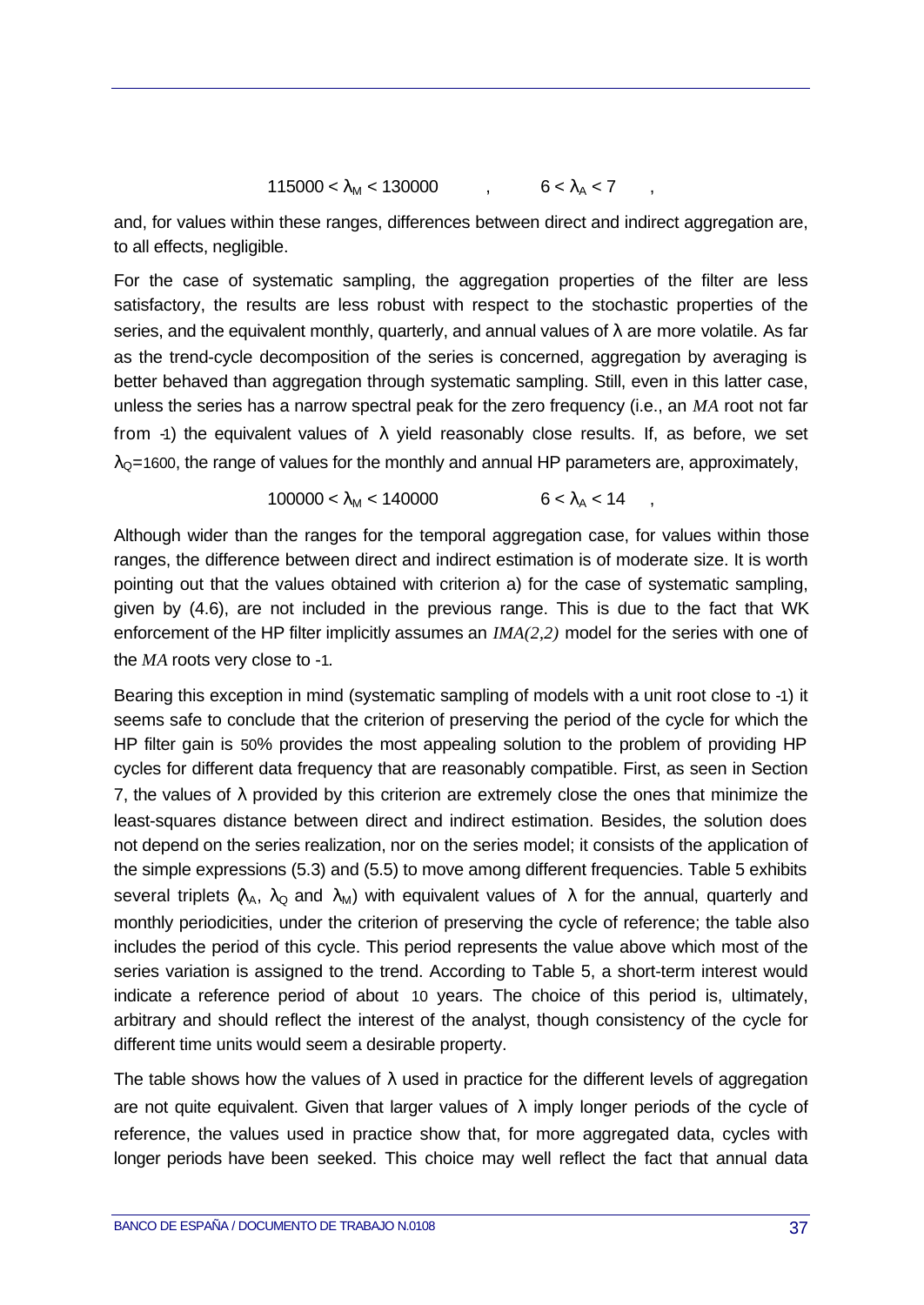implicitly implies a larger perspective due to the time length between observations, so that, for example, policy based on monthly data obviously can be more reactive to the short-term than policy based on annual data. But when the disaggretate data is available, this reason for inconsistency with respect to the time units makes no sense.

| $\lambda_{\mathsf{A}}$ | $\lambda_{\mathsf{Q}}$ | $\lambda_{\sf M}$ | cycle of<br>reference<br>(years) |
|------------------------|------------------------|-------------------|----------------------------------|
| 1                      | 179                    | 14,400            | 5.7                              |
| 5                      | 1,190                  | 95,972            | 9.2                              |
| 6                      | 1,437                  | 115,975           | 9.7                              |
| $\overline{7}$         | 1,600                  | 129,119           | 9.9                              |
| 10                     | 2,433                  | 196,474           | 11.0                             |
| 15                     | 3,684                  | 297,715           | 12.2                             |
| 20                     | 4,940                  | 399,339           | 13.2                             |
| 25                     | 6,199                  | 501,208           | 13.9                             |
| 30                     | 7,460                  | 603,250           | 14.6                             |
| 35                     | 8,723                  | 705,424           | 15.2                             |
| 40                     | 9,986                  | 807,702           | 15.7                             |
| 70                     | 17,585                 | 1,422,774         | 18.1                             |
| 100                    | 25,199                 | 2,039,248         | 19.8                             |
| 200                    | 50,633                 | 4,098,632         | 23.6                             |
| 400                    | 101,599                | 8,225,728         | 28.0                             |

Table 5: Annual, quarterly, and monthly values of λ that are (approximately) compatible.

The most often used values are indicated in bold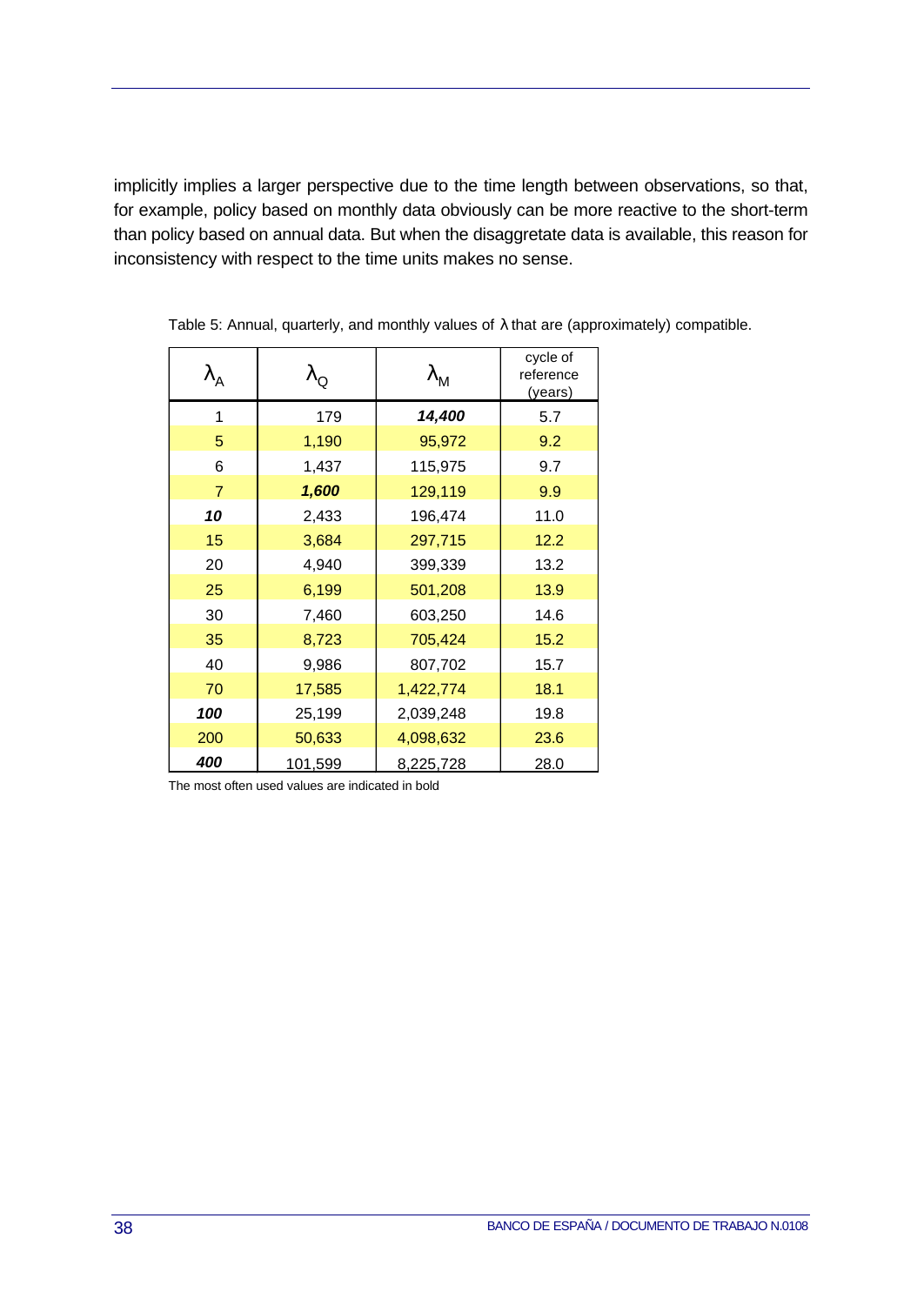#### **Appendix A: Construction of the Stram-Wei Aggregation Matrix**

The Stram-Wei aggregation matrix, *M*, relates the second moments of the stationary transformation of the aggregate series with those of the corresponding disaggregate series. We consider  $\mathit{IMA}(d,q)$  models, so that the stationary tranformation of the series  $x_t$  is  $\tilde{\mathbf{N}}^t x_t.$ 

Let *k=h/j* be the order of aggregation, where *h* and *j* are the number of observations per year for the disaggregated and aggregated series respectively, and let *d* be the order of integration of the disaggregate series. Define  $n=(d+1)$  for temporal aggregation and  $n=d$  for systematic sampling.

Let  $g_i$  and  $G_i$  be the autocovariance of order *i* for the stationary transformation of the disaggregate and aggregate series respectively. Stram and Wei (1986) prove the following relationship for the case of temporal aggregation:

$$
\Gamma_i = (1 + B + \dots + B^{k-1})^{2n} \mathbf{g}_{(ki+n(k-1))} \qquad i = 0, 1, \dots
$$
 (B1)

The systematic sampling case is not consider by Stram and Wei (1986) but, proceeding in a similar manner it is straightforward to find that the relationship (B1) also holds.

If  $x_t$  follows an *IMA(d,q)* model, then the aggregate series  $X_T$  follows an *IMA(d,Q)* process with  $Q\mathbf{E}[k^{-1}(n(k-1)+q)]$ , where [x] denotes the integer part of x. If g and G denote the vectors  $g=(g_0, g_1, g_2)$  and  $G=(G_0, G_1, G_2)$ , the Stram-Wei procedure permits us to express the relationship between *g* and *G* as

$$
G = Mg
$$
 .

Let  $S = (I + B + B^2 + ... + B^{(k-I)})$  be the aggregation operator, and *c* be a  $Ix(2n(k-I)+I)$  vector with elements  $(c_i)$  the coefficients of  $B^i$  in the polynomial  $S^{2n}$ . Define the matrix  $A$  as the following  $(Q+1)(kQ+2n(k-1)+1)$ ) matrix:

$$
A = \begin{bmatrix} c & 0_k & 0_{(Q-1)k} \\ 0_k & c & 0_{(Q-1)k} \\ 0_{2k} & c & 0_{(Q-2)k} \\ \dots & \dots & \dots \\ 0_{(Q-1)k} & c & 0_k \\ 0_{(Q-1)k} & 0_k & c \end{bmatrix}
$$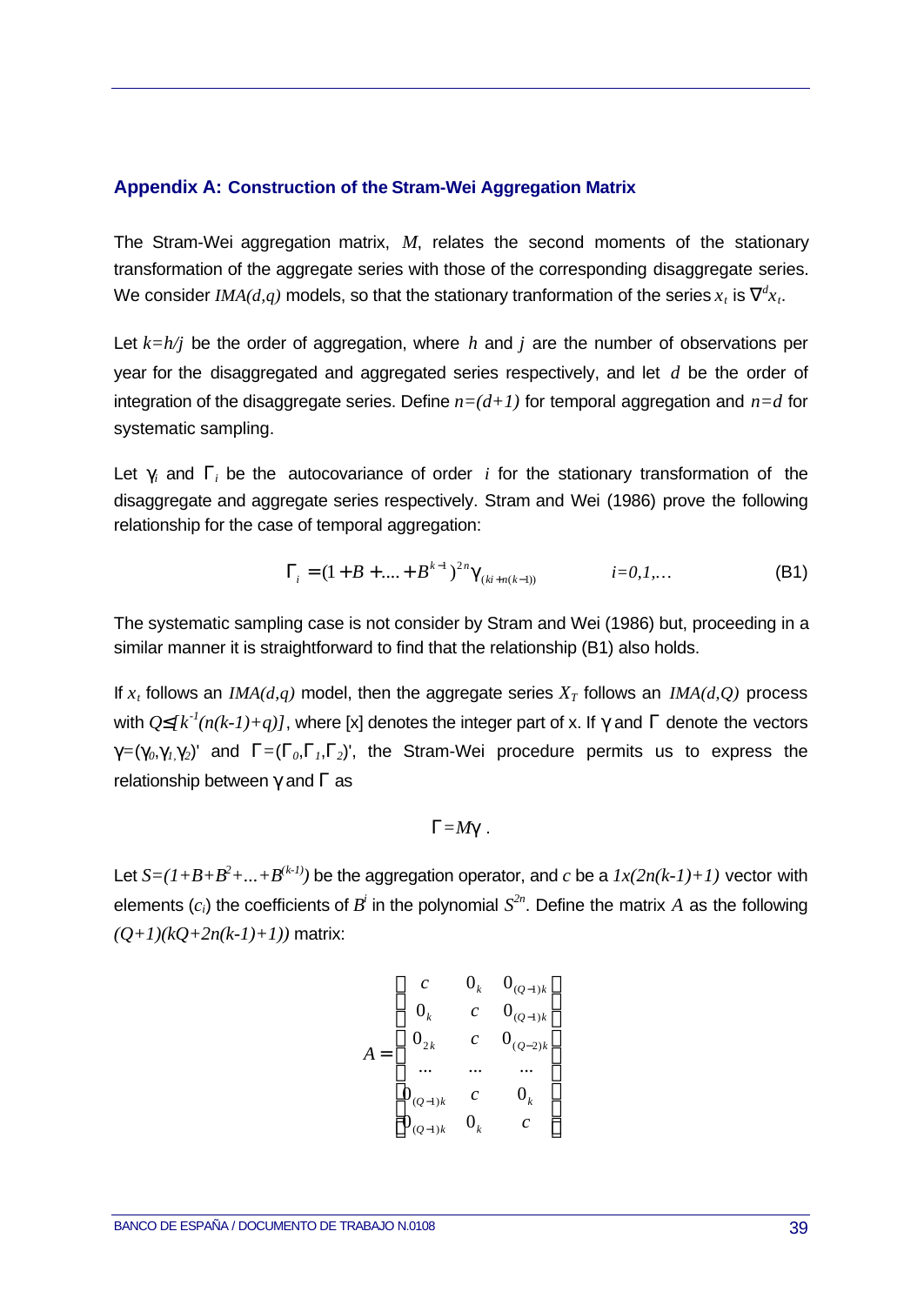where *0j* is a *1xj* vector of zeros.

Adding the column  $(n(k-1)+1-j)$  of matrix A to the column  $(n(k-1)+1+j)$  of the same matrix, for *j=1* to *n(k-1)*, and then, deleting the first *n(k-1)* columns, we obtain a new matrix *A\**. Then, the matrix *M* consists of the first *q+1* columns of *A\**.

Consider as example a quarterly *IMA(1,1)* model which is aggregated to annual frequency. In this case we have  $k=4$ ,  $d=1$ , and  $q=Q=1$ .

For temporal aggregation  $n = (d+1)=2$  and considering the coefficients of  $S^{2n} = (1+B+B^2+B^3)^4$ , given by *c=(*1 4 10 20 31 40 44 40 31 20 10 4 1*)*, it is found that *A* is the following *(2x17)* matrix:

> $\overline{\phantom{a}}$  $\overline{\phantom{a}}$  $\overline{\phantom{a}}$  $=\begin{bmatrix} 1 & 4 & 10 & 20 & 31 & 40 & 44 & 40 & 31 & 20 & 10 & 4 & 1 & 0 & 0 & 0 & 0 \\ 0 & 0 & 0 & 0 & 1 & 4 & 10 & 20 & 31 & 40 & 44 & 40 & 31 & 20 & 10 & 4 & 1 \end{bmatrix}$   $A = \begin{bmatrix} 1 & 4 & 10 & 20 & 31 & 40 & 44 & 40 & 31 & 20 & 10 & 4 & 1 & 0 & 0 & 0 & 0 \\ 0 & 0 & 0 & 0 & 0 & 1 & 10 & 20 & 21 & 10 & 11 & 10 & 21 & 20 & 10 & 1 & 1 \end{bmatrix}$

from which it is obtained that  $A^* = \begin{bmatrix} 1 & 0 & 0 & 0 & 0 & 0 & 0 \\ 10 & 24 & 32 & 40 & 44 & 40 & 31 & 20 & 10 & 4 & 1 \end{bmatrix}$  $\overline{\phantom{a}}$  $\overline{\phantom{a}}$  $=\begin{bmatrix} 44 & 80 & 62 & 40 & 20 & 8 & 2 & 0 & 0 & 0 & 0 \\ 10 & 24 & 32 & 40 & 44 & 40 & 31 & 20 & 10 & 4 & 1 \end{bmatrix}$   $A^* = \begin{bmatrix} 44 & 80 & 62 & 40 & 20 & 8 & 2 & 0 & 0 & 0 \\ 40 & 24 & 32 & 40 & 44 & 40 & 34 & 36 & 48 & 4 \end{bmatrix}$ . The matrix M is  $\overline{\phantom{a}}$  $\overline{\phantom{a}}$  $\overline{\phantom{a}}$ Ŀ  $\begin{bmatrix} 44 & 80 \\ 10 & 24 \end{bmatrix}$  and hence  $\begin{bmatrix} \Gamma_0 \\ \Gamma_1 \end{bmatrix} = \begin{bmatrix} 44 & 80 \\ 10 & 24 \end{bmatrix} \begin{bmatrix} \mathbf{g}_0 \\ \mathbf{g}_1 \end{bmatrix}$  $\overline{\phantom{a}}$ L I.  $\overline{\phantom{a}}$  $\overline{\phantom{a}}$  $\overline{\phantom{a}}$  $=$  $\overline{\phantom{a}}$  $\overline{\phantom{a}}$ L Γ Γ *g*  $\bm{g}_0 \, \, \Big]_ .$ 

Given that  $\bm{g}_0 = (1 + \bm{q}_Q^2) V_a$  and  $\bm{g}_1 = \bm{q}_Q V_a$  we have the same relationships as in (6.13a) and (6.13b) that allows us to obtain the parameters of the aggregate model.

For the case of systematic sampling  $n=d=1$ , the vector c contains the coefficients of  $S^{2n} = (I + B + B^2 + B^3)^2$ , that is  $c = (1 \ 2 \ 3 \ 4 \ 3 \ 2 \ 1)$ , and *A* is the following  $(2xI1)$  matrix:

$$
A = \begin{bmatrix} 1 & 2 & 3 & 4 & 3 & 2 & 1 & 0 & 0 & 0 & 0 \\ 0 & 0 & 0 & 0 & 1 & 2 & 3 & 4 & 3 & 2 & 1 \end{bmatrix}.
$$

Then,  $A^* = \begin{bmatrix} 7 & 0 & 7 & 2 & 0 & 0 & 0 \\ 0 & 1 & 2 & 3 & 4 & 3 & 2 & 1 \end{bmatrix}$  $\overline{\phantom{a}}$  $\overline{\phantom{a}}$  $=\begin{pmatrix} 4 & 6 & 4 & 2 & 0 & 0 & 0 & 0 \\ 0 & 1 & 2 & 3 & 4 & 3 & 2 & 1 \end{pmatrix}$  $\overline{0}$   $A^* = \left[ \begin{array}{cccccc} 4 & 6 & 4 & 2 & 0 & 0 & 0 & 0 \\ 0 & 1 & 2 & 3 & 4 & 3 & 2 & 1 \end{array} \right]$ , and the matrix *M* is  $\left[ \begin{array}{cc} 4 & 6 \\ 0 & 1 & 0 \end{array} \right]$ I  $\overline{\mathsf{L}}$ L  $\begin{bmatrix} 4 & 6 \\ 0 & 1 \end{bmatrix}$ . Therefore we obtain the same relationship as in (6.16a) and (6.16b), that allow us to obtain the parameters of the aggregate model.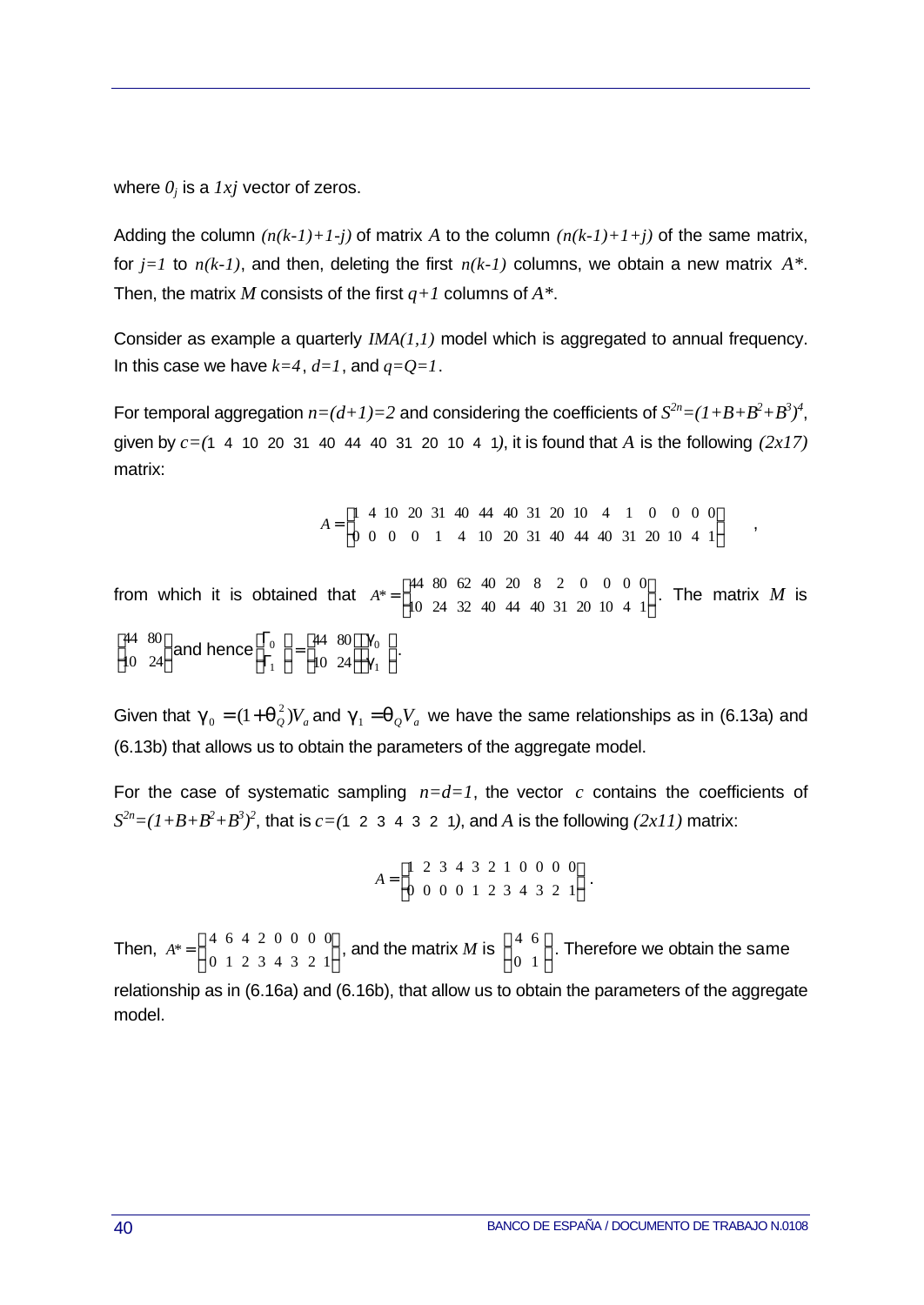#### **Appendix B: Factorization of an** *MA(2)* **process**

Given the variance,  $g_0$ , and the lag-1 and lag-2 autocovariances  $g_1$  and  $g_2$ , of an  $MA(2)$ model, the *MA* parameters can be obtained by solving the nonlinear system of equations (6.21). We provide a much simpler procedure, based on the general algorithm in Maravall and Mathis (1994, appendix A).

Compute  $b = g_1/g_2$  and  $c = g_0/g_2$ -2, and let  $y_1$  and  $y_2$  be the two solutions of the equation  $y^2 + by + c = 0$ . Consider first the case in which the two roots are real. Solve the two equations  $z^2$ -y<sub>j</sub> $z$ +1=0, j=1,2, and select in each case the root  $z_j$  such that  $|z_j|$  <sup>3</sup>1. If the two roots selected are  $z_1$  and  $z_2$ , the  $MA(2)$  polynomial is given by  $q(B)=(1-z_1B)(1-z_2B)$ .

When the roots  $y_1$  and  $y_2$  are complex we proceed as follows. Let  $y_1 = a + bi$  and  $y_2 = a - bi$ ; define  $k=a^2-b^2-4$ ,  $m=2ab$ ,  $h = +\left[\left(|k|+\left(k^2+m^2\right)^{1/2}\right)/2\right]^{1/2}$ . If  $k^{\cdot3}0$ , let  $c=h$ ,  $d=m/2h$ ; if  $k<0$ , let *d=*[*sign(m)*]*h*, *c=m/2d*. Consider the two complex numbers

$$
z_1 = z_1^r + z_1^i i \; ; \; z_2 = z_2^r + z_2^i i \; ,
$$

where  $z_1^r = (-a+c)/2$ ,  $z_1^i = (-b+d)/2$ ,  $z_2^r = (-a-c)/2$  and  $z_2^i = (-b-d)/2$  and denote with *zj* the one with the smallest modulus. Then

$$
\mathbf{q}_1 = 2z_j^r
$$

$$
\mathbf{q}_2 = (z_j^r)^2 + (z_j^i)^2
$$

and the  $MA(2)$  polynomial is given by  $q(B)=I+q_I B+q_2 B^2$ . The innovation variance can be obtained through  $V_a = g_0 / (1 + q_1^2 + q_2^2)$ 2  $/(1 + \mathbf{q}_1^2 + \mathbf{q}_2^2)$ .

,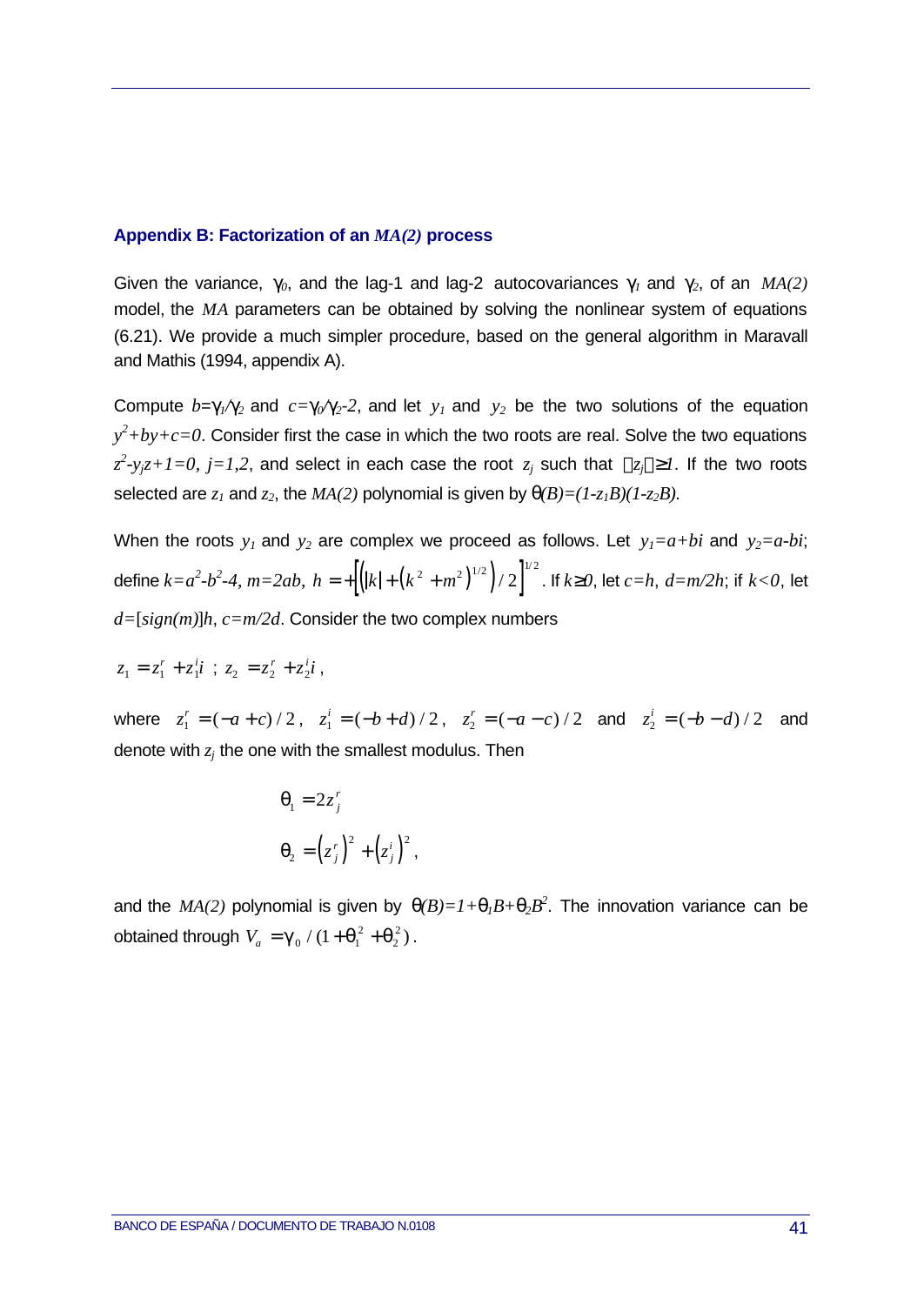## **References**

Apel, M., Hansen, J., and Lindberg, H. (1996) "Potential Output and Output Gap", *Quarterly Review of the Bank of Sweden* 3, 24-35.

Backus D.K. and Kehoe, P.J. (1992), ''International Evidence on the Historical Properties of Business Cycles'', *The American Economic Review*, 82, 864-888.

Baxter M. and King, R.G. (1999), ''Measuring Business Cycles: Approximate Band-Pass Filters for Economic Time Series'', *Review of Economics and Statistics* 81, 575-593.

Bell, W.R. (1984), "Signal Extraction for Nonstationary Time Series", *Annals of Statistics* 12, 644-664.

Box, G.E.P. and Jenkins, G.M. (1970), *Time Series Analysis: Forecasting and Control*, San Francisco: Holden-Day.

Brewer, K.R.W. (1973), "Some Consequences of Temporal Aggregation and Systematic Sampling for ARMA and ARMAX Models", *Journal of Econometrics*, 1, 133-154.

Burman, J.P. (1980), ''Seasonal Adjustment by Signal Extraction''*, Journal of the Royal Society A* 143, 321-337.

Canova, F. (1998), ''Detrending and Business Cycle Facts'', *Journal of Monetary Economics* 41, 475-512.

Cleveland, W.P. and Tiao, G.C. (1976), "Decomposition of Seasonal Time Series: a Model for the X-11 Program", *Journal of the American Statistical Association* 71, 581-587.

Cogley, T. and Nason, J.M. (1995), "Effects of the Hodrick-Prescott Filter on Trend and Difference Stationary Time Series: Implications for Business Cycle Research*", Journal of Economic Dynamics and Control* 19, 253-278.

Danthine, J.P. and Girardin, M. (1989), "Business Cycles in Switzerland: a Comparative Study", *European Economic Review* 33, 31-50.

Dolado, J.J., Sebastián, M., Vallés, J. (1993), ''Cyclical Patterns of the Spanish Economy'', *Investigaciones Económicas*, XVII, 445-473.

Durbin, J. and Koopman, S.J. (2000), "Time Series Analysis of Non-gaussian Observations Based on State Space Models form both Classical and Bayesian Perspectives*", Journal of the Royal Statistical Society B,* 62, 3-56.

European Central Bank (2000), *Monthly Bulletin*, October.

Giorno, Cl., Richardson, P., Roseveare, D. and van den Nooord, P. (1995), "Estimating Potential Output, Output Gaps and Structural Budget Balances", OECD Economics Department Working Papers, 152.

Gomez, V. (1999), "Three Equivalent Methods for Filtering Nonsationary Time Series", *Journal of Business and Economic Statistics* 17, 109-116.